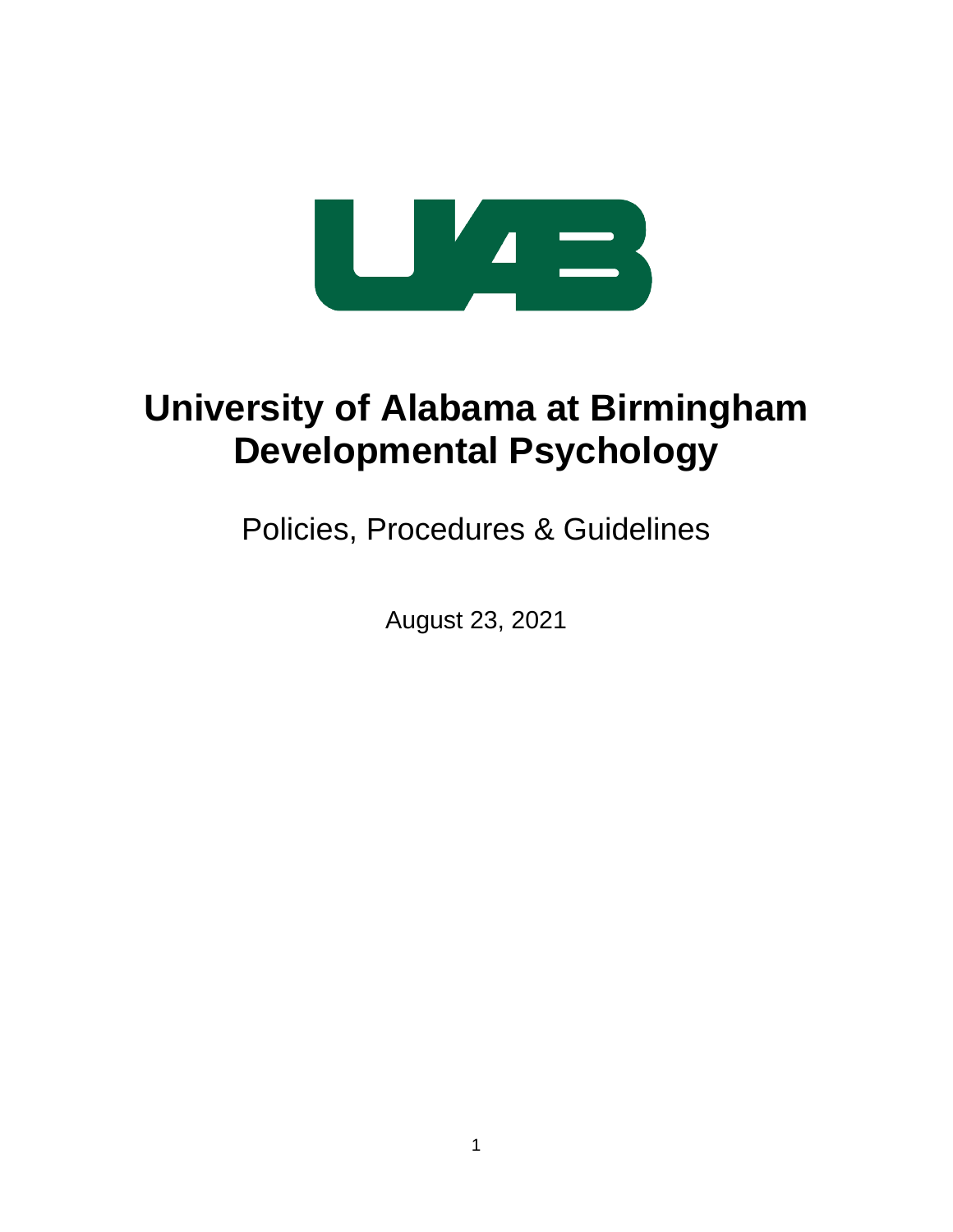# **Table of Contents**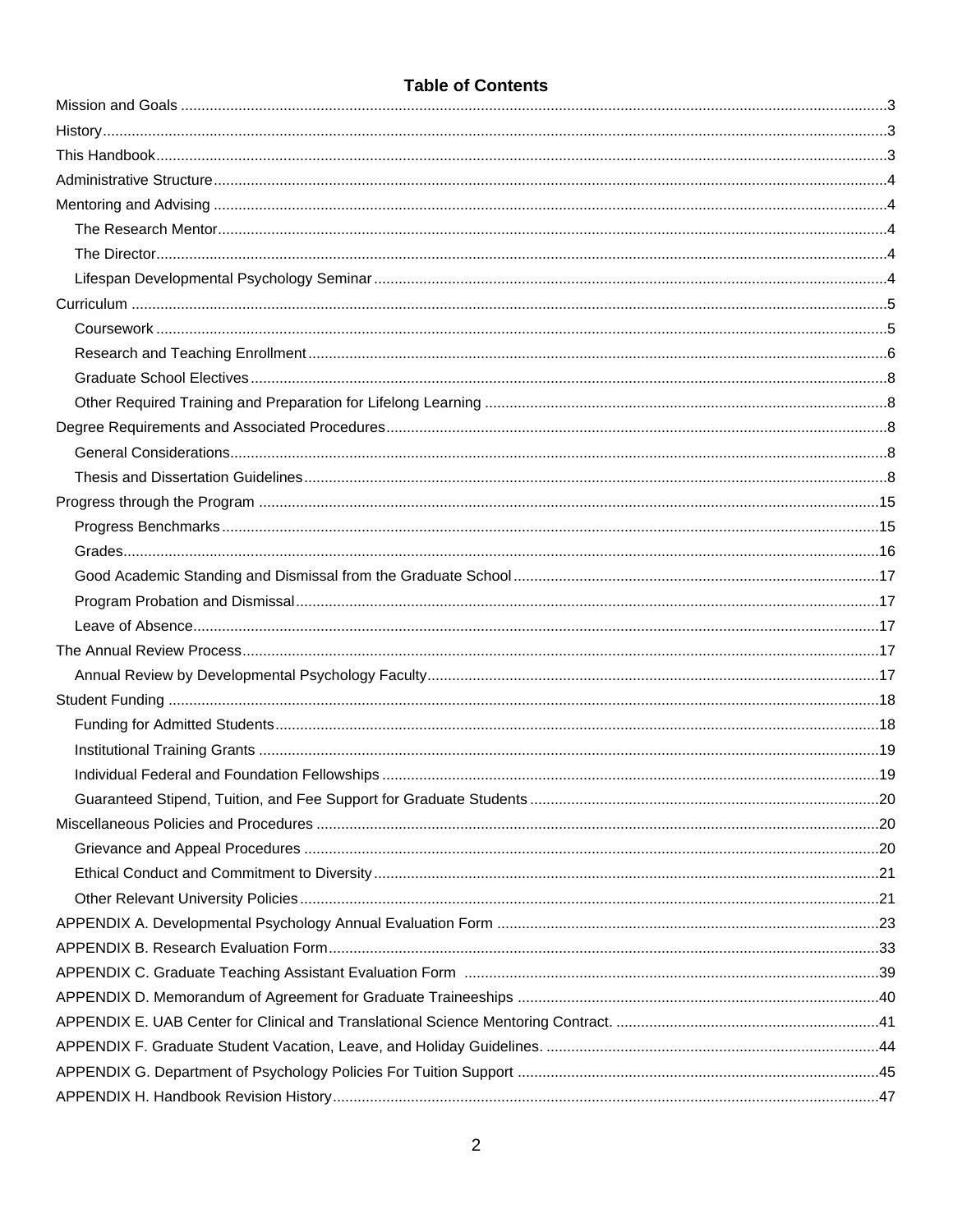#### **Mission and Goals**

<span id="page-2-0"></span>Developmental Psychology is a specialty area of psychology that aims to explain growth, change, and consistency over the course of the lifespan. Developmental psychologists study a wide range of areas such as biological, cognitive, social, and emotional processes, to describe, explain and optimize development. Students work under the guidance of their faculty research mentor(s) to focus on a particular research area. Training is individualized to meet student goals.

Our mission is to train students to discover and apply basic principles of development across the lifespan in an interdisciplinary research context. Our premise is that the application of psychological principles of development can contribute in important ways to solving problems encountered throughout the lifespan.

We support the overall mission of UAB by supporting the *"discovery, knowledge dissemination, education, creativity, and the application of groundbreaking solutions"* and recognize the shared values of integrity, respect, diversity and inclusiveness, collaboration, excellence and achievement, stewardship, and accountability.

#### **History**

<span id="page-2-1"></span>The Psychology Department added a Ph.D. concentration in Developmental Psychology in 1991. This new specialty was the third Ph.D. specialty in Psychology, in addition to Behavioral Neuroscience and Medical/Clinical Psychology. This specialty, like the others, was a campus-wide training program involving faculty from Schools across campus dealing with developmental issues at all stages of life (e.g., Pediatrics to Geriatrics). The specialty was approved by the Board of Regents in 1990 with Dr. Norman Bray serving as the first program director. The first class was admitted in 1991. Drs. Craig and Sharon Ramey assumed directorship of the program from 1995 – 1997, Dr. Michael Windle was the director from 1998 – 2000, Dr. Jan Wallander served as director from 2000 – 2003, Dr. Karlene Ball served as director from 2003 – 2008, and Dr. Fred Biasini served as director from 2008 – 2018. Dr. Despina Stavrinos is the current director of the program.

#### **This Handbook**

<span id="page-2-2"></span>This document serves as a resource for students and faculty in Developmental Psychology at UAB. We aim to keep this document current and consistent with changing policies in Developmental Psychology, as well as policies in the Department of Psychology, College of Arts and Sciences, and Graduate School. Please forward comments, corrections, and suggestions for improvement to the Director.

Policies described in this Handbook are subject to change. Major changes are typically announced in e-mail and/or program meetings, but students are also encouraged to review the handbook from time to time, and are expected to review sections that apply to issues that are current for them.

Most forms mentioned in this handbook are available on the Graduate School website [\(https://www.uab.edu/graduate/students/current-students/academicpolicies-progress/forms\)](https://www.uab.edu/graduate/students/current-students/academicpolicies-progress/forms), the department's website or the program's private (Canvas) website. Students receive access to the program's private site when they join the program. Note that web links (URLs) are provided as a convenience but they are managed outside the Program and are subject to change without notice. Please report "dead" links to the Director.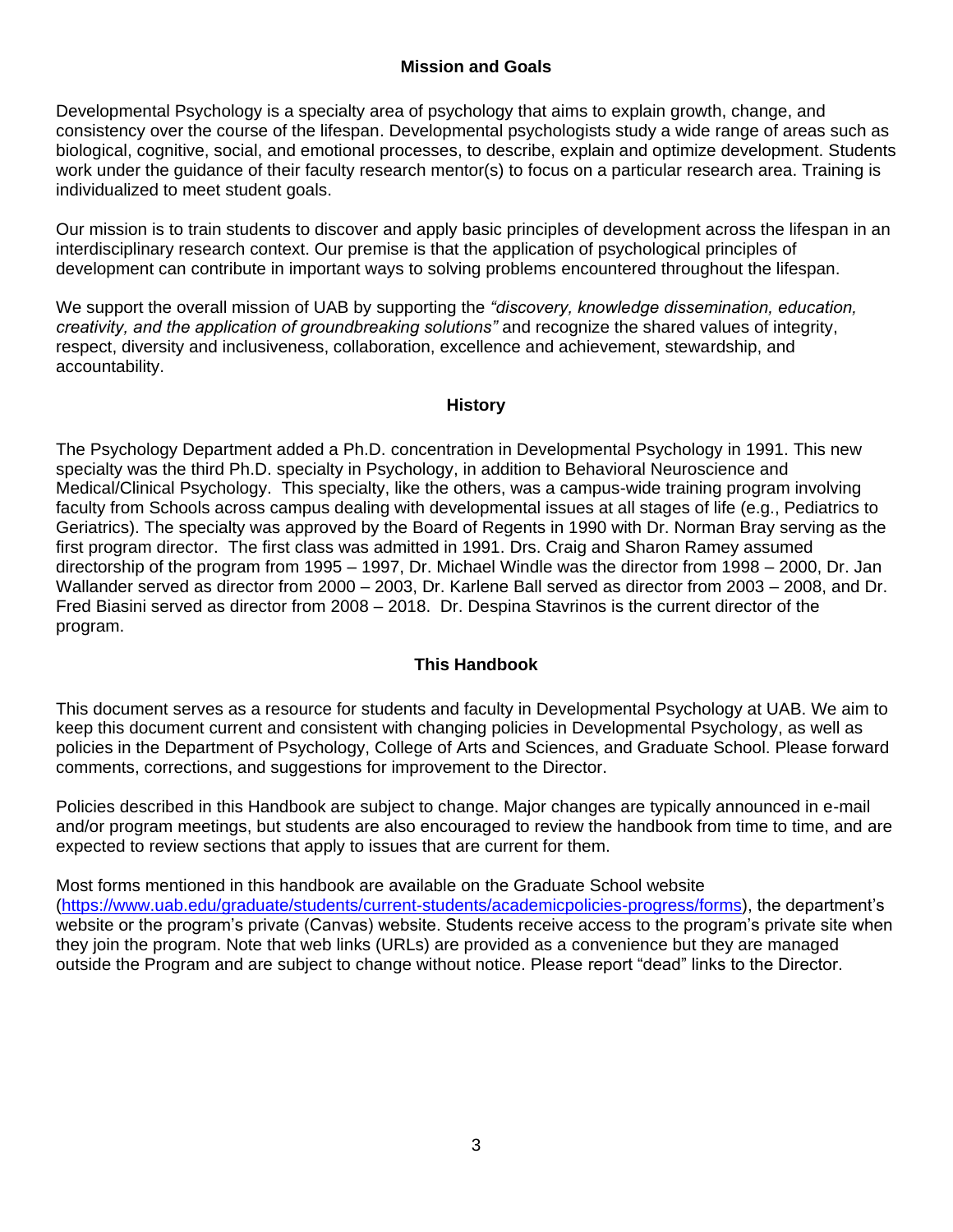#### **Administrative Structure**

<span id="page-3-0"></span>Developmental Psychology is one of three concentrations in the Department of Psychology at UAB. The program operates within the academic policies of the Department of Psychology, the UAB Graduate School, and the College of Arts and Sciences.

The program office is currently housed in Department of Psychology space in Campbell Hall. The Director has primary responsibility for administering the program. The program is supported by the Psychology Graduate Programs Manager, who also provides support for the Department's other doctoral concentrations.

Policies specific to Developmental Psychology are established by core program faculty and two elected student representatives. Student representatives have voting rights on all general program issues, but are excluded from discussions and votes pertaining to specific students and/or program personnel. Student representatives serve term of two academic years. Nominations are solicited each spring and elections take place each summer. Developmental Psychology faculty and student representatives meet on approximately on a regular basis, at least once per semester.

#### **Mentoring and Advising**

<span id="page-3-1"></span>Core faculty members hold primary appointments in the Department of Psychology and work together to mentor and advise students in research and teaching domains. Program faculty informally advise students on matters pertaining to their training through a number of roles, as instructors, research supervisors, thesis and dissertation committee members, and on an ad hoc basis as issues arise. Students are encouraged to take advantage of the broad experience and expertise represented by program faculty at all stages of their progress through the program.

Roles of specific faculty and faculty committees are described below. In addition, many past students of the program find it useful to maintain informal advisory relationships with faculty as they negotiate early stages of their post-doctoral careers.

#### <span id="page-3-2"></span>**The Research Mentor**

Each student has a research mentor who directs the student's primary research activities, chairs his or her thesis and dissertation committees, and commits to helping the student advance toward readiness for postdoctoral training or entry-level employment in the area of developmental psychology.

Care is taken at admissions to ensure that incoming students are an excellent fit both to the program as a whole and to the interests of their prospective research mentor(s). As part of the application process, students are encouraged to identify principal areas of interest as well as a faculty mentor with whom they are interested in working on research. Once they arrive on campus, students are encouraged to finalize these arrangements so they can become involved in research at the earliest possible time.

#### <span id="page-3-3"></span>**The Director**

The Director serves as an additional advisor to students. He or she meets individually with new graduate students upon their arrival at UAB. The Director arranges for an orientation meeting so that first year students can become familiar with the Developmental Psychology policies, procedures, and guidelines. The Director meets with graduate students thereafter as needed to assess progress, provide general advising, and address difficulties as necessary. The Director reviews grades and teaching evaluations of all students at the end of each semester, and discusses issues with students and their mentors. The Director is available for students to discuss concerns and/or celebrate their accomplishments at any time.

#### <span id="page-3-4"></span>**Lifespan Developmental Psychology Seminar**

The mandatory Lifespan Developmental Psychology Seminar course (PY710) is an additional venue for advising, discussion of administrative and general program matters, and learning about topics of relevance to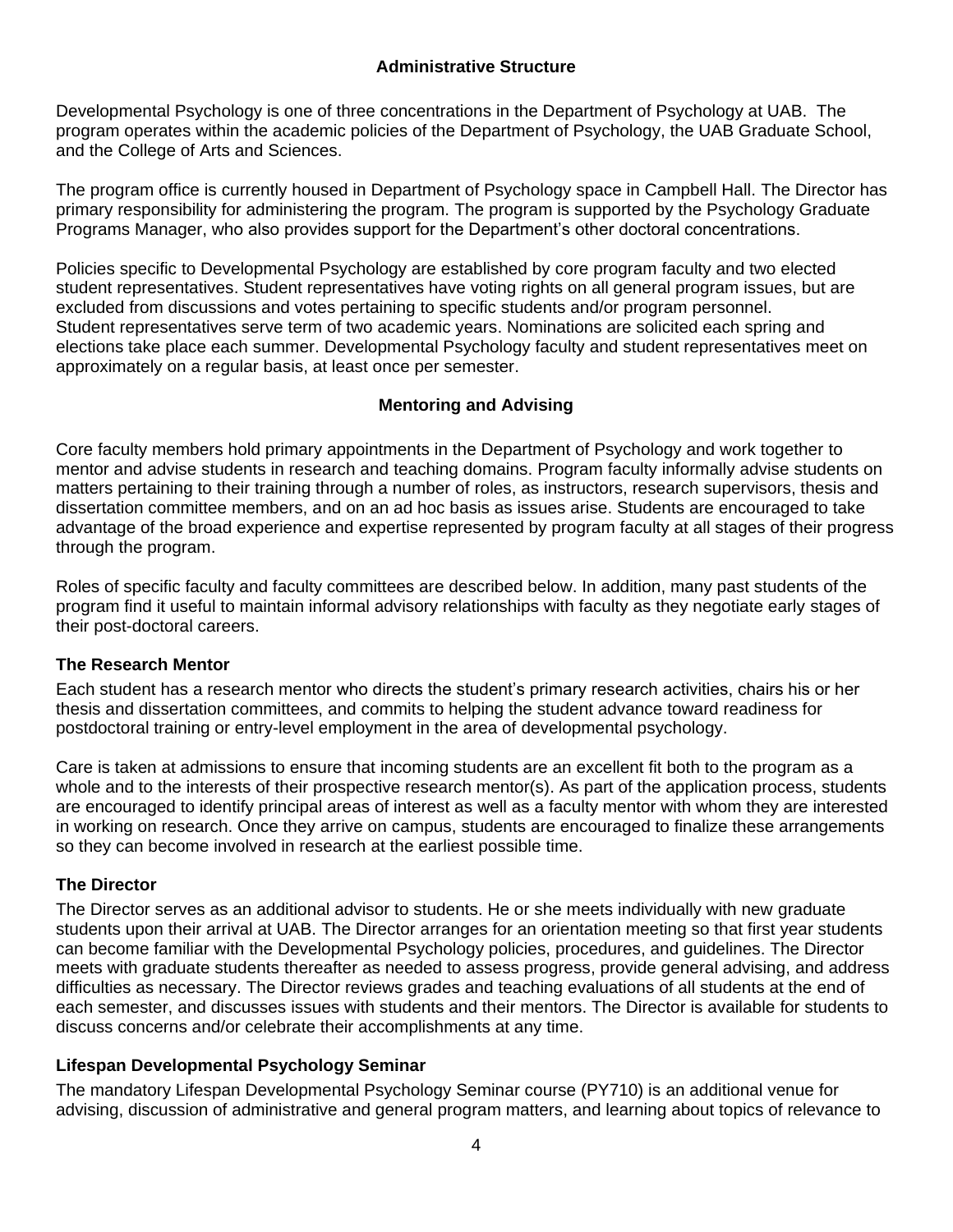<span id="page-4-0"></span>the science, practice and profession of developmental psychology. Students are expected to register for PY710 every fall and spring.

#### **Curriculum**

#### <span id="page-4-1"></span>**Coursework**

Required courses for the PhD in Psychology (Developmental Psychology Concentration) are shown in **Table 1**. Electives allow students to acquire specialized knowledge that complements their other coursework and research activities. Students are encouraged to seek advice from their research mentors, thesis/dissertation committee members, and the Director regarding electives they should take to strengthen knowledge and skills that are relevant to their training goals. A list of required courses by term appears in **Table 2**.

The curriculum is reviewed on an ongoing basis. It is subject to change based on quality improvement efforts and pragmatic considerations such as instructor availability. Students are not guaranteed that course requirements in place when they enter the program will be the only requirements they will need to satisfy in order to graduate. When changes are made, faculty consider their applicability to students who are already in the program and an effort is made to avoid changes that would delay progress toward graduation. The Department of Psychology and the program establish the class schedule with the goal of ensuring that students can complete requirements and elective courses in a rational sequence that provides a foundation for research and teaching skills and does not delay graduation. Advance planning is critical. Consult the Course Scheduling Plan on the Department of Psychology website for the most up-to-date information on course scheduling.

| <b>Curriculum Area</b>                                     | <b>Course</b>                                       | <b>Title</b>                                                       | <b>Credit</b><br><b>Hours</b> |
|------------------------------------------------------------|-----------------------------------------------------|--------------------------------------------------------------------|-------------------------------|
| A. Developmental Psychology                                | <b>PY 708</b>                                       | Developmental Psychology                                           | 3                             |
| $(21$ hours)                                               | PY 710*                                             | Seminar in Lifespan Developmental Psychology                       |                               |
|                                                            | PY 729                                              | Seminar in Adolescent Development                                  | 3                             |
|                                                            | PY 785                                              | Psychology of Aging                                                | 3                             |
| Elective A (choose $3$ ) <sup><math>\pm</math></sup>       |                                                     | PY 711, PY 712, PY 713, PY 734, PY 741, PY 764, PY 763             | $\boldsymbol{9}$              |
| B. Research Design and                                     | PY 716                                              | Introduction to Statistics and Measurement                         | 3                             |
| Statistics (15 hours)                                      | <b>PY 716L</b>                                      | Lab for Introduction to Statistics and Measurement                 |                               |
|                                                            | PY 717                                              | <b>Applied Statistical Methods</b>                                 | 3                             |
|                                                            | <b>PY 717L</b>                                      | Lab for Applied Statistical Methods                                |                               |
|                                                            | PY 719                                              | <b>Multivariate Statistical Methods</b>                            | 3                             |
|                                                            | <b>PY 719L</b>                                      | Lab for Multivariate Statistical Methods                           | 1                             |
| Elective B (choose $1$ ) <sup>±</sup>                      | PY 700 + PY 718, PY 727, PY 746                     |                                                                    | 3                             |
| C. General Psychology and<br>Related Disciplines (9 hours) | Either PY 753 (4 hours) or PY 707 (3 credit hours): |                                                                    | $3 - 4$                       |
|                                                            | PY 619                                              | Diversity, Equity, and Inclusion in Research and the<br>Workforce  | 1                             |
|                                                            | PY 753                                              | <b>Foundations of Behavioral Neuroscience</b>                      | 4                             |
|                                                            | PY 707                                              | <b>Brain and Cognition</b>                                         | 3                             |
| Elective C (choose $2^+$                                   | 788, PY 791                                         | PY 704, PY 705, PY 706, PY 720, PY 731, PY 740, PY 743, PY 753, PY | 6                             |
| D. Teaching (6 hours)                                      | PY 796                                              | Practicum in the Teaching of Psychology**                          | 3                             |
| E. Research (30 hours)                                     | PY 699                                              | Master's Level Thesis Research                                     | 6                             |
|                                                            | PY 798                                              | Pre-doctoral Dissertation Research                                 | 12                            |
|                                                            | PY 799                                              | <b>Doctoral Dissertation Research</b>                              | 12                            |

#### **Table 1. Curriculum Requirements for Developmental Psychology**

\* PY 710 is repeated every Fall and Spring semester until graduation.

\*\*PY 796 should be taken across two consecutive terms (3 hours per term) in the third year of training.

*<sup>±</sup>* Other electives may be considered with written approval from Director.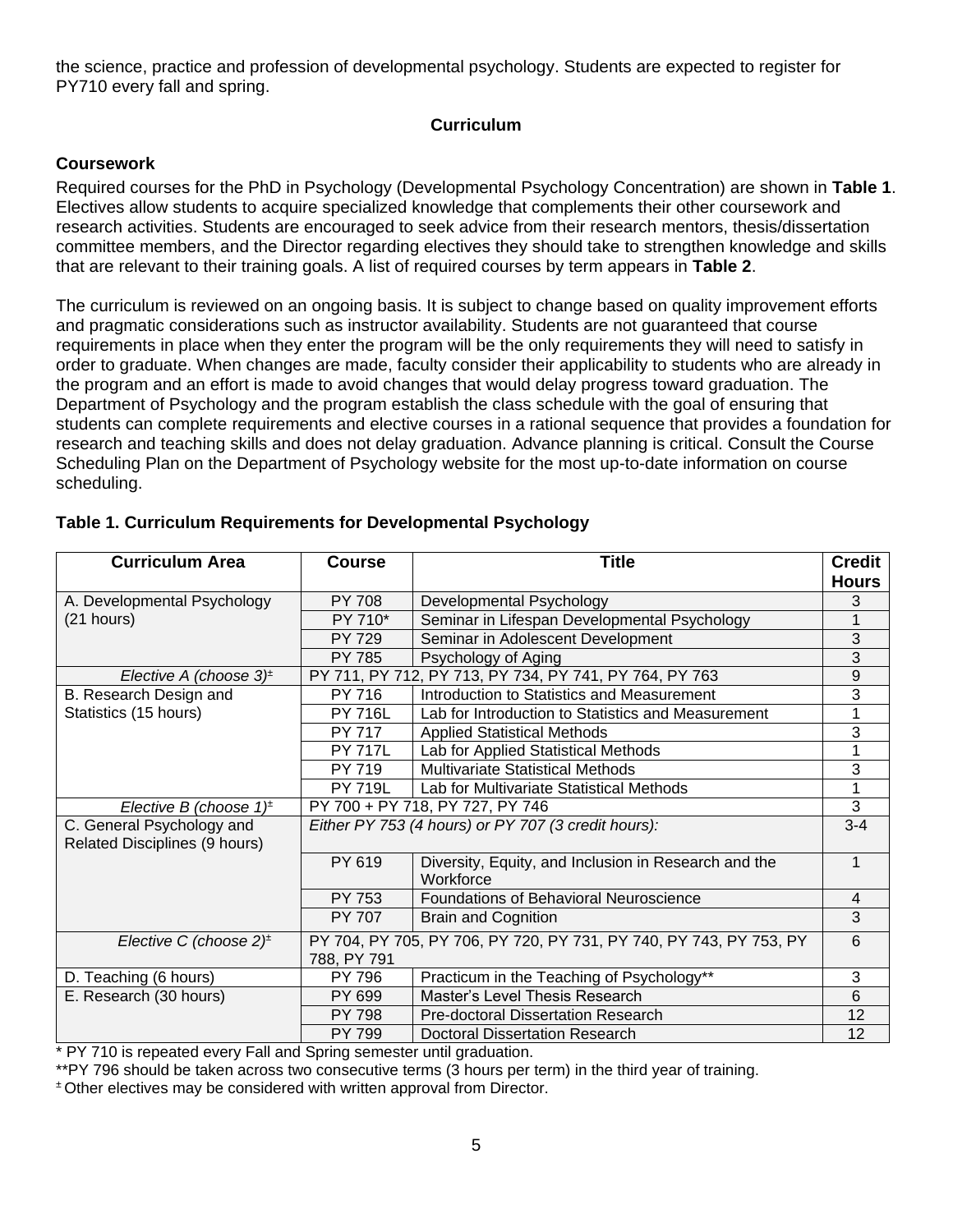#### **Table 2. Required Developmental Psychology Courses by Term\***

| Term             | <b>Course</b>   | <b>Title</b>                                 | <b>Credit Hours</b> |
|------------------|-----------------|----------------------------------------------|---------------------|
|                  | <b>PY 708</b>   | Developmental Psychology                     |                     |
| Fall of Year 1   | PY 716          | <b>Introduction to Statistics</b>            | 3                   |
|                  | <b>PY 716 L</b> | Lab for Introduction to Statistics           |                     |
| Spring of Year 1 | <b>PY 717</b>   | <b>Applied Statistical Methods</b>           | 3                   |
|                  | <b>PY 717 L</b> | Lab for Applied Statistical Methods          |                     |
|                  | PY 619          | Diversity, Equity, and Inclusion in Research |                     |
|                  |                 | and the Workforce                            |                     |
| Fall of Year 2   | PY 719          | <b>Multivariate Statistical Methods</b>      | 3                   |
|                  | <b>PY 719 L</b> | Lab for Multivariate Statistical Methods     |                     |
| Fall of Year 3   | PY 796          | Practicum in the Teaching of Psychology      | 3                   |
| Spring of Year 3 | PY 796          | Practicum in the Teaching of Psychology      | 3                   |

\*Additional required courses are scheduled every year or every other year. Consult the *Course Scheduling Plan* on the UAB Psychology website for details. There are also research enrollment requirements, which are described in the next section.

#### <span id="page-5-0"></span>**Research and Teaching Enrollment**

Research activities begin in the first semester of enrollment, and students are continuously involved in research until graduation. Teaching as the lead instructor for a course begins later, typically in the spring term of the third year. The program documents student engagement and performance in research and teaching activities through enrollment in dedicated courses and regular evaluations. Details regarding enrollment in research and teaching practicum credits appear below:

Research. Students are strongly encouraged to register for at least 1 credit hour of research during each academic term, beginning with the Fall semester of Year 1 and continuing until the student graduates. Course numbers depend on the student's progress with respect to the master's and dissertation benchmarks as shown in **Table 3**.

| <b>Table 3. Research Course Enrollment Guidelines</b> |                                                    |  |  |
|-------------------------------------------------------|----------------------------------------------------|--|--|
| PY 698 Premaster's Degree Graduate Research           | Before admission to candidacy for the MA           |  |  |
| PY 699 Master's Level Thesis Research                 | After admission to candidacy for the MA, and until |  |  |
|                                                       | the degree is awarded. 6 hours are required for    |  |  |
|                                                       | the degree.                                        |  |  |
| PY 798 Predoctoral Degree Graduate Research           | After the MA is awarded and before admission to    |  |  |
|                                                       | candidacy for the PhD.                             |  |  |
| PY 799 Doctoral Dissertation Research                 | After admission to candidacy for the PhD, and      |  |  |
|                                                       | until the degree is awarded. 12 hours are required |  |  |
|                                                       | for the degree.                                    |  |  |

Students admitted with a master's degree should begin with PY 798. There are multiple sections of these courses, but students in Developmental Psychology should always register for the section that is associated with the Director. Other sections are reserved for students in the other Psychology doctoral concentration areas.

Additional hours of research may be taken in any term to meet minimum enrollment requirements, which are currently 9 semester hours in the Fall and Spring and 5 hours in the Summer. Depending on the source of the student's funding, different enrollment requirements may apply.

The research mentor serves as the supervisor for these research credits. Students and mentors are expected to keep in close contact, set reasonable timelines and goals, and work together to ensure steady progress. Progress benchmarks, described later in this document, provide an additional framework for gauging progress.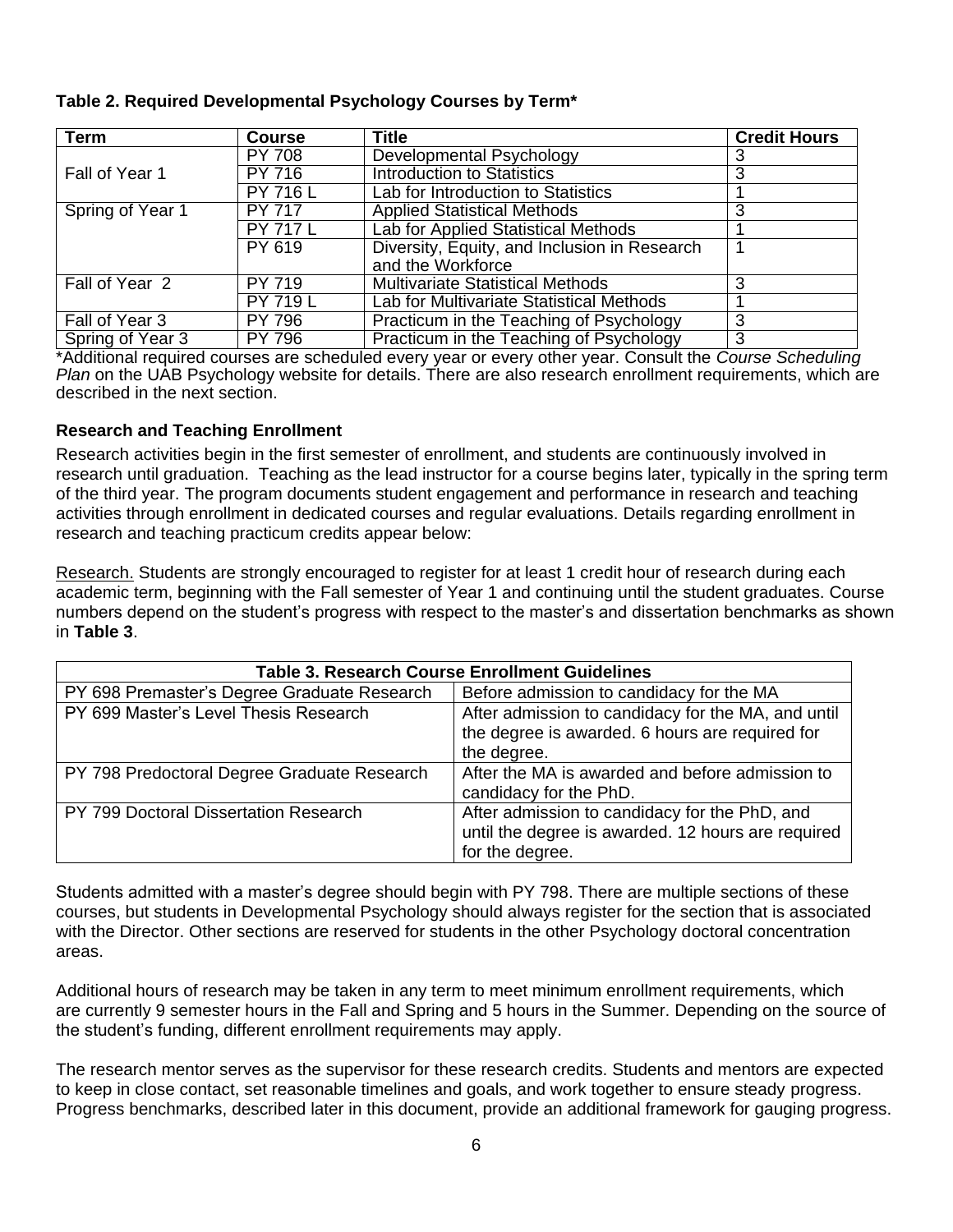A Research Evaluation Form must be completed by the research mentor, signed by the student, and submitted at the end of each term beginning with Fall of Year 1. A copy of this evaluation form is provided in Appendix B. Students do not receive a passing grade in their research "course" until the required evaluation is submitted. Students engaged in research with additional faculty should discuss this activity with the Director (including their research mentors), and may submit evaluations from these additional supervisors to be placed on file and shared during the student annual review, described later in this document. A student with thesis or dissertation co-chairs should request and submit separate evaluations from each chair.

Teaching Practicum. The preparation and actual experience in undergraduate classroom teaching is an important aspect of preparing graduate students for a professional career in Developmental Psychology. Six credit hours of PY 796, *Practicum in the Teaching of Psychology*, are required in the Developmental Psychology Program. It is recommended that students complete this practicum in his/her **third year;** however, second year students may register with approval from their research mentor and the Director.

*Special note: Some students are awarded Graduate Teaching Assistantships for their financial support. Please note that these teaching assignments do not count towards your requirement for the PY 796 Teaching Practicum coursework.* 

*Steps Prior to Teaching Practicum.* The purpose of PY 796 Teaching Practicum is to offer students a supervised learning experience where they work with a faculty member to acquire and practice the skills necessary for competent instructional delivery and effective teaching.

The teaching practicum must be completed over the fall and spring terms of the same academic year. Students complete the first part of PY796 (learning about pedagogy/serving as TA) in the fall term and the second part of PY796 (teaching the course on their own) in the spring term.

- Prior to the fall semester of the third year, students should meet with the Director of Undergraduate Studies, Dr. Maria Hopkins [\(mhopkins@uab.edu\)](mailto:mhopkins@uab.edu), about selecting a course to teach in the spring. Students should contact Dr. Hopkins via email no later than July 1 prior to the academic year in which they wish to complete the practicum.
- Dr. Hopkins will work with students to arrange for them to shadow and serve as a Teaching Assistant for a UAB Psychology faculty member who is teaching the course they are interested in during the fall semester. Students teaching for the first time typically teach PY212. Other courses which are related to the student's teaching interests, such as PY216 or PY101, may also be arranged with approval of the Director, the course instructor of the selected course, and Dr. Hopkins.

*Fall Semester of Practicum Year (Take 3 credit hours of PY 796)*. PY 796 – Part 1 students will be involved in course planning and implementation as well as assessment of students, as requested by the course instructor in the course they shadow. PY 796- Part 1 students may assist the instructor with group activities, lead a lesson or activity, tutor students, grade assignments, or other related activities. The instructor will determine what's pedagogically best for the student in each class.

- PY 796 Part 1 students will also conduct 1-2 lectures in the course that they shadow. Students will be given feedback by the course instructor and by Dr. Hopkins.
- PY 796 Part 1 students are expected to meet with Dr. Hopkins during the fall semester to discuss pedagogy, assessment, syllabus development, etc. Students will begin assembling a Teaching Portfolio to be used when they teach the course on their own in the spring semester. The portfolio will include a complete syllabus, lesson plans and one exam.

*Spring Semester of Practicum Year (Take 3 credit hours of PY 796)*. PY 796 – Part 2 students will have responsibility for teaching an undergraduate course on their own. The course will be capped at maximum 30 students.

Dr. Hopkins will observe at least two class periods, take notes, and provide the student with feedback.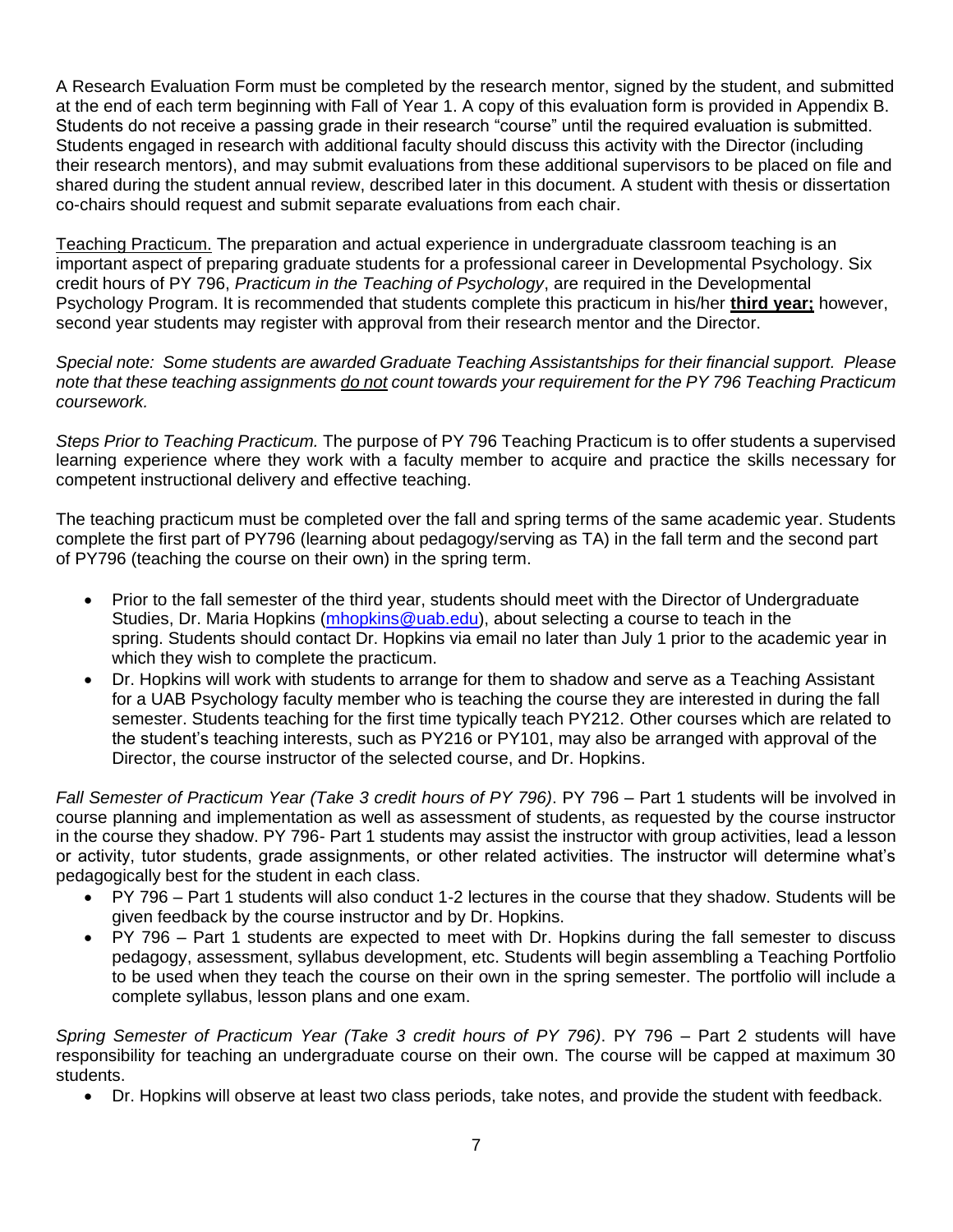PY 796 – Part 2 students are expected to meet with Dr. Hopkins during the spring term to discuss the teaching experience. Following the spring term, students are expected to review the course evaluations with Dr. Hopkins.

#### <span id="page-7-0"></span>**Graduate School Electives**

The UAB Graduate School offers elective courses that focus on skills and tasks that are relevant to students across a variety of disciplines, such as teaching and grant writing. Check the UAB Graduate School Professional Development Program for more information.

#### <span id="page-7-1"></span>**Other Required Training and Preparation for Lifelong Learning**

As a research-intensive university and academic health center, UAB and its associated health care facilities offer many opportunities for learning outside of regularly-scheduled classes. Students are encouraged to develop habits of lifelong learning while in graduate school by attending and participating in colloquia, journal clubs, workshops, and intensive courses as such opportunities arise. In addition to the course requirements, students must complete the following before graduation:

- Students must submit a grant fellowship application before their dissertation proposal. Students are encouraged to consult with their mentor and the Director for opportunities to pursue such funding. Note: The Graduate School provides a monetary incentive for students who apply for individual fellowships funded by extramural agencies through the *Graduate School Individual Fellowship Incentive Program.*
- Students must complete a review paper in the form of a *Psychological Bulletin* or *Psychological Review* article prior to admission to candidacy for the doctoral degree. This review paper must be approved by the dissertation committee.
- All students are **strongly encouraged** to have at least two papers published or in press, prior to their graduation.

Finally, to keep abreast of developments in their field, students are strongly encouraged to join and actively participate in local, national and international professional and scientific organizations that are most relevant to their interests. Students must present at a national scientific conference by the end of their third year in the program, and must be first author for the conference presentation.

#### **Degree Requirements and Associated Procedures**

#### <span id="page-7-3"></span><span id="page-7-2"></span>**General Considerations**

Although UAB does not offer a terminal master's program in Psychology, all Developmental Psychology students complete a master's thesis and are awarded the M.A. as part of their progress through the doctoral program. Formal steps for completion of the master's and doctoral degrees are summarized below. A substantially higher level of performance and degree of independence is expected at the doctoral vs. master's degree level.

Students are responsible for reviewing and following the steps described below and in the Graduate Catalog [\(http://catalog.uab.edu/graduate/;](http://catalog.uab.edu/graduate/) [http://catalog.uab.edu/graduate/completionofadegree/\)](http://catalog.uab.edu/graduate/completionofadegree/). Students should also be aware of and meet Graduate School deadlines for submission of required forms and completion of associated steps, and allow time for processing of forms in the Psychology Graduate Programs Office. Consult with the Graduate Programs Manager and Director if questions arise. All forms submitted to the Graduate School by Psychology graduate students must be submitted through the Psychology Graduate Programs Manager.

#### <span id="page-7-4"></span>**Thesis and Dissertation Guidelines**

Although there is no formal requirement that students conduct their thesis or dissertation on a specific topic, it is understood that a student's work will make strong connections to the field of *Applied Developmental Science (Fisher et al., 1993)* owing to the *applied* and *lifespan focus* of the Developmental Psychology concentration. Applied Developmental Science is defined as the following (Fisher et al., 1993; pg 4):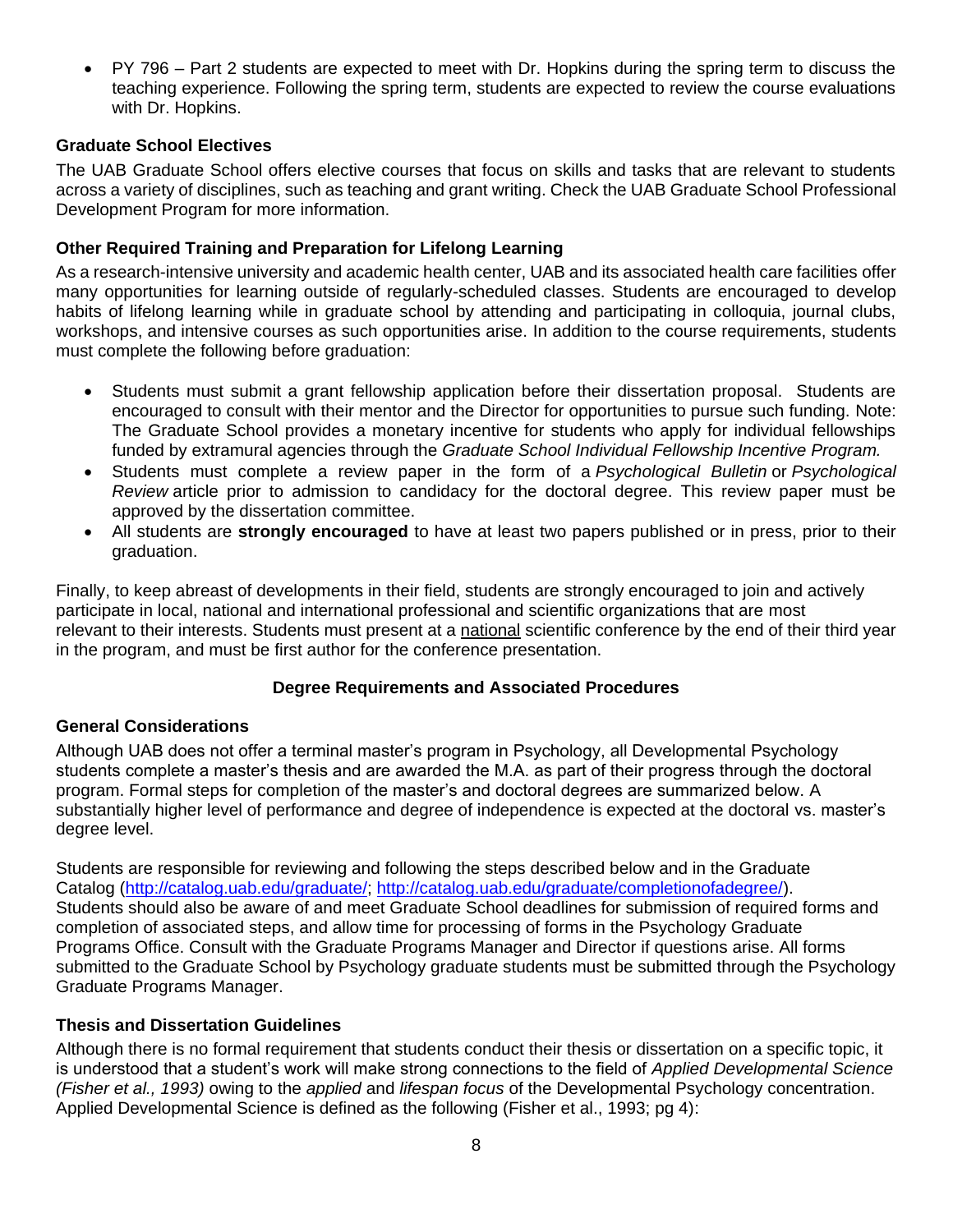*"Applied developmental science involves the programmatic synthesis of research and applications to describe, explain, intervene, and provide preventive and enhancing uses of knowledge about human development. The conceptual base of applied developmental science reflects the view that individual and family functioning is a combined and interactive product of biology and the physical and social environments that continuously evolve and change over time. Applied developmental science emphasizes the nature of reciprocal person- environment interactions among people, across settings, and within a multi-disciplinary approach stressing individual and cultural diversity. This orientation is defined by three conjoint emphases:* 

- *Applied: Direct implications for what individuals, families, practitioners, and policy makers do.*
- *Developmental: Systematic and successive changes within human systems that occur across the lifespan.*
- *Science: Grounded in a range of research methods designed to collect reliable and objective information systematically that can be used to test the validity of theory and application."*

#### Thesis and Dissertation Defined

- The thesis and dissertation each consist of two parts: a) the written document and b) the oral presentation and public defense.
- Its purpose is to demonstrate that the candidate has earned his/her degree through independent scholarship that has made a novel scientific contribution to the field and can effectively communicate his or her work orally and in writing.
- The main differences between the thesis and the doctoral dissertation are the scope and degree of independence, with the dissertation being larger in depth and breadth and conducted more independently than the thesis.

#### Requirement for Primary Data Collection

As a core pedagogical principle for graduate training in developmental psychology, it is *required* that each graduate student obtains mentored experience engaging in primary data collection with human subjects. Primary data collection involves the student interacting with human subjects (see definition of human subject) in any of the following ways: consent or assent, screening, and data collection (e.g., observation, interviews, questionnaires, assessments).

- Students are required to collect their own data (i.e., conduct human subjects research) for either their thesis or dissertation research. Students may conduct secondary data analysis for the remaining project (thesis or dissertation).
- In practice, it would be theoretically possible to meet this requirement by doing the bare minimum necessary. However, this approach is harmful to the student's education and directly undermines his or her training. Students who are concerned they are not obtaining sufficient primary data collection experience should speak with their mentor and/or Director.
- Using administrative data or existing data (e.g., data collected as part of a panel survey, trial data etc.) is acceptable for either the thesis or dissertation, but cannot be used for both.

#### **Committee**

The student chooses a Thesis/Dissertation Committee (3 members for thesis; 5 members for dissertation). For the thesis, two members must hold primary appointments in the Department of Psychology and one must hold a primary appointment outside the Psychology Department. For the dissertation, three members must hold primary appointments in the Department of Psychology and two must hold a primary appointment outside the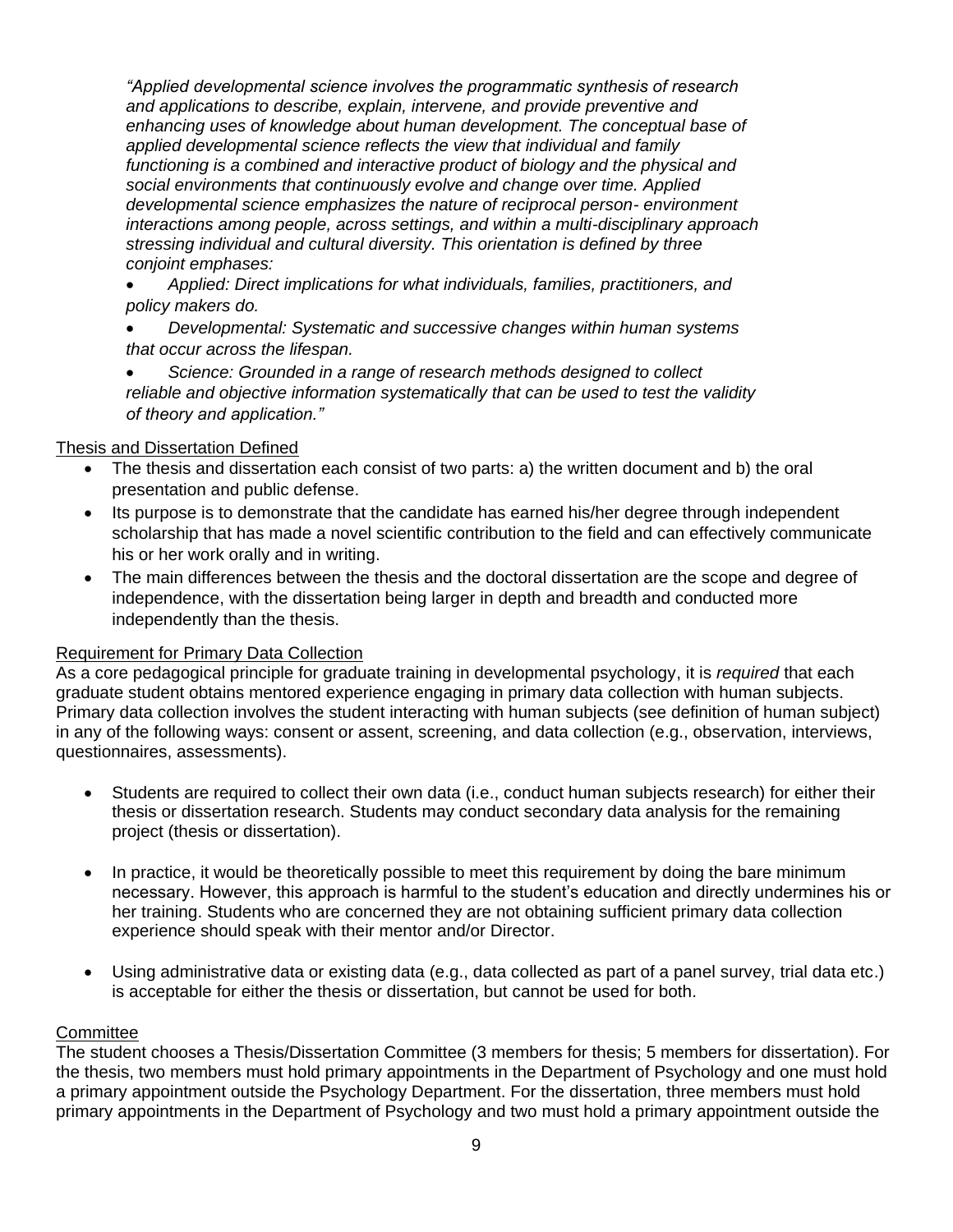Psychology Department (not just outside the specialization). The student's mentor serves as the chairperson of the Committee. If the mentor is outside of the Department of Psychology, a co-chair will be selected to ensure that Departmental requirements are met.

All committee members must hold Graduate Faculty Status (see Graduate School website). It is usually possible to obtain this status for a doctoral-level faculty member who does not already have it. Once committee membership is finalized, the student prepares a Graduate Study Committee Letter (see Graduate School Website, online forms) and submits it to the Psychology Graduate Programs Manager. The form is signed by the Director and forwarded to the Graduate School, where the Dean requests changes or issues final approval.

The Committee meets with the student at the proposal meeting and the Public Defense. An optional Progress Report meeting can be called by the student and/or the Chair.

The committee is best viewed as a group of individuals who have the following characteristics and should be selected on this basis:

- They should have some expertise in one or more aspects of the proposed research.
- They should have a commitment to working with the student to successfully complete the proposed research. This includes being actively involved in discussing the project and providing any suggestions that will improve its design, and being available to the student at mutually convenient times to discuss the project and provide assistance.
- Students should consult with their committee members at any time during preparation of the proposal, the collecting and analyzing of data, and the preparation of the dissertation.
- Viewing the committee as allies who share a commitment to the dissertation project will improve the quality of the experience and avoid unnecessary anxiety about the dissertation process. If the student is concerned that his or her committee is not functioning as described above, then the Director should be informed and the situation will be investigated.

#### Proposal Guidelines

- The goals of the written proposal are to: a) contextualize the student's original research investigation that they will undertake for their dissertation, b) document the student's breadth of knowledge in the area, and c) illustrate their ability to synthesize historical and contemporary research in their chosen topic.
- Approval of the proposal by the committee has a contractual aspect. That is, the student agrees to complete the proposed studies and the committee agrees that completion of the proposed work (and any previous work) will constitute sufficient empirical work for the thesis/dissertation. In general, the thesis/dissertation research should answer one or more substantive questions and the student should demonstrate his or her status as an expert in their field.
- Suggested Scope
	- o *Thesis*: The introduction to the thesis proposal should be approximately no less than between 5,000 and 7,500 words (~10 to 15 pages) in length and cite about 50 references.
	- o *Dissertation*: The introduction to the dissertation proposal should be approximately no less than between 10,000 and 15,000 words (~20 to 30 pages) in length and cite ~100 references. As a guide, students should look to review papers published in top developmental journals and should aim to submit the paper in such a journal (e.g., Child Development has an 8 page limit on references (APA style)).
	- $\circ$  The thesis and dissertation proposals should also include inclusive of the above: Aims and hypotheses, methods (e.g., participants, procedures, data analysis plan), and a proposed timeline. This requirement holds for both the 3 paper dissertation and the traditional format.
- The rationale for these guidelines is to ensure that students develop *and* demonstrate content-area expertise, gain experience with writing integrative literature reviews, and produce work that substantively connects and contributes to applied developmental theory (in any sub area). The faculty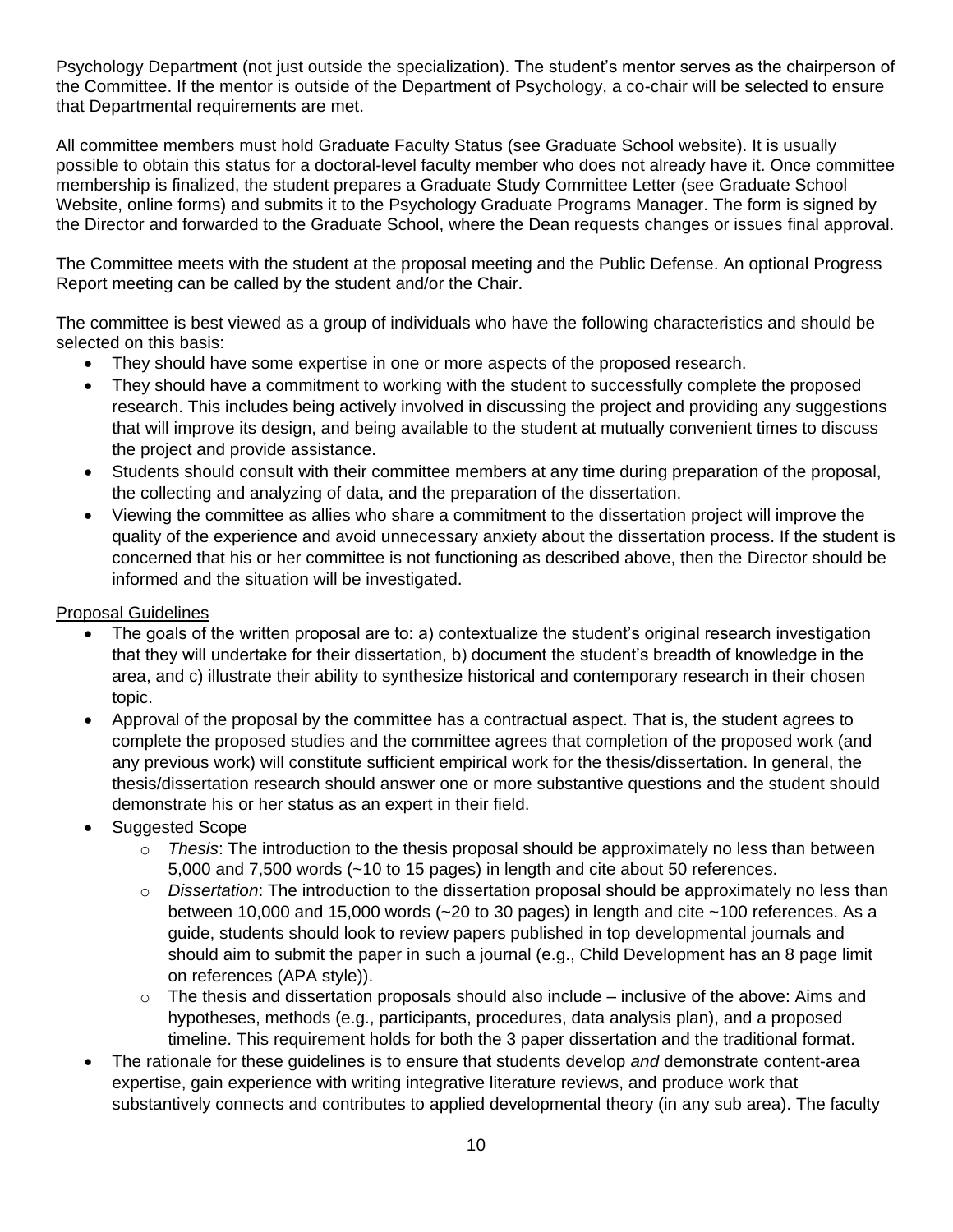recognize there is a natural tension between generating publication "ready" empirical documents (which might be shorter and in a different format) and ensuring that students are receiving appropriate training.

- For the dissertation, students should also indicate which type they will complete (3 paper; standard). In the event that a manuscript-based dissertation is planned, the contribution of the student to each manuscript must be delineated. Furthermore, no two students can include the same manuscript as part of their respective dissertations, regardless of the effort from each.
- The student should electronically distribute their document to the committee, including the Director, at least **2 weeks** (14 calendar days) before the scheduled proposal meeting.
- Note: Serving on the committee does not imply authorship should the proposal be submitted for publication.

#### Proposal Meeting

- The proposal meeting should be scheduled with the graduate programs manager for no less than 120 minutes.
- The committee chair will call the meeting to order and start time.
	- o The student will present their proposal for approximately 20 minutes.
	- o Each member of the committee will have *up to* 20 minutes to ask questions of the student. The chair will go last.
	- o *At no time will the chair attempt to answer questions on the behalf of the student, nor attempt to "clarify" the student's answers.*
- After each member of the committee has indicated they have no more questions or their time has elapsed the chair will excuse the student so that the committee may deliberate.
- The student will be called back in when the committee has reached a decision.
	- $\circ$  Oral and written feedback will be provided to the student in a constructive manner.
	- $\circ$  The student will summarize the feedback, required changes (as appropriate), and the outcome of meeting and distribute a written document with this information to the committee with a copy to the Director within 48 hours of the meeting.

#### Documentation of IRB Compliance

A human subject is defined as research about a living individual about whom an investigator conducting research obtains information or biospecimens:

- through intervention or interaction with the individual, and uses, studies or analyzes the information or
- obtains, uses, studies, analyzes, or generates identifiable private information or identifiable biospecimens.

If the student is conducting **human subjects research** as defined above as part of their thesis/dissertation, the student and his or her chair should ensure that study protocol was reviewed by the IRB *as appropriate* to the nature of the project. Specifically, if IRB approval was required for the student's study protocol based on federal and official IRB guidance documents, a copy of the IRB's determination letter must be in an appendix. The student should be named as the PI, co-PI or, have an amendment indicating that they will be using data from the protocol for their thesis/dissertation. In some cases an exemption determination or a determination of not human subjects research might be appropriate.

Example common scenarios are outlined below, but the student should consult with their chair and the IRB for guidance regarding the student's project specifically.

- a) *If the project is sponsored externally in the student's name, or if no prior protocol covering the planned human subjects research has been submitted*, then the student should submit a protocol specifically for the project. Scientific review at the department level is required; consult the Department of Psychology website for the appropriate forms. The student should be listed as Co-PI with the research mentor.
- b) *If there is already IRB approval in place for a broader project that includes, or can reasonably be amended to include, the thesis or dissertation research, then the student may be added to the project as Co-PI*. A Project Revision/Amendment Form can be used for this purpose.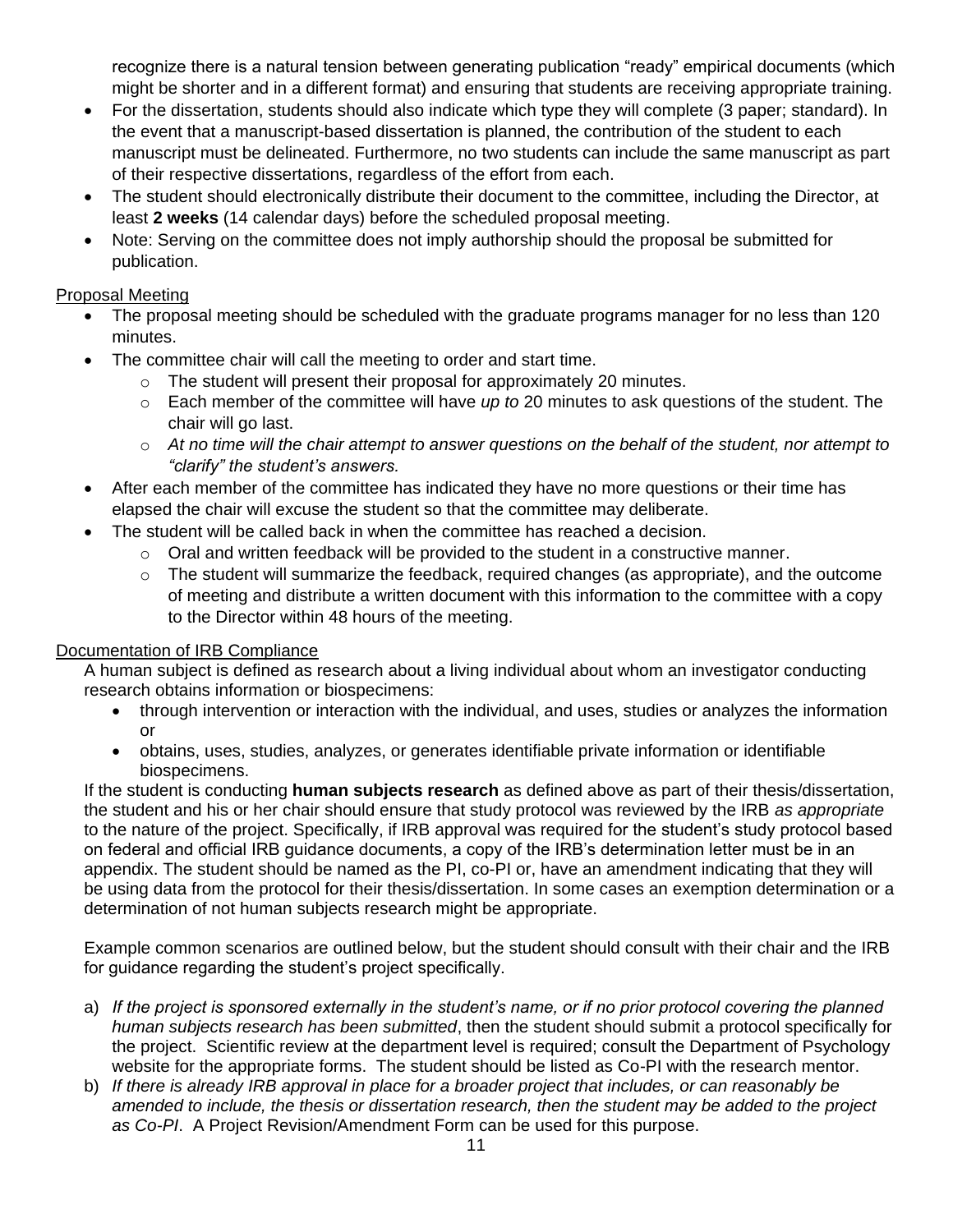#### Admission to Candidacy and Registration for Research Hours

As soon as possible after the proposal is successfully defended the student works with the Graduate Programs Manager to submit the Admission to Candidacy and Research Compliance Verification forms to the Graduate School. The students will receive e-mail notification when he or she has been admitted to candidacy. The student is then eligible to register for master's or dissertation research hours (PY 699 or PY 799, respectively). Six hours of PY699 are required for the master's and 12 hours of PY 799 are required for the doctorate, and the Graduate School has deadlines for when the student must be admitted to candidacy before they can register for these hours [\(https://www.uab.edu/graduate/students/current-students/theses-](https://www.uab.edu/graduate/students/current-students/theses-dissertations/candidacy-deadlines)

[dissertations/candidacy-deadlines\)](https://www.uab.edu/graduate/students/current-students/theses-dissertations/candidacy-deadlines). Master's candidates confer with the Director regarding scheduling of these hours alongside required and elective courses.

#### Private Progress Report to Committee

The purpose of the progress report is to provide an opportunity to get everyone on the same page about thesis/dissertation milestones, unforeseen problems and alternative strategies, and any critical weaknesses PRIOR to the formal defense so that they can be resolved in a timely fashion that preserves the quality of the project and is supportive of the student. The overall goal is to set the student up to succeed so that their public defense is successful and that they do not prematurely proceed to that stage.

- o At least 6 weeks *prior* to the planned defense date the student should distribute their progress report to their committee. A meeting is not required but either the chair or the student can request a full committee meeting and it is the members' obligation to make every attempt to attend.
- $\circ$  Slides and a formal presentation are not needed at this time and there is no formal written or oral defense.
- $\circ$  For the traditional dissertation, the progress report should include draft results, but need not contain a drafted discussion.
- $\circ$  All manuscripts that will be submitted as part of the 3 paper dissertation should be sent to the committee members at the time of the FIRST submission to the journal if it occurs prior to the progress report deadline. *Reviewing and providing feedback on the document does not imply authorship on the manuscript. The department will adhere strictly to authorship [guidelines from](https://www.apa.org/science/leadership/students/authorship-paper)  [the APA.](https://www.apa.org/science/leadership/students/authorship-paper)*
- The committee may make suggestions for modifications of the document or papers prior to the defense. Members should provide feedback within 2 weeks or indicate that they have no feedback.
- The student, in consultation with the chair, will summarize the feedback, required changes (as appropriate), and the outcome and distribute a written document with this information to the committee and Director.
- It is strongly recommended that if there are continuing disagreements about the quality of the thesis/dissertation that these are promptly resolved among the student and committee members with the assistance of the Director if necessary.

#### Submission of the Application for Degree

As the student nears completion of the thesis or dissertation, he or she should check the relevant Graduate School deadlines. Degrees are awarded on a specified date at the end of each term, and each graduation date has associated deadlines for submission of the Application for Degree (AFD), for the date of the final defense, and for submission of the final document to the Graduate School

(https://www.uab.edu/graduate/students/current-students/completing-yourdegree/application-deadlines). Note that the AFD commits the student, research mentor and committee to meet the deadlines associated with the specified degree date, and failing to meet those deadlines requires the student to submit a new AFD and pay the associated fee a second time. The AFD is submitted online (see Graduate School Website, online forms, for instructions).

#### Preparing for the Final Defense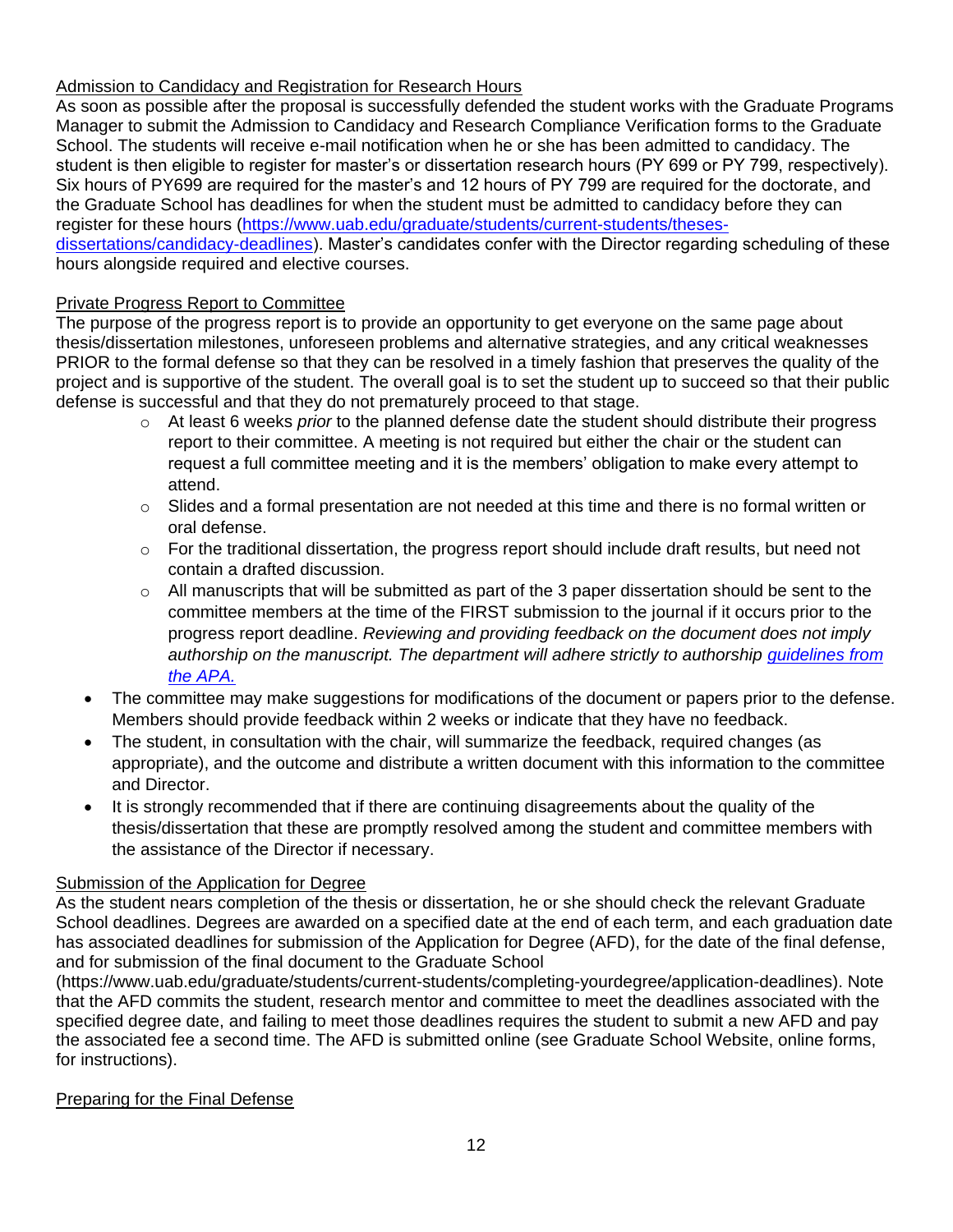As completion of the thesis or dissertation approaches, committee members should be consulted regarding their availability around the projected defense date. The defense should be scheduled for a date and time when all members can attend in person unless a committee member is permanently located far from Birmingham and unable to attend. At least 120 minutes should be scheduled for this meeting. In addition, students should avoid scheduling thesis defenses immediately prior to the Graduate School deadline, or immediately prior to periods of extended unavailability of the student or committee members, in case extensive changes are required at the defense and the research mentor or full committee needs to be available to review those changes.

When the thesis or dissertation is approved by the research mentor, the defense date, time and venue are finalized. Thesis and dissertation defenses are open to the public so the student must provide this information, along with the final thesis or dissertation title, to the Psychology Graduate Programs office **at least three weeks prior to the date of the defense** so it can be adequately publicized. To facilitate attendance, all defenses are held in Room 327 of Campbell Hall or another meeting room in Campbell Hall or UAB that is approved by Director.

**At least two weeks prior to the defense** the student must request approval forms from the Graduate School. The Graduate School will notify the student when the forms are ready for pick-up, and the student should take the forms to the defense so that all signatures can be obtained.

The research mentor and other committee members should be provided with a copy of the completed thesis or dissertation at least two weeks (14 calendar days) ahead of the defense unless a shorter lead time has been negotiated with all members of the committee.

#### The Defense and the Final Document

The UAB Format Manual for Theses and Dissertations contains extensive information on the required format of the thesis and dissertation, as well as the format for the defense meeting and procedures for committee review, approval, and dissent from approval. In general, theses and dissertations should be in APA style with exceptions described in the Format Manual.

#### *Final Public Defense*

- At the Public Defense the student will present their work and respond to questions from the general audience. The student should prepare approximately a 40 minute talk leaving 10-15 minutes for questions from those in attendance. Power point or other visual aids are optional, but strongly recommended.
- This is an oral presentation and formal defense (e.g., an evaluation). As such, it is recommended that friends and family are not invited to this presentation as it presumes the outcome of the exam and undermines the professional nature of the process.

#### **Food is not permitted.**

#### *Oral Defense*

- As described in the previous section, this is a 40 minute talk with 10-15 minutes for public questions.
- After the public portion is complete, the "public" is dismissed and the committee asks any final questions in a closed meeting for the formal oral defense.
- The committee chair will call the meeting to order and start time.
	- $\circ$  Each member of the committee will have dedicated time to ask questions of the student. The chair will go last.
	- $\circ$  At no time will the chair attempt to answer questions on the behalf of the student, nor attempt to "clarify" the student's answers.
- After each member of the committee has indicated they have no more questions or their time has elapsed the chair will excuse the student so that the committee may deliberate.
- "*Signatures of committee members and program directors on the approval forms indicate their assurance that they have examined the document and have found that it is of professional quality from*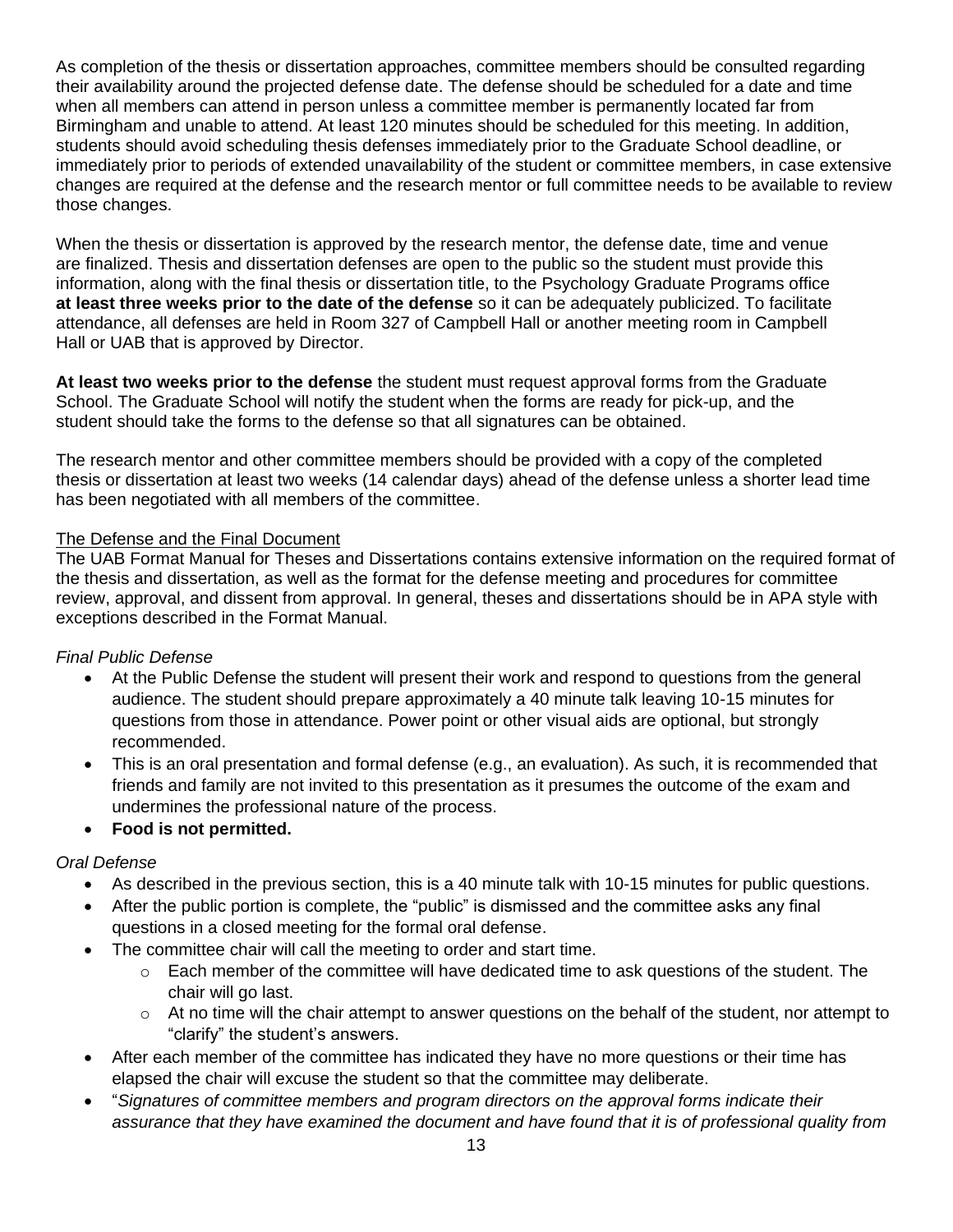*all standpoints, including writing quality, technical correctness, and professional competency, and that the document conforms to acceptable standards of scholarly presentation (Graduate School website).*" If deficiencies are identified, the committee decides on specific steps that the student must complete before the document can be accepted and the student can be recommended for the degree.

- The student will be called back in when the committee has reached a decision.
	- $\circ$  Note: If, in the opinion of two or more members of the committee, the student has failed, there is no consensus to pass. The chair shall notify the student in writing (and cc Director) that the thesis/dissertation fails to meet the requirements of the program and will share the reason(s) for failure. If the student resubmits or submits a revised dissertation for consideration by their graduate program, at least three members of the new examining committee shall be drawn from the original committee. If the revised dissertation also fails to meet the requirements of the program, the student shall be dismissed from the graduate program.
	- $\circ$  In the event that only one of the committee members dissents, that individual must submit a letter outlining the reason(s) for their dissent to the student's chair. The student (in consultation with the chair) may then prepare a response statement that is submitted, along with the letter of dissent, to the director for review. The director can decide to accept or reject the response statement. If the rebuttal is accepted, the student is passed on their dissertation defense. If the response is rejected, the director can recommend to the student or advisor potential steps necessary to remediate the thesis/dissertation and potentially also the work therein (i.e., revise and re-defend), or it can be recommended that the student be dismissed from the program.

#### Changes

The committee may recommend further changes to the dissertation document if necessary before the M.A./Ph.D. is awarded. At least one member of the committee – typically the chair – withholds his or her signature from the approval documents until all issues have been addressed to the full committee's satisfaction.

If changes from the proposed research are necessary, then the student has the responsibility of consulting with the committee about proposed changes. If a major change in the aims or research plan is considered, consultation with the committee *is required.* Changes in the proposed research plan should be delineated in the form of a memo to all committee members (cc Director) and may require an interim meeting of the committee. This can happen at the Progress Report, an ad hoc meeting, or through email. This memo will serve as an amendment to the proposal and will be viewed as mutually binding after approval by the committee. This memo should indicate what was deleted from the original proposal. The memo should also describe in detail the experiment(s) that will be added (if applicable), including the rationale, design and specific methods. Committee members will review this memo and indicate to the student their assent or their wish to further discuss the proposed changes. The intent of these procedures is to increase communication between the student and their committee and prevent misunderstandings about the scope of the project.

#### Final Submissions

Once the thesis or dissertation has been successfully defended and all required changes have been made, the student submits an electronic copy of the final accepted version of the document in PDF form to the entire committee and the Director. The Director verifies with the committee chair that this final document reflects all changes required by the committee and archives it as required for accreditation. The Director then signs the Certificate of Approval for Electronic Theses and Dissertations, which is submitted to the Graduate School by the Program Manager. The student electronically submits the approved and accepted thesis or dissertation to the Graduate School, following instructions on the Graduate School website.

#### Helpful Links and Resources

- Timeline:<https://www.uab.edu/graduate/students/current-students/theses-dissertations/timeline>
- Templates: [https://www.uab.edu/graduate/students/current-students/theses](https://www.uab.edu/graduate/students/current-students/theses-dissertations/resources/templates)[dissertations/resources/templates](https://www.uab.edu/graduate/students/current-students/theses-dissertations/resources/templates)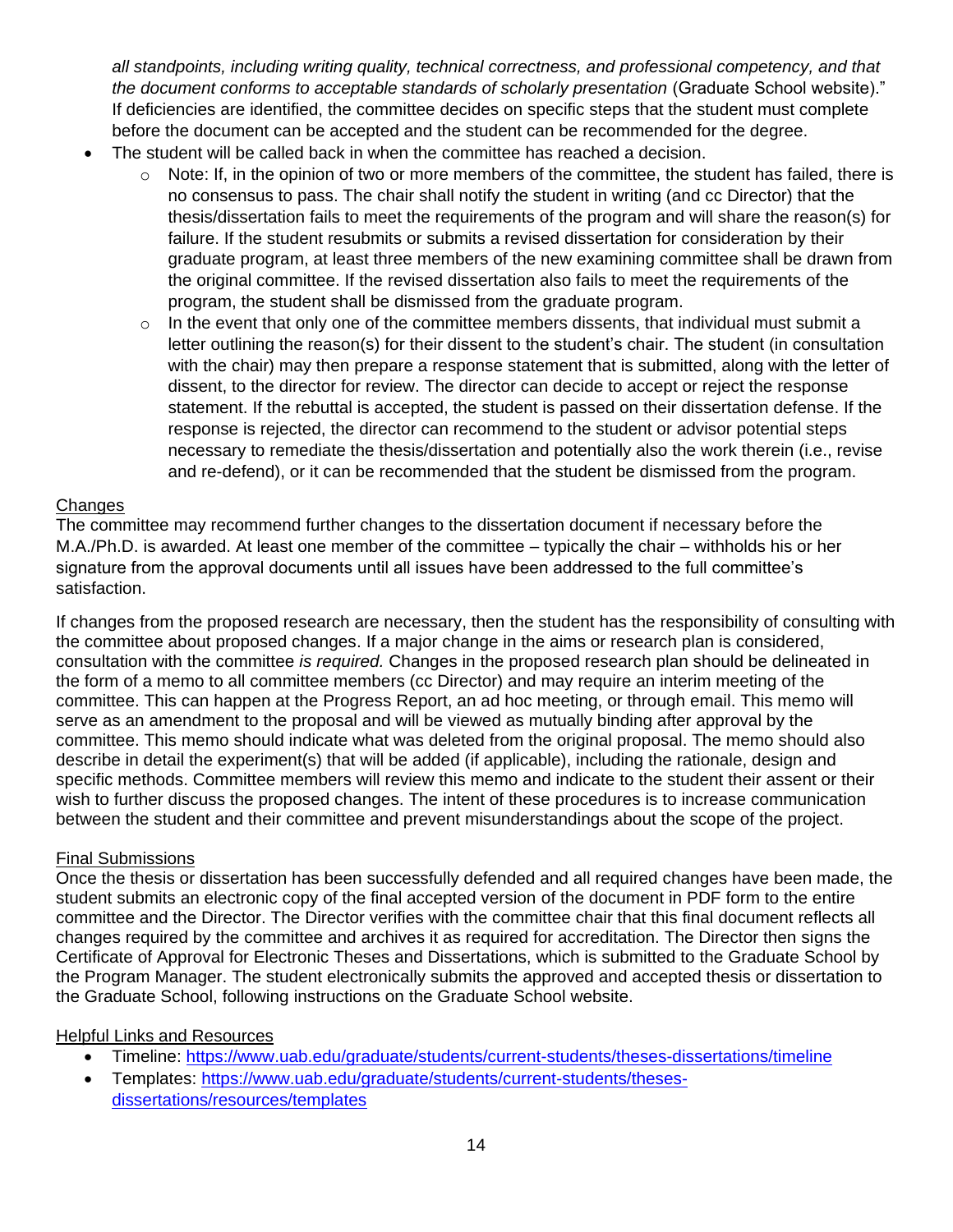- Checklist: [https://www.uab.edu/graduate/images/documents/resources/current\\_students/Thesis-](https://www.uab.edu/graduate/images/documents/resources/current_students/Thesis-Dissertation-Submission-Checklist.pdf)[Dissertation-Submission-Checklist.pdf](https://www.uab.edu/graduate/images/documents/resources/current_students/Thesis-Dissertation-Submission-Checklist.pdf)
- <span id="page-14-0"></span>• Tips from APA:<https://www.apa.org/gradpsych/2004/04/stand>

#### **Progress through the Program**

The Program seeks to ensure that all students learn and work in environments that allow them to make steady progress toward completion of program requirements and preparation for graduation and entry-level employment or a post-doctoral fellowship. Progress benchmarks and policies are established to provide students and faculty with consistent guidance regarding program expectations. Research mentors, primary Developmental Psychology faculty, and the Director serve as resources to help students maintain steady progress on an ongoing basis. These individuals evaluate student progress and performance, and implement related program policies.

#### <span id="page-14-1"></span>**Progress Benchmarks**

*Recommended Progress* is consistent with completion of thesis work by the end of year 2 and dissertation proposal in year 3, optimal preparation to apply for post-docs and/or post-graduation employment in year 4, and graduation in year 5 for students who enter with a bachelor's degree. Students who enter with a Master's degree are expected to complete these benchmarks a year to two earlier, depending on which program requirements for master's degree are waived (e.g., coursework, thesis).

Tables **4a and 4b** articulate benchmarks for *recommended progress* for students entering the program after completion of a bachelor's or master's degree, respectively.

| Year:            |                                                              |
|------------------|--------------------------------------------------------------|
| <b>Term/Date</b> | <b>Tasks Completed by This Term For Recommended Progress</b> |
| $1:$ Fall        | <b>Thesis</b>                                                |
|                  | <b>Topic identified</b>                                      |
| 1: Spring        | Committee appointed                                          |
| 1: Summer        | Thesis proposal defended;                                    |
|                  | IRB approval documented;                                     |
|                  | Admitted to candidacy                                        |
| 2: Fall          | Data collection started                                      |
| 2: Spring        | Data collection completed                                    |
| 2: Summer        | Thesis defended;                                             |
|                  | <b>MA Awarded</b>                                            |
| 3: Fall          | Thesis submitted for publication or presentation             |
| 3: Spring        | <b>Dissertation</b>                                          |
|                  | <b>Topic identified</b>                                      |
| 3: Summer        | Committee appointed;                                         |
|                  | Dissertation proposal defended                               |
| 4: Fall          | Grant/Fellowship application submitted;                      |
|                  | IRB approval documented;                                     |
|                  | Admitted to candidacy                                        |
| 4: Spring        | Data collection started;                                     |
|                  | Required courses completed                                   |
| 4: Summer        | At least one first-author paper submitted                    |

#### **Table 4a. Progress Benchmarks for Students Entering with a Bachelor's Degree**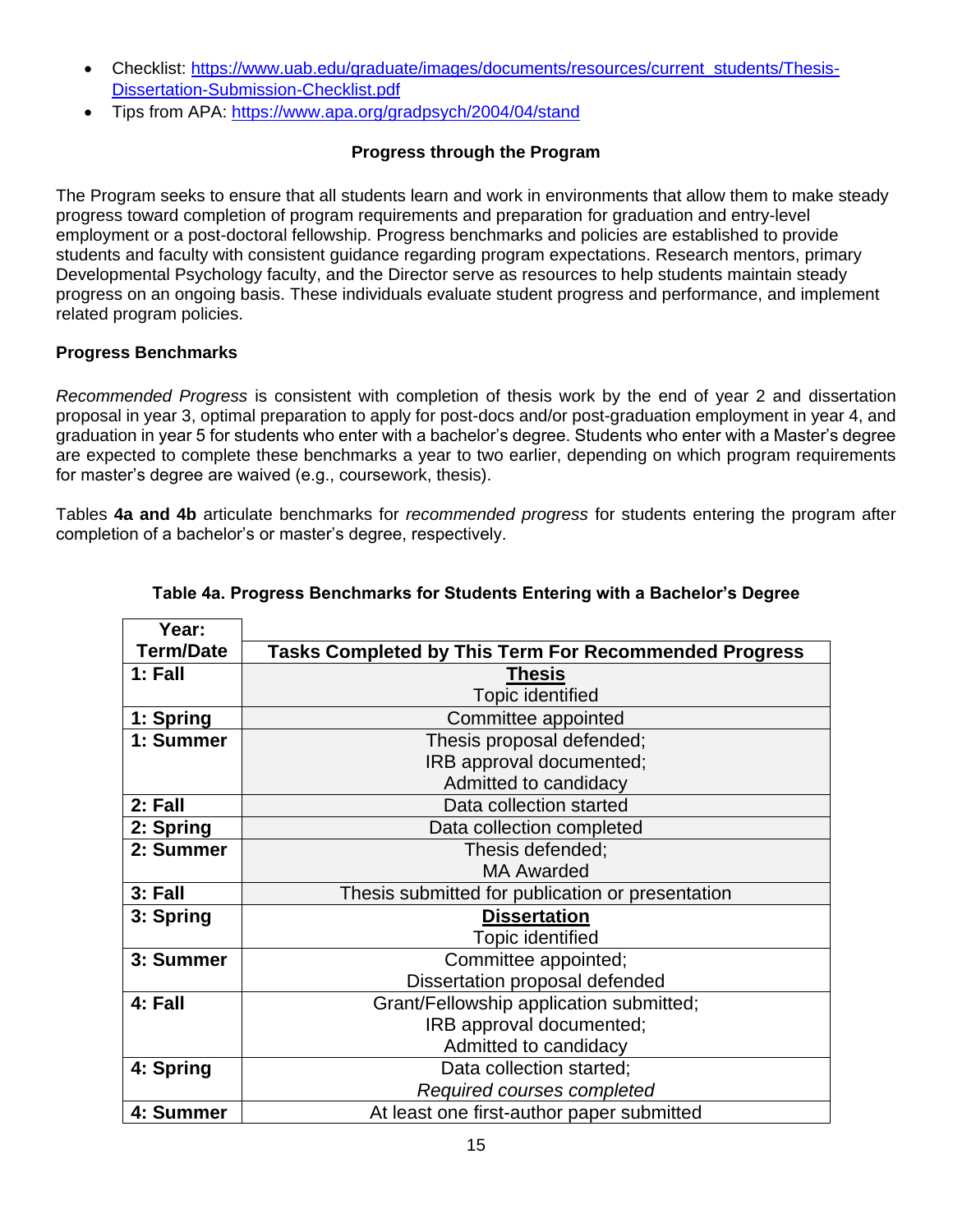| 5: Fall   | Data collection completed                           |  |  |
|-----------|-----------------------------------------------------|--|--|
| 5: Spring | Dissertation defended;                              |  |  |
|           | Dissertation submitted for publication              |  |  |
|           | <b>PhD Awarded</b>                                  |  |  |
| 5: Summer | <b>Funding no longer guaranteed after this term</b> |  |  |

**Table 4b. Progress Benchmarks for Students for Whom the Master's Thesis Requirement was Waived**

| Year:            |                                                       |
|------------------|-------------------------------------------------------|
| <b>Term/Date</b> | Tasks Completed by This Term For Recommended Progress |
| 1: Fall          | Dissertation topic identified                         |
| 1: Spring        | Committee appointed                                   |
| 1: Summer        | Dissertation proposal defended                        |
| $2:$ Fall        | Grant/Fellowship application submitted;               |
|                  | IRB approval documented;                              |
|                  | Admitted to candidacy                                 |
| 2: Spring        | Data collection started                               |
| 2: Summer        | At least one first-author paper submitted             |
| 3: Fall          | Data collection completed                             |
| 3: Spring        | Required courses completed                            |
| 3: Summer        | Dissertation defended;                                |
|                  | Dissertation submitted for publication;               |
|                  | <b>PhD Awarded</b>                                    |

**Probation.** Students may be placed on academic probation when they fail to meet program benchmarks in a timely manner. For students entering with a bachelor's degree, program probation will typically be assigned when a student fails to defend their master's thesis by the end of the third year in the program or complete their dissertation and all program requirements by the end of the fifth year. For students coming in with a Master's degree who do not need to complete a master's thesis, program probation will typically be assigned when a student fails to complete their dissertation and all program requirements by the end of the fourth year.

Individual circumstances are considered when evaluating student progress. Documents stipulating probationary status typically describe the requirements and terms that will lead a student to re-instatement of good standing, continuation of probationary status, or program dismissal.

#### <span id="page-15-0"></span>**Grades**

Courses Graded on the A-F Scale. At the graduate level, grades of A and B indicate that the individual has passed the course, while lower grades indicate a substantial failure to demonstrate acquisition of course content. D's are not assigned in graduate courses at UAB.

Please note the following policies regarding grades of C or F:

- 1. Receipt of a grade of C or below does not count as credit toward a degree. The receipt of a grade of C or below in a required course necessitates that the student re-take the course. Receipt of a second grade of C or below in a required course that is repeated results in termination from the program.
- 2. Students receiving a C or below in any required coursework must re-register and re-take the course in which the grade was received.
- 3. Receipt of a grade of C or below in two or more required courses results in termination from the program.
- 4. Students receiving a C in an elective course are not required to re-take the course in which the grade was received.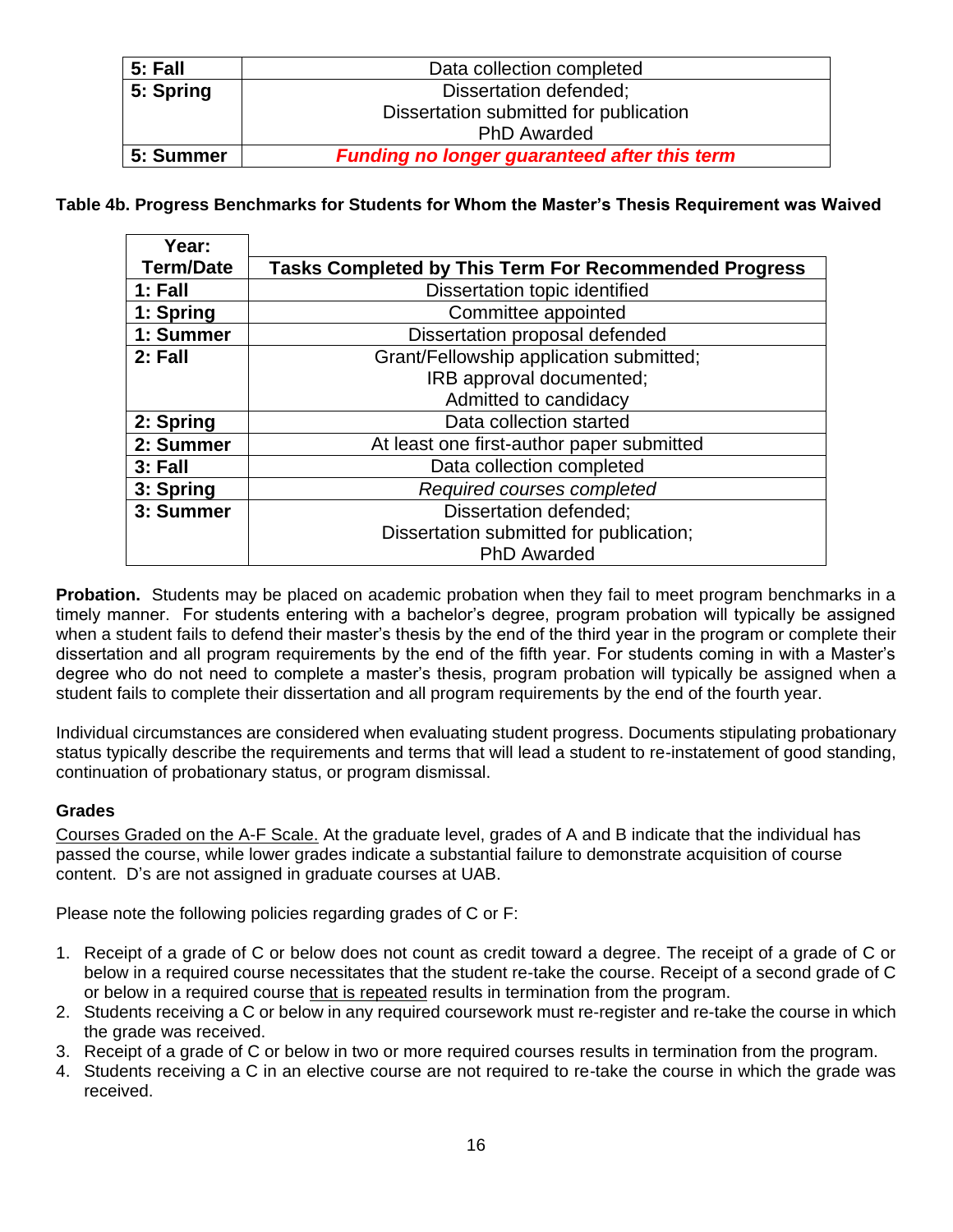Courses Graded as Pass or Non-pass. Students receive grades of Pass (P) or Non-pass (NP) in the following experiential learning courses:

PY 698, 699, 798, 799: Pre-Master's, Master's Thesis, Pre-Doctoral, and Doctoral Research

Incompletes. A grade of Incomplete (I) is assigned when there is good reason why the work for a course could not be completed by the end of the term (e.g., illness). In such cases, the student and instructor work out a schedule for prompt completion of coursework once the reason for the Incomplete has resolved. I's are automatically converted to F's if they are not changed to another grade by the end of the subsequent term.

#### <span id="page-16-0"></span>**Good Academic Standing and Dismissal from the Graduate School**

UAB grades are represented numerically on a 4-point scale (A=4, B=3, etc.). The Graduate School defines good academic standing as a grade point average of at least 3.0 based on courses graded on an A-F basis, and more Passes than Non-Passes in courses graded on a P/NP basis.

A graduate student whose grade point average and/or performance on P/NP courses do not meet the Graduate School's criteria for good academic standing is placed on academic probation (also known as conditional dismissal) by the Graduate School. The student then has two terms to rectify the situation to avoid dismissal from the graduate program and the Graduate School.

#### <span id="page-16-1"></span>**Program Probation and Dismissal**

Although academic standing, probation and dismissal is determined by the Graduate School, additional criteria for satisfactory and unsatisfactory performance are established by Developmental Psychology faculty. Students in Developmental Psychology may be placed on probation for reasons related to academic performance, research competency, professional conduct, interpersonal conduct, or failure to make adequate progress as outlined in Tables 4a and 4b. When a student is placed on probation, a letter from the Director is sent to the student and the Graduate School. The same procedures are followed for removing the student from probation.

A student who is placed on probation must be informed as to the reasons and must be given a deadline by which time the situation, grade, condition, or behavior is to be remedied. If the deadline is not met, the decision to extend the deadline or dismiss the student from the program is at the discretion of the program faculty.

Students may also be dismissed for unethical conduct or behavior to the extent to which their further participation in the program is judged to be detrimental to themselves, others, the integrity of the Developmental Psychology program or the profession of psychology. In such cases students may be dismissed from the program without being first placed on probation.

#### <span id="page-16-2"></span>**Leave of Absence**

Requests for leave of absence will be considered on a case-by-case basis. A leave of absence must be for serious and substantial reasons that cannot readily be addressed during a period of full-time enrollment. Requests must be submitted to the Director and require approval of the Graduate School. The length of the leave of absence must be specified. A student considering such a request is encouraged to discuss their options with their mentor in advance. Official notice of return must be submitted to the Director in writing, and requires consultation with the Developmental Faculty (by the Director on behalf of the student), and approval of the Graduate School dean. Additional guidance about leave is provided in Appendix F.

#### **The Annual Review Process**

#### <span id="page-16-4"></span><span id="page-16-3"></span>**Annual Review by Developmental Psychology Faculty**

At the end of each Spring semester and prior to the Summer annual review by Developmental Psychology Faculty, students are required to submit the following materials:

1. A completed *Individual Development Plan* (IDP) that includes career goals, a self-assessment of required knowledge and skills, and plans and goals for the upcoming year, including coursework,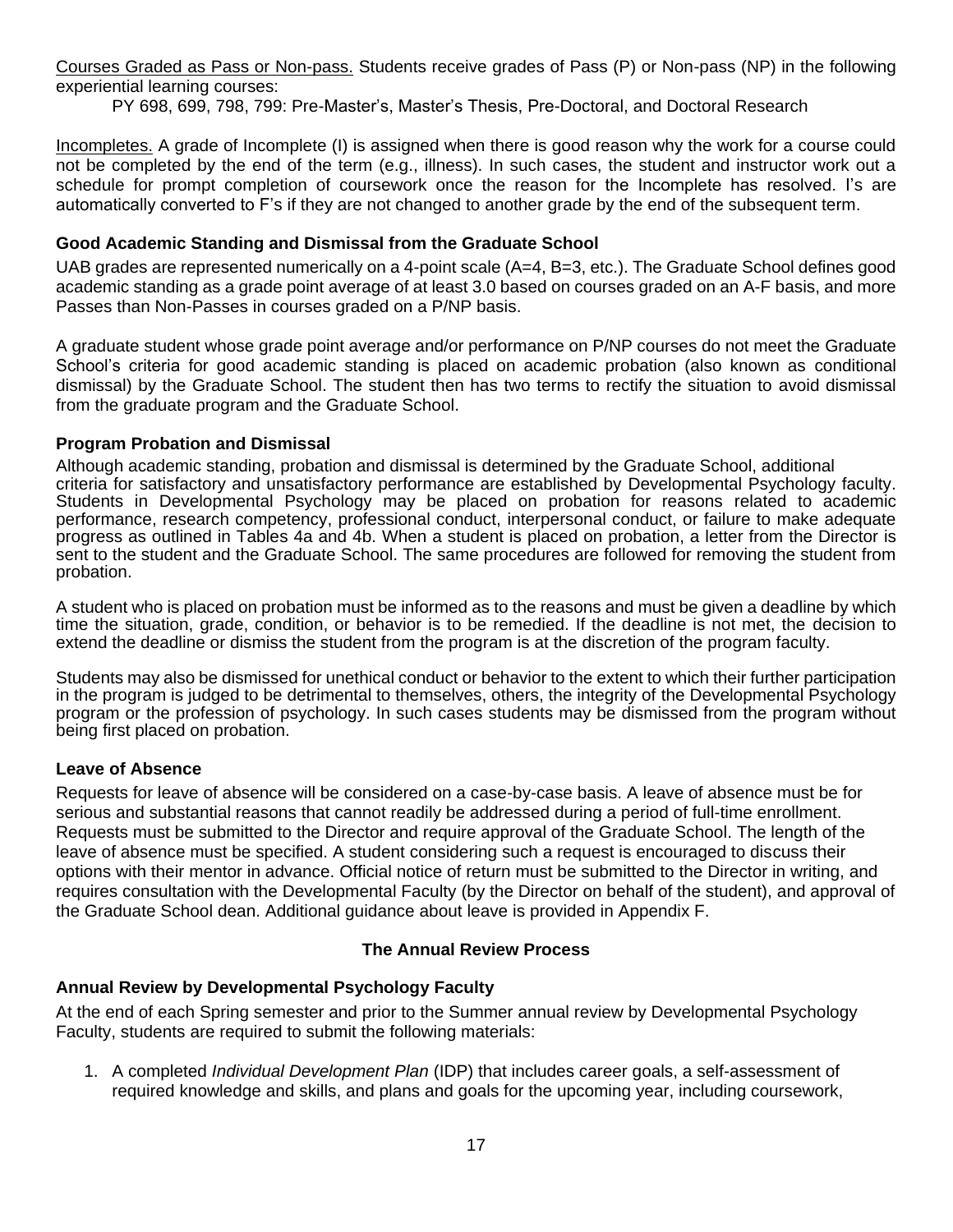research, and applied training. This document is also required by the Graduate School and by some federal research grants. Please see myidp.sciencecareers.org for more information.

- 2. A *Developmental Psychology Annual Review Evaluation Form*, which requires a meeting with the primary research mentor to discuss progress and to set goals for the upcoming academic year.
- 3. An updated vitae
- 4. Copies of research and teaching evaluations from the current reporting period (past academic year).

#### *These materials should be submitted by email to the Director (CC the Graduate Programs Manager and primary research mentor) no later than May 15.*

Developmental Psychology faculty meet for a half-day session that is structured around scheduled reports from primary faculty mentors regarding the progress of individual students. Research mentors are responsible for preparing and presenting a brief report of their students' goals, training plans and accomplishments, as well as any concerns that may require remediation. The Director provides information on relevant metrics such as GPAs, publications, and presentations for the faculty's reference and consideration at this meeting as well.

The faculty ask questions and provide feedback during the meeting, and may make additional recommendations or set additional requirements for individual students based on the review. Such feedback is provided in constructive and specific terms so that students understand the steps they need to take to address areas of difficulty.

The discussion is summarized and an evaluation letter is prepared by the Director. A draft is provided to the primary research mentor for any additional suggestions. Written feedback will be provided to the students no later than the beginning of the next academic year. When appropriate, the Director and research mentor will meet with the student in person to convey feedback (i.e., if there are substantial modifications to annual goals or major concerns regarding progress).

A decision may be made that the student's progress should be reviewed again by the faculty prior to the next annual review. Reasons for such mid-year reviews can vary; they need not reflect a specific concern about the student's progress or performance but may instead reflect a desire of the faculty to ensure that a potential problem has been resolved. The timing of such midyear reviews is set on a case-by-case basis, balancing the need to monitor situations carefully while allowing reasonable and sufficient time for any problems to be addressed. Any requirement for a mid-year review is conveyed to the student in writing. Students are encouraged to discuss concerns that led to such requirements with their research mentors and/or the Director.

#### **Student Funding**

#### <span id="page-17-1"></span><span id="page-17-0"></span>**Funding for Admitted Students**

Beginning in 2019, students in Developmental Psychology are admitted on either a Blazer Graduate Research Fellowship or a Department of Psychology Teaching Assistantship.

#### Blazer Graduate Research Fellowship

Students admitted on a Blazer Graduate Research Fellowship have stipend support plus payment of all tuition and fees for the first four academic semesters (typically Fall of Year 1 through Fall of Year 2). Eligible students may also be nominated for other fellowships (e.g., minority and diversity fellowships) that provide at least the same level of support. Graduate fellowships do not have a specific work requirement but the student is expected to be engaged full-time in their graduate studies, including research activities with their research mentor.

#### Department of Psychology Teaching Assistantship

Students admitted on a Department of Psychology Teaching Assistantship have stipend support plus payment of all tuition and fees. They are assigned as TAs for undergraduate courses beginning in the Fall of Year 1 and continue as TAs each term. TAs are expected to be engaged full-time in their graduate studies, including research activities with their research mentor.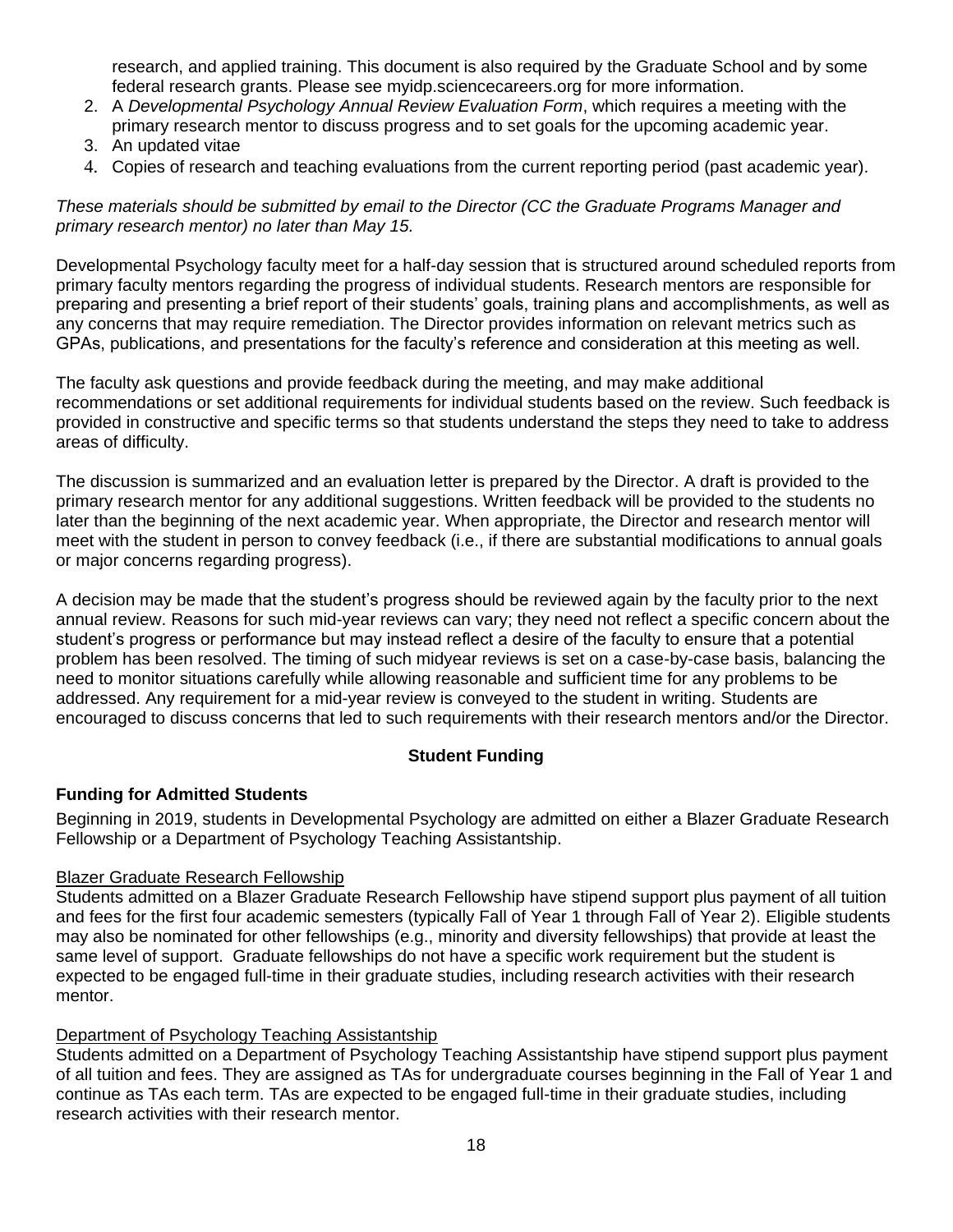#### **Funding via Research, Clinical/Applied, and Teaching Assistantship**

After the first four semesters, most students are supported on graduate assistantships, which fund students for activities that contribute to the research, or teaching missions of the University. Graduate assistantships also serve a training function. Research assistantships include a 20 hour/week commitment, which usually begins the first day of the Fall semester in one year and ends the day before the start of the Fall semester in the subsequent year. During the Spring of each year, students explore opportunities for assistantship that will begin during the following Fall. Students are encouraged to meet with their primary research mentors to discuss funding opportunities, and to discuss all relevant aspects of the assistantship including tasks to be performed, training goals, weekly schedule, holiday and leave arrangements, supervision, and evaluation. The Developmental Psychology *Memorandum of Agreement for Assistantships* and the sample *CCTS Mentoring Contract (see Appendix D and E*) provide a reasonable basis for a successful discussion as they cover most of these issues. For example, it is the student's responsibility to inform the assistantship mentor of their projected class schedule for the following year, and students should not pursue an assistantship if there are serious conflicts between the class schedule and the assistantship site's requirements. The assistantship mentor should also clarify their policy with regard to holiday leave for students. Appendix F includes the UAB Department of Psychology leave guidelines for graduate students.

If a student accepts an offer of a research assistantship then the student and the mentor should notify the Department of Psychology's Graduate Program's Office of the decision as soon as possible. If a student instead accepts a teaching assistantship, then the student should also notify the Graduate Program's Office as soon as possible.

#### <span id="page-18-0"></span>**Institutional Training Grants**

These grants are funded to provide training to students in particular areas of institutional strength, such as neurodevelopmental disabilities and other areas related to health care. Students who are funded through such training grants generally complete a training program that consists of some combination of research, clinical/applied experience, and didactics, which may include prescribed courses, seminars and/or lectures. Most such requirements will overlap with activities in which the student would participate even if they did not receive this funding, but some additional required training experiences should be expected because such experiences provide part of the justification for grant funding. Applications for funding through such training grants can occur at any time during the year.

#### <span id="page-18-1"></span>**Individual Federal and Foundation Fellowships**

The program strongly encourages students to seek extramural funding for their graduate training. The UAB Graduate School offers incentives for students who seek external grant funds, and greater incentives for those who are successful in obtaining such funds. Some options are for individual training grants are:

- Most institutes of the NIH award individual National Research Service Awards (NRSAs; also known as F31's or individual pre-doctoral fellowships), which generally fund students at a level higher than the minimum assistantship level and provide additional support for tuition, travel, research costs, and/or other expenses associated with graduate training. F31's typically fund students over a two-year period associated with completion of the dissertation.
- The National Science Foundation sponsors a Graduate Research Fellowship program that provides 3 years of full support at a stipend level that is significantly higher than that of program fellowships and assistantships. Graduate students apply for such awards as early as October of their first year of graduate school and students may not apply after their second year. Consult the NSF website for upto-date information on deadlines and eligibility.
- Private foundations and other federal agencies (e.g., Federal Highway Administration Eisenhower Transportation Fellowship Program) are other potential sources of funding for support of graduate students and their research. Students are encouraged to consult with their research mentor, Director,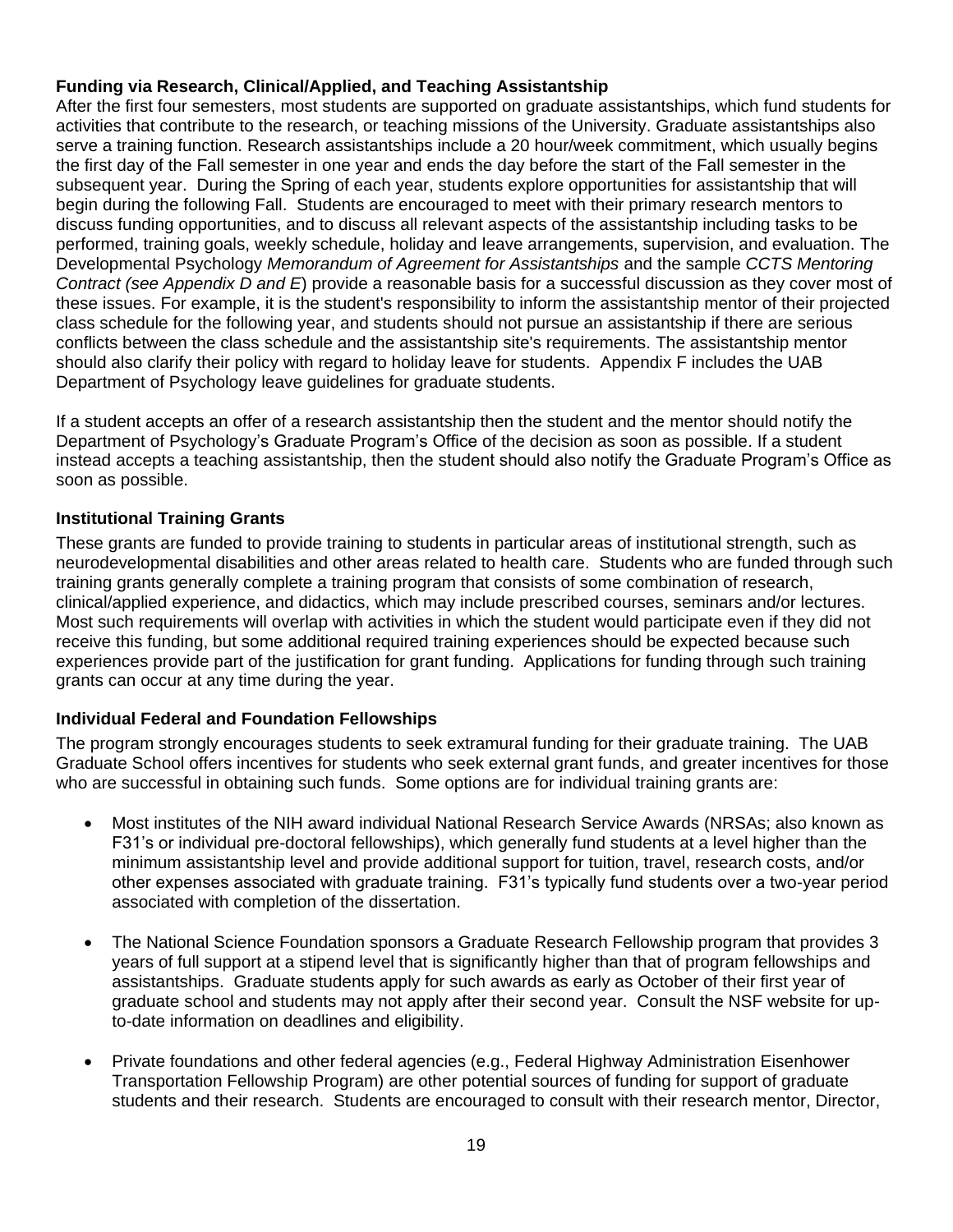and/or to conduct an Internet search to learn about such opportunities and the optimal timing of such applications.

 Some foundation grants and scholarships, such as most of those that are offered by the American Psychological Foundation, are limited to a few applications per department. Students should e-mail both the Department of Psychology chair and their program director at least 1 month before the deadline if they would like to be a departmental nominee. If there are more requests than the number of nominees that are permitted for the same grant or scholarship, then the department chair will choose the nominee(s) based on draft applications submitted by each student.

#### **Extra Paid Employment ("Additional Assignments")**

In general, students on UAB fellowships (including new-student fellowships) are prohibited from engaging in extra paid employment of any kind. Rules concerning such employment for other students vary with the funding source. Students who are considering extra paid employment are encouraged to consult with the Director, who can assist the student with determining the rules related to his/her specific situation.

Not all sources of funds for extra paid employment are compatible with all sources of the student's primary funding. Students are encouraged to contact the Director and Graduate Programs Manager as soon as such employment is being considered to discuss this issue.

In addition to the approval of the Director, Graduate School approval is also required for students engaging in extra paid employment through UAB. Students considering such employment should consult with the Program Manager, who will guide the student through Graduate School procedures. Failure to follow those procedures will typically delay or prevent payment for services rendered.

#### <span id="page-19-0"></span>**Guaranteed Stipend, Tuition, and Fee Support for Graduate Students**

Beginning in 2012, the Department of Psychology began guaranteeing stipend and tuition support to all Psychology graduate students for a period of 5 years beginning with their initial matriculation into the program. Departmental policies regarding the implementation of these commitments are provided in Appendix G**.** Questions concerning these policies should be directed to the Psychology Graduate Programs Manager or the Director. Please note that support originating outside the Department of Psychology does not extend the term of this guarantee.

#### **Miscellaneous Policies and Procedures**

#### <span id="page-19-2"></span><span id="page-19-1"></span>**Grievance and Appeal Procedures**

Students and faculty are expected to handle minor difficulties and disagreements with face-to-face conversation among the parties involved. All program faculty, the Director, and research and teaching supervisors are responsible for working to ensure that the students' progress through the program is unimpeded by unnecessary difficulties. Students are encouraged to discuss concerns and disagreements with the Director to help determine whether they can be resolved informally.

If a student feels that the matter is more serious or intractable, and wishes to file a formal grievance or appeal a decision, then he or she should consult the policies related to student complaints in the Graduate Catalog (http://catalog.uab.edu/graduate/academicprogress/#academicethicsandmisconducttext). Due to the crosscampus nature of our program, grievances should generally be submitted to the Program Director, who will involve the department chair to the extent required. Should a grievance extend beyond Developmental Psychology, address the Program as a whole, or pertain to the Director or Chair of Psychology; or should a student wish to appeal the outcome of the grievance procedure as implemented at the program level; then a grievance or appeal may be filed with the Dean of the Graduate School. Students are encouraged to review all sections of Graduate Catalog dealing with Academic Progress [\(http://catalog.uab.edu/graduate/academicprogress/#text\)](http://catalog.uab.edu/graduate/academicprogress/#text).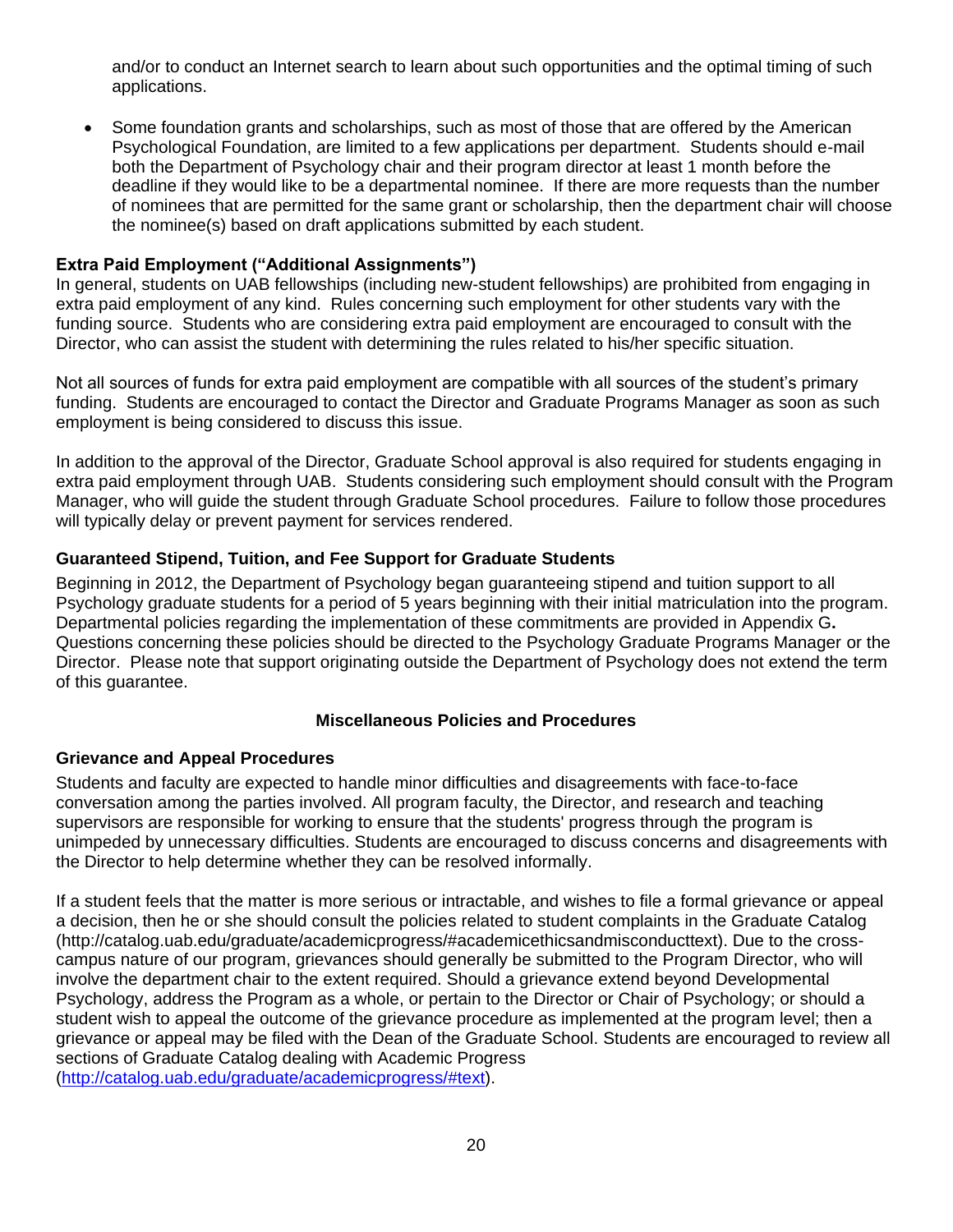#### <span id="page-20-0"></span>**Ethical Conduct and Commitment to Diversity**

Developmental Psychology is committed to training students in ethical and legal conduct, consistent with the American Psychological Association's Ethical Principles of Psychologists and Code of Conduct, inter alia. Students are also bound to abide by the policies of the UAB Graduate School and the university as a whole, including the Academic Honor Code and the Non-Academic Student Conduct Policy. All students should familiarize themselves with these documents, which can be accessed at http://catalog.uab.edu/graduate/academicprogress/#academicethicsandmisconducttext.

The Program is also committed to attracting diverse students and faculty, and to providing a welcoming and supportive environment for everyone, consistent with university policy:

#### **UAB's Equal Educational Opportunity Policy**

*As an institution of higher education and in the spirit of its policies of equal employment opportunity, UAB hereby reaffirms its policy of equal educational opportunity. UAB prohibits, and will not tolerate, discrimination in admission, educational programs, and other student matters on the basis of race, color, religion, sex, sexual orientation, gender identity, gender expression, age, national origin, disability unrelated to program performance, veteran status, or genetic or family medical history. Complaints by any applicant or student who has reason to think he or she has been affected by discrimination will be considered through appropriate established procedures*.

See<http://www.uab.edu/policies/content/Pages/UAB-BT-POL-0000052.aspx> for the Equal Opportunity and Discriminatory Harassment Policy and associated complaint procedures. Students who believe that they have been subject to discrimination and/or harassment in any setting related to their graduate training are strongly encouraged to contact the Director; concerns regarding the Director should be discussed with the Chair of the Department of Psychology. We recognize gender discrimination to include sexual and gender-based harassment and discrimination related to pregnancy and parental status.

#### <span id="page-20-1"></span>**Other Relevant University Policies**

The university has additional policies that are relevant to graduate students and other members of the UAB community, and are therefore described in documents available on the UAB website. These include:

- Policy Concerning the Responsible Conduct of Research and Other Scholarly Activities (http://www.uab.edu/policies/content/Pages/UAB-RA-POL-0000263.aspx)
- Copyright Policy (http://www.uab.edu/policies/content/Pages/UAB-RA-POL-0000035.aspx)
- Patent Policy (http://www.uab.edu/policies/content/Pages/UAB-RA-POL-0000115.aspx)
- Student Records Policy (https://www.uab.edu/students/one-stop/policies/student-recordspolicy)
- Drug-Free Campus Policy for Students [\(http://www.uab.edu/policies/content/Pages/UAB--](http://www.uab.edu/policies/content/Pages/UAB--POL0000046.aspx) [POL0000046.aspx\)](http://www.uab.edu/policies/content/Pages/UAB--POL0000046.aspx)
- Computer Software Copying and Use Policy [\(http://www.uab.edu/policies/content/Pages/UAB-ITPOL-](http://www.uab.edu/policies/content/Pages/UAB-ITPOL-0000028.aspx)[0000028.aspx\)](http://www.uab.edu/policies/content/Pages/UAB-ITPOL-0000028.aspx)
- Employee Falsification of UAB Records and Documents (http://www.uab.edu/policies/content/Pages/UAB-AD-POL-0000255.aspx)

Federal laws concerning academic and health records often apply to graduate students and faculty in Developmental Psychology, depending on their teaching, research, and/or participant/patient care responsibilities. These include:

- Family Educational Rights and Privacy Act (FERPA)
- Health Insurance Portability and Accountability Act (HIPAA)

The Code of Federal Regulations governs the conduct of human research and the roles of investigators and Institutional Review Boards. The most relevant section is 45CFR46 (Title 45 Part 46), dealing with protection of human subjects. Conduct of animal research is governed by a comparable set of regulations; consult the UAB Institutional Animal Care and Use Committee (IACUC) office for further information.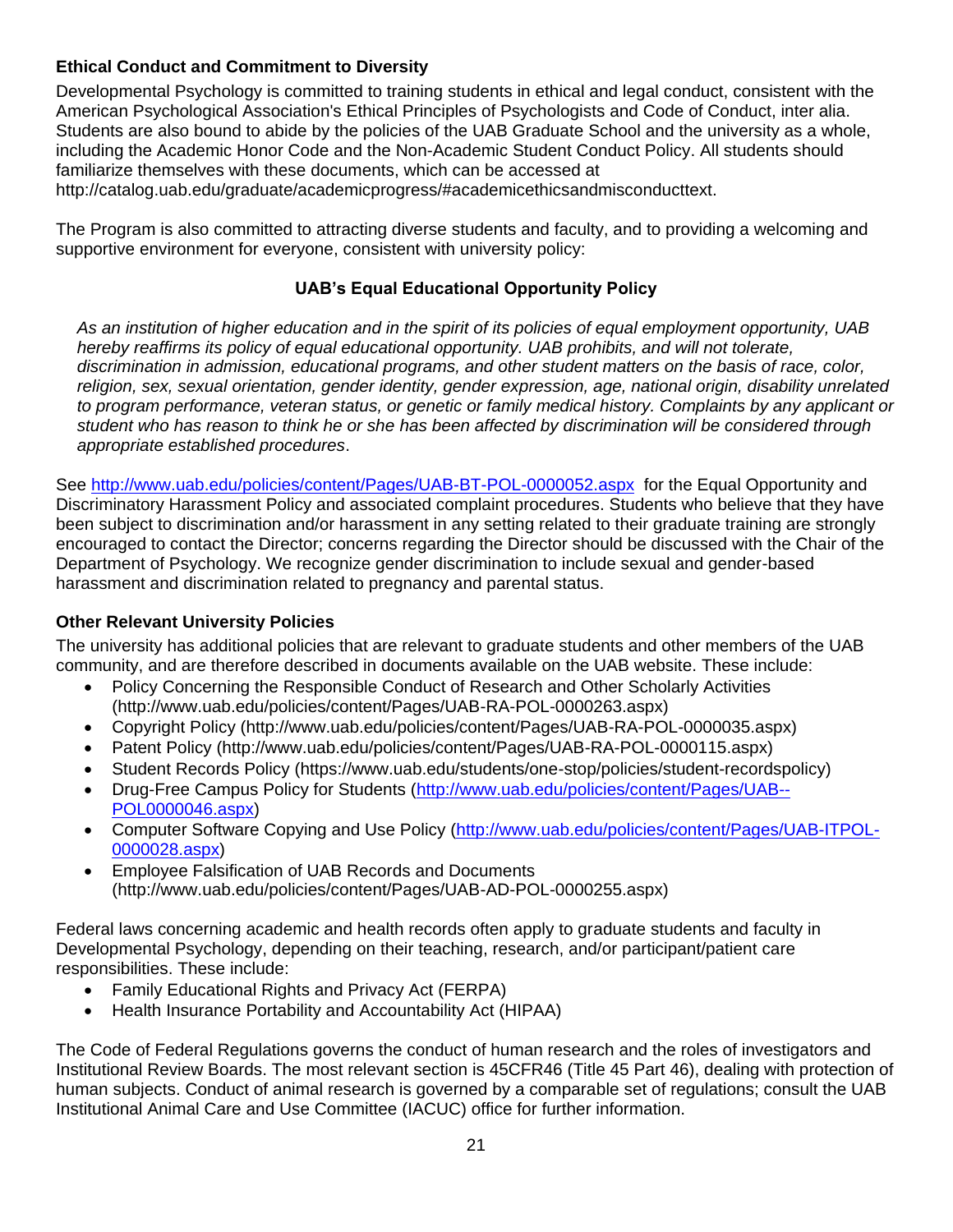The Director and individual faculty (including research mentors and teaching supervisors) share responsibility for ensuring that applicable university policies and ethical standards are followed, and for informing students of policies, laws and regulations that are relevant to any activities in which students are engaged under their supervision.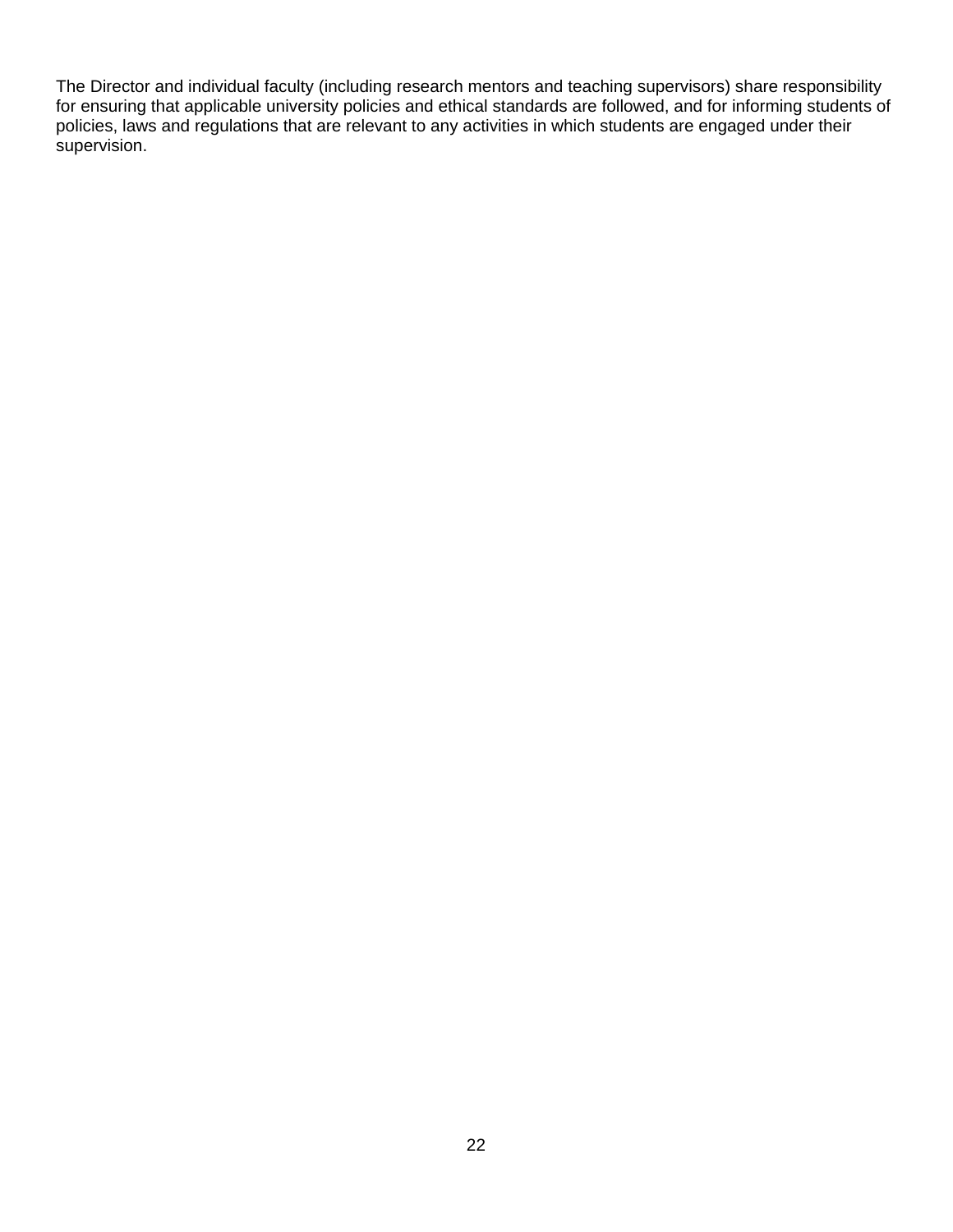#### **APPENDIX A.**

# **Developmental Psychology Annual Evaluation Form**

<span id="page-22-0"></span>

|                                      | <b>Revised August 23, 2021</b>                |
|--------------------------------------|-----------------------------------------------|
| <b>STUDENT NAME:</b>                 | <b>CURRENT SEMESTER &amp; YEAR:</b>           |
| <b>MENTOR:</b>                       | <b>DATE ENTERED PROGRAM:</b>                  |
| <b>Student Banner ID Number:</b>     | <b>LAST Undergraduate College/University:</b> |
| <b>Month/Year Master's Received:</b> | <b>College/University - Master Received:</b>  |
| <b>List Date and Degrees Earned:</b> |                                               |
| <b>Current GPA:</b>                  |                                               |

*\_\_\_\_\_ Updated CV, showing information through this reporting semester attached.*

#### **I. PROGRESS TOWARDS COURSE REQUIREMENTS**

| <b>Course</b><br>#                                   | <b>Course Title</b>                          | <b>Credits</b>           | <b>Semester/ Year</b><br><b>Completed</b> | Grade |
|------------------------------------------------------|----------------------------------------------|--------------------------|-------------------------------------------|-------|
|                                                      | A. Developmental Psychology                  | 21 required hours        |                                           |       |
| PY 708                                               | Developmental Psychology                     | 3                        |                                           |       |
| PY 729                                               | Seminar in Adolescent Development            | 3                        |                                           |       |
| PY 785                                               | Psychology of Aging                          | $\overline{3}$           |                                           |       |
| <b>PY 710</b>                                        | Seminar in Contemporary Issues in            | $\overline{1}$           |                                           |       |
|                                                      | Developmental Psychology (each Fall and      |                          |                                           |       |
|                                                      | Spring term)                                 |                          |                                           |       |
|                                                      | Electives A: List PY # and Name of Class     |                          |                                           |       |
|                                                      | below:                                       |                          |                                           |       |
|                                                      |                                              | 3                        |                                           |       |
|                                                      |                                              | 3                        |                                           |       |
|                                                      |                                              | 3                        |                                           |       |
|                                                      |                                              |                          |                                           |       |
| <b>B. Research Design and Statistics</b>             |                                              | <b>15 required hours</b> |                                           |       |
| PY 716                                               | Introduction to Statistics and Measurement   | 3                        |                                           |       |
| <b>PY 716L</b>                                       | Introduction to Statistics and Measurement   | 1                        |                                           |       |
|                                                      | Lab                                          |                          |                                           |       |
| PY 717                                               | <b>Applied Statistical Methods</b>           | 3                        |                                           |       |
| <b>PY 717L</b>                                       | Applied Statistical Methods Lab              | $\mathbf 1$              |                                           |       |
| PY 719                                               | <b>Multivariate Statistical Methods</b>      | 3                        |                                           |       |
| <b>PY 719L</b>                                       | Multivariate Statistical Methods Lab         | $\overline{1}$           |                                           |       |
|                                                      | Elective B: List PY # and Name of Class      |                          |                                           |       |
|                                                      | below:                                       |                          |                                           |       |
|                                                      |                                              | 3                        |                                           |       |
|                                                      |                                              |                          |                                           |       |
| <b>C. General Psychology and Related Disciplines</b> |                                              | 10 required hours        |                                           |       |
| PY 707                                               | <b>Brain and Cognition</b>                   | $\overline{\mathbf{4}}$  |                                           |       |
| PY 619                                               | Diversity, Equity, and Inclusion in Research | 1                        |                                           |       |
|                                                      | and the Workforce                            |                          |                                           |       |
|                                                      | Electives C: List PY # and Name of Class     |                          |                                           |       |
|                                                      | below:                                       |                          |                                           |       |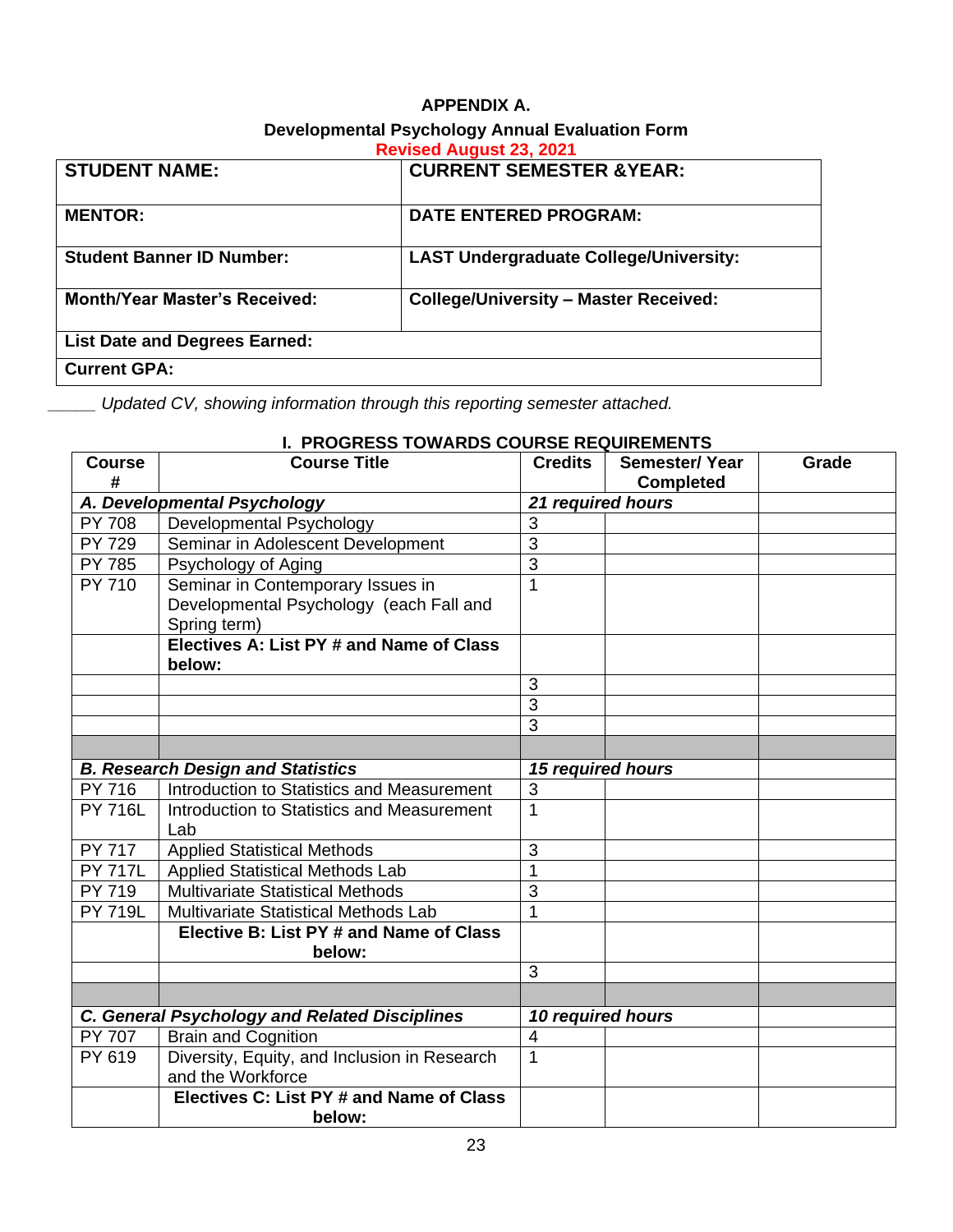|                    |                                                                           | 3                       |                                           |       |
|--------------------|---------------------------------------------------------------------------|-------------------------|-------------------------------------------|-------|
|                    |                                                                           | 3                       |                                           |       |
| <b>Course</b><br># | <b>Course Title</b>                                                       | <b>Credits</b>          | <b>Semester/ Year</b><br><b>Completed</b> | Grade |
|                    | D. Teaching (Add More lines as needed)                                    | <b>6 required hours</b> |                                           |       |
|                    |                                                                           |                         |                                           |       |
| PY 796             | <b>Teaching Assistant Practicum</b>                                       | 3                       |                                           |       |
|                    | Approvals forwarded, if necessary, to<br><b>Graduate Programs Manager</b> |                         |                                           |       |
|                    | TA for Class # and Professor name:                                        |                         |                                           |       |
|                    | Syllabi forwarded to Graduate Programs<br>Manager                         |                         |                                           |       |
|                    |                                                                           |                         |                                           |       |
| <b>PY 796</b>      | <b>Teaching Practicum</b>                                                 | 3                       |                                           |       |
|                    | Class Taught: # and Name                                                  |                         |                                           |       |
|                    | Syllabi forwarded to Graduate Programs<br>Manager                         |                         |                                           |       |
|                    | Written critique from Faculty Observer sent                               |                         |                                           |       |
|                    | Graduate Programs Manager                                                 |                         |                                           |       |
|                    | <b>Faculty Observer: Name</b>                                             |                         |                                           |       |
|                    | Written critique from Faculty Observer sent<br>Graduate Programs Manager  |                         |                                           |       |

Please go to next page.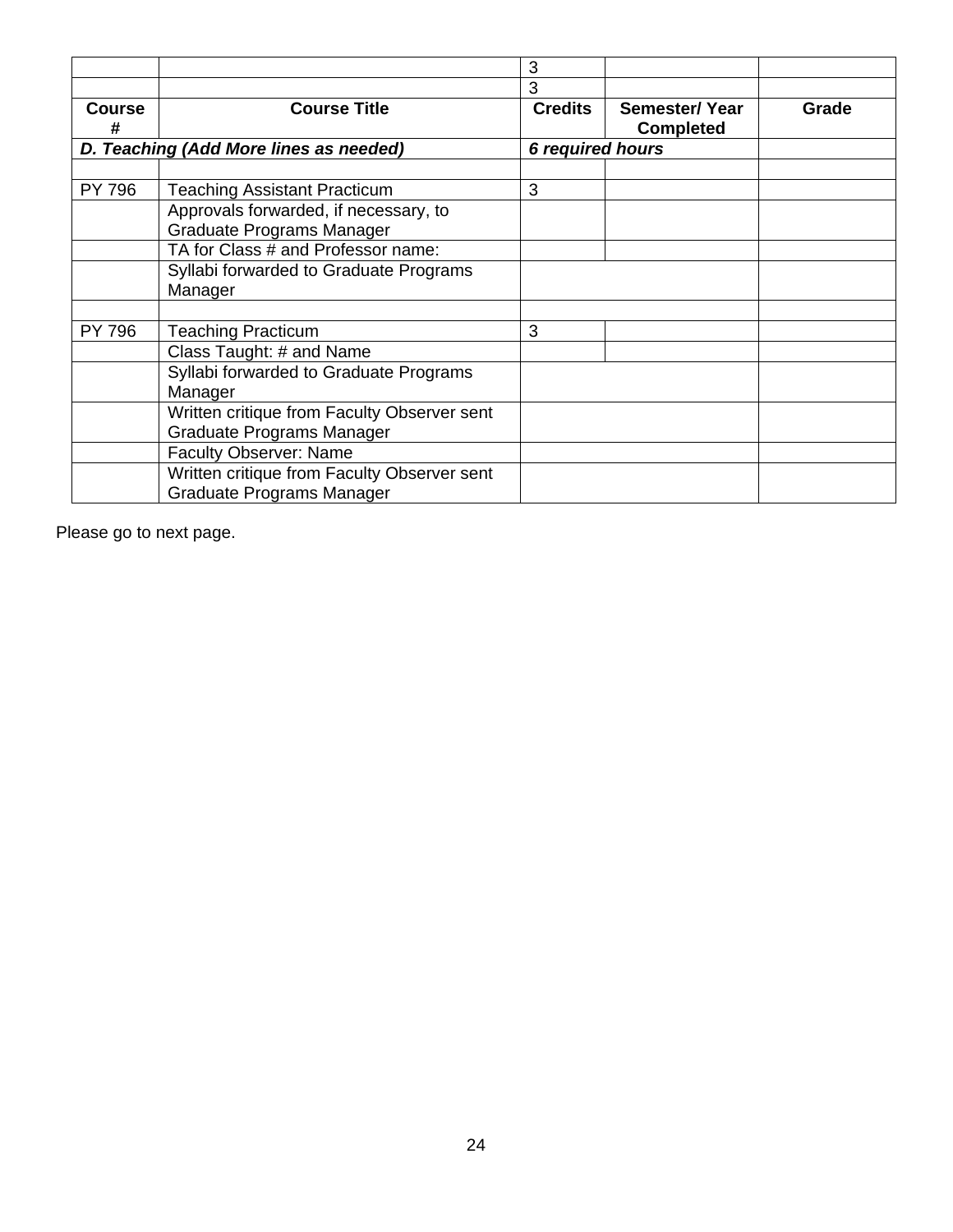#### **II. PROGRESS TOWARDS DEGREE REQUIREMENTS Please enter the month and year that the following events were achieved at UAB**

 $\Gamma$ 

| <b>Master's Degree</b>                                                                                                                                                                                                                                               |                    |                                                             |                    |              |                    |
|----------------------------------------------------------------------------------------------------------------------------------------------------------------------------------------------------------------------------------------------------------------------|--------------------|-------------------------------------------------------------|--------------------|--------------|--------------------|
|                                                                                                                                                                                                                                                                      |                    | Entered Program with a Master's Degree (Y / N)              |                    |              |                    |
| <b>E. Research</b> (Note: The graduate school requires<br>admission to candidacy in order to register for PY 699. You<br>must be admitted to candidacy at least one semester prior<br>to obtaining your Master's degree.)                                            |                    | Required: 6 hours of PY<br>699                              |                    |              |                    |
|                                                                                                                                                                                                                                                                      |                    | Initial IRB Training Completed & Graduate Programs          |                    |              |                    |
| <b>Manager Notified:</b>                                                                                                                                                                                                                                             |                    | 1.5 CEU IRB Training Completed & Graduate Programs          |                    |              |                    |
| <b>Manager Notified:</b>                                                                                                                                                                                                                                             |                    |                                                             |                    |              |                    |
| PY 698                                                                                                                                                                                                                                                               | Premaster's        |                                                             |                    |              |                    |
| Hours                                                                                                                                                                                                                                                                | Semester /<br>Year | Hours                                                       | Semester / Year    | <b>Hours</b> | Semester / Year    |
|                                                                                                                                                                                                                                                                      |                    |                                                             |                    |              |                    |
|                                                                                                                                                                                                                                                                      |                    |                                                             |                    |              |                    |
|                                                                                                                                                                                                                                                                      |                    |                                                             |                    |              | <b>Total Hours</b> |
|                                                                                                                                                                                                                                                                      |                    |                                                             |                    |              |                    |
|                                                                                                                                                                                                                                                                      |                    | Are you collecting your own data for your Master's research |                    | Yes          | <b>No</b>          |
|                                                                                                                                                                                                                                                                      |                    |                                                             |                    |              |                    |
| <b>PY 699</b>                                                                                                                                                                                                                                                        | Master's           |                                                             |                    |              |                    |
| <b>Hours</b>                                                                                                                                                                                                                                                         | Semester /<br>Year | Hours                                                       | Semester /<br>Year | <b>Hours</b> | Semester / Year    |
|                                                                                                                                                                                                                                                                      |                    |                                                             |                    |              |                    |
|                                                                                                                                                                                                                                                                      |                    |                                                             |                    |              |                    |
|                                                                                                                                                                                                                                                                      |                    |                                                             |                    |              | <b>Total Hours</b> |
|                                                                                                                                                                                                                                                                      |                    |                                                             |                    |              |                    |
| <b>EVENT</b>                                                                                                                                                                                                                                                         |                    |                                                             | <b>MONTH/YEAR</b>  |              |                    |
| Formed an approved Master's thesis graduate committee<br>(Chaired by the student's mentor and includes 2 other graduate<br>school faculty members, one from outside the Developmental<br>specialization) ~Form given to Graduate Programs Manager<br>for submission. |                    |                                                             |                    |              |                    |
|                                                                                                                                                                                                                                                                      |                    |                                                             |                    |              |                    |
| List Master's Committee Members:<br>Chair<br>(Mentor)<br><b>Faculty Member</b>                                                                                                                                                                                       |                    |                                                             |                    |              |                    |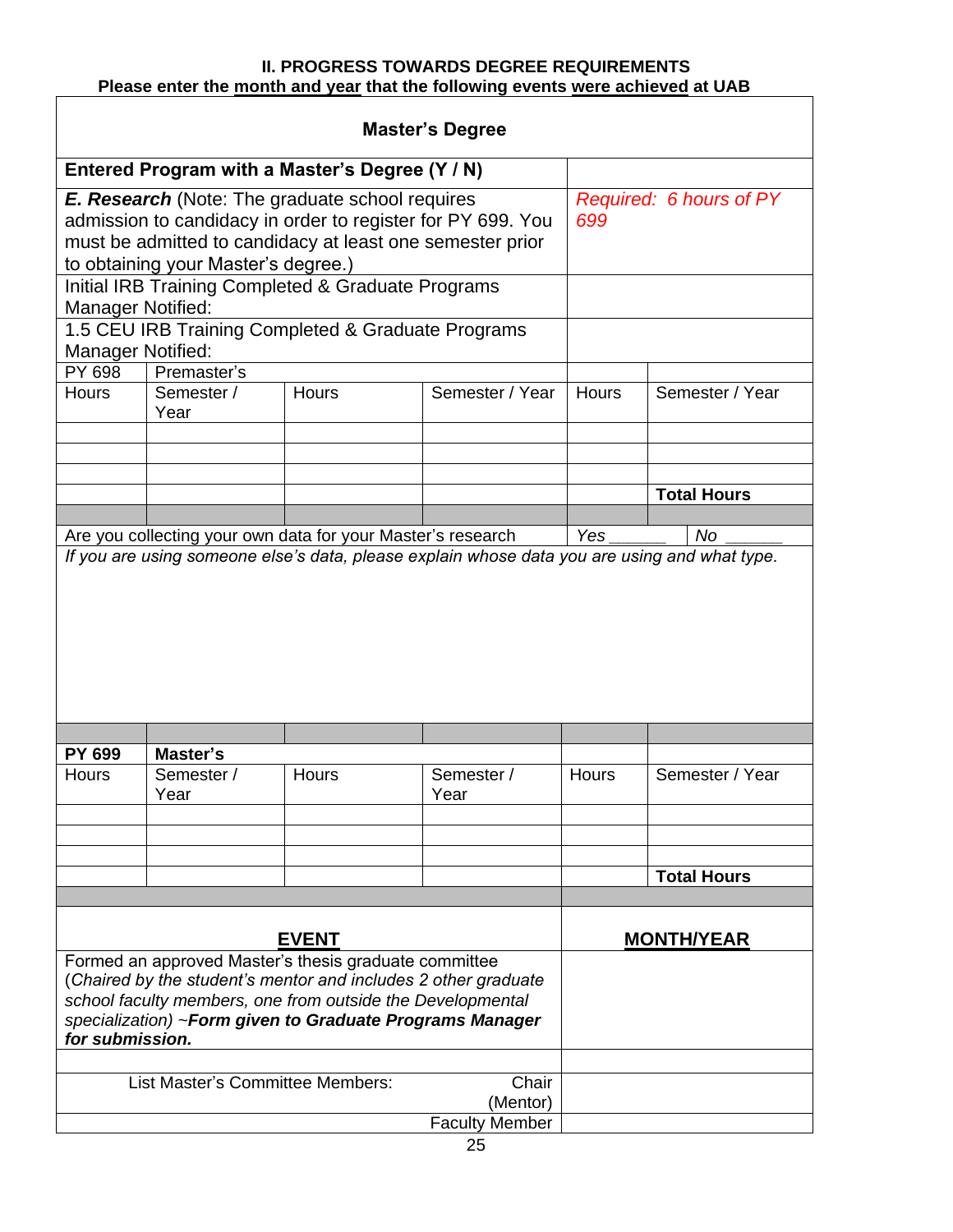| Faculty Member Outside of the Developmental Specialization                                                               |  |
|--------------------------------------------------------------------------------------------------------------------------|--|
|                                                                                                                          |  |
| Master's thesis proposal approved by committee                                                                           |  |
|                                                                                                                          |  |
| IRB and/or IACUC Approval Obtained                                                                                       |  |
|                                                                                                                          |  |
| Admission to Candidacy (must be requested no later than one<br>semester before the term of expected graduation) ~ Signed |  |
| forms given to Graduate Programs Manager for submission                                                                  |  |
|                                                                                                                          |  |
| Applied for Master's degree (must be done within the first 3                                                             |  |
| weeks of the term of expected graduation) $\sim$ Signed forms given                                                      |  |
| to Graduate Programs Manager for submission                                                                              |  |
|                                                                                                                          |  |
| Request for Thesis Approval Forms (no later than 10 business                                                             |  |
| days prior to your public defense)                                                                                       |  |
|                                                                                                                          |  |
| Reminder: Contact Graduate Programs Manager about reserving CH 327 before finalizing<br>date for defense.                |  |
|                                                                                                                          |  |
| Announcement of Public Defense (must be announced at least<br>3 weeks in advance)                                        |  |
|                                                                                                                          |  |
| Master's thesis defended and approved by graduate school                                                                 |  |
| (Defense date must be at least 30 days before the expected                                                               |  |
| date of graduation)                                                                                                      |  |
|                                                                                                                          |  |
|                                                                                                                          |  |

PDF copy of final approved Thesis sent to committee and program director.

Please go to next page.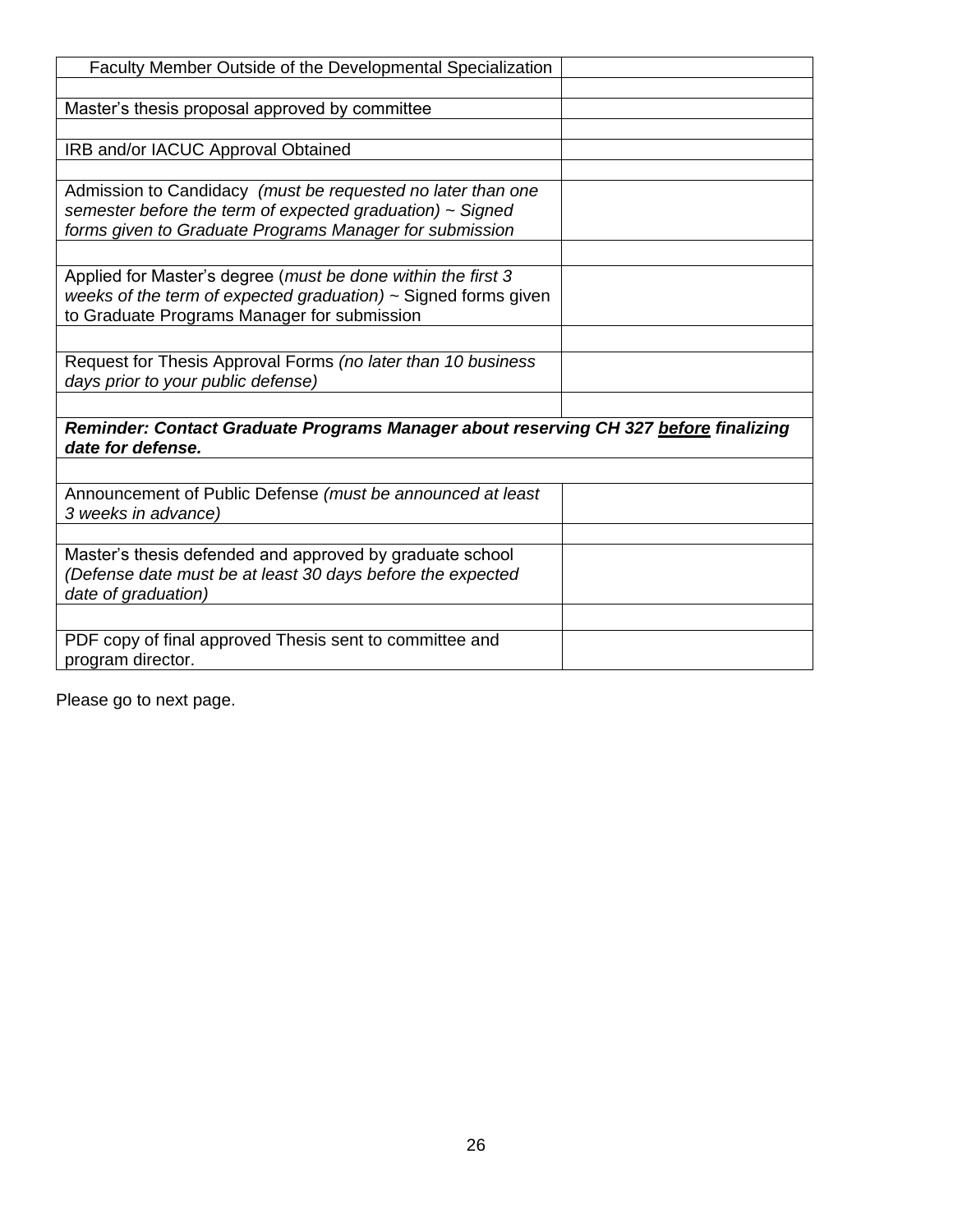# **II. PROGRESS TOWARDS DEGREE REQUIREMENTS**

# **Please enter the month and year that the following events were achieved at UAB**

| 24 required hours (of 798 or<br>admission to candidacy in order to register for PY 799. You<br>799, at least 12 must be<br>must be admitted to candidacy at least two semesters prior<br>799.<br>to your Doctoral degree)<br>1.5 CEU IRB Training Completed & Graduate Programs<br>Manager Notified:<br>1.5 CEU IRB Training Completed & Graduate Programs<br>Manager Notified:<br>Pre-doctoral<br>Semester / Year<br>Hours<br>Semester /<br>Hours<br>Semester /<br>Hours<br>Year<br>Year<br><b>Total Hours</b><br>Are you collecting your own data for your Dissertation research<br>Yes<br>No<br>If you are using someone else's data, please explain whose data you are using and what type.<br>Please note you must collect your own data for your dissertation, if you used someone else's data<br>for your Master's Degree.<br><b>Doctoral</b><br>Semester / Year<br>Hours<br>Hours<br>Semester /<br>Hours<br>Semester /<br>Year<br>Year<br><b>Total Hours</b><br><b>EVENT</b><br><b>MONTH/YEAR</b><br>Formed an approved dissertation committee (Chaired by the<br>student's mentor and includes at least 4 other graduate faculty<br>members, two of whom should be from outside the graduate<br>specialization) ~Signed form given to Graduate Programs<br><b>Manager for submission</b><br><b>List Dissertation Committee Members:</b><br>Chair<br>(Mentor)<br><b>Faculty Member</b> |                                                 |  | <b>Doctoral Degree</b> |  |  |
|------------------------------------------------------------------------------------------------------------------------------------------------------------------------------------------------------------------------------------------------------------------------------------------------------------------------------------------------------------------------------------------------------------------------------------------------------------------------------------------------------------------------------------------------------------------------------------------------------------------------------------------------------------------------------------------------------------------------------------------------------------------------------------------------------------------------------------------------------------------------------------------------------------------------------------------------------------------------------------------------------------------------------------------------------------------------------------------------------------------------------------------------------------------------------------------------------------------------------------------------------------------------------------------------------------------------------------------------------------------------------------------------|-------------------------------------------------|--|------------------------|--|--|
|                                                                                                                                                                                                                                                                                                                                                                                                                                                                                                                                                                                                                                                                                                                                                                                                                                                                                                                                                                                                                                                                                                                                                                                                                                                                                                                                                                                                | E. Research (Note: The graduate school requires |  |                        |  |  |
|                                                                                                                                                                                                                                                                                                                                                                                                                                                                                                                                                                                                                                                                                                                                                                                                                                                                                                                                                                                                                                                                                                                                                                                                                                                                                                                                                                                                |                                                 |  |                        |  |  |
|                                                                                                                                                                                                                                                                                                                                                                                                                                                                                                                                                                                                                                                                                                                                                                                                                                                                                                                                                                                                                                                                                                                                                                                                                                                                                                                                                                                                |                                                 |  |                        |  |  |
|                                                                                                                                                                                                                                                                                                                                                                                                                                                                                                                                                                                                                                                                                                                                                                                                                                                                                                                                                                                                                                                                                                                                                                                                                                                                                                                                                                                                |                                                 |  |                        |  |  |
|                                                                                                                                                                                                                                                                                                                                                                                                                                                                                                                                                                                                                                                                                                                                                                                                                                                                                                                                                                                                                                                                                                                                                                                                                                                                                                                                                                                                | <b>PY 798</b>                                   |  |                        |  |  |
|                                                                                                                                                                                                                                                                                                                                                                                                                                                                                                                                                                                                                                                                                                                                                                                                                                                                                                                                                                                                                                                                                                                                                                                                                                                                                                                                                                                                |                                                 |  |                        |  |  |
|                                                                                                                                                                                                                                                                                                                                                                                                                                                                                                                                                                                                                                                                                                                                                                                                                                                                                                                                                                                                                                                                                                                                                                                                                                                                                                                                                                                                |                                                 |  |                        |  |  |
|                                                                                                                                                                                                                                                                                                                                                                                                                                                                                                                                                                                                                                                                                                                                                                                                                                                                                                                                                                                                                                                                                                                                                                                                                                                                                                                                                                                                |                                                 |  |                        |  |  |
|                                                                                                                                                                                                                                                                                                                                                                                                                                                                                                                                                                                                                                                                                                                                                                                                                                                                                                                                                                                                                                                                                                                                                                                                                                                                                                                                                                                                |                                                 |  |                        |  |  |
|                                                                                                                                                                                                                                                                                                                                                                                                                                                                                                                                                                                                                                                                                                                                                                                                                                                                                                                                                                                                                                                                                                                                                                                                                                                                                                                                                                                                |                                                 |  |                        |  |  |
|                                                                                                                                                                                                                                                                                                                                                                                                                                                                                                                                                                                                                                                                                                                                                                                                                                                                                                                                                                                                                                                                                                                                                                                                                                                                                                                                                                                                |                                                 |  |                        |  |  |
|                                                                                                                                                                                                                                                                                                                                                                                                                                                                                                                                                                                                                                                                                                                                                                                                                                                                                                                                                                                                                                                                                                                                                                                                                                                                                                                                                                                                |                                                 |  |                        |  |  |
|                                                                                                                                                                                                                                                                                                                                                                                                                                                                                                                                                                                                                                                                                                                                                                                                                                                                                                                                                                                                                                                                                                                                                                                                                                                                                                                                                                                                |                                                 |  |                        |  |  |
|                                                                                                                                                                                                                                                                                                                                                                                                                                                                                                                                                                                                                                                                                                                                                                                                                                                                                                                                                                                                                                                                                                                                                                                                                                                                                                                                                                                                |                                                 |  |                        |  |  |
|                                                                                                                                                                                                                                                                                                                                                                                                                                                                                                                                                                                                                                                                                                                                                                                                                                                                                                                                                                                                                                                                                                                                                                                                                                                                                                                                                                                                | <b>PY 799</b>                                   |  |                        |  |  |
|                                                                                                                                                                                                                                                                                                                                                                                                                                                                                                                                                                                                                                                                                                                                                                                                                                                                                                                                                                                                                                                                                                                                                                                                                                                                                                                                                                                                |                                                 |  |                        |  |  |
|                                                                                                                                                                                                                                                                                                                                                                                                                                                                                                                                                                                                                                                                                                                                                                                                                                                                                                                                                                                                                                                                                                                                                                                                                                                                                                                                                                                                |                                                 |  |                        |  |  |
|                                                                                                                                                                                                                                                                                                                                                                                                                                                                                                                                                                                                                                                                                                                                                                                                                                                                                                                                                                                                                                                                                                                                                                                                                                                                                                                                                                                                |                                                 |  |                        |  |  |
|                                                                                                                                                                                                                                                                                                                                                                                                                                                                                                                                                                                                                                                                                                                                                                                                                                                                                                                                                                                                                                                                                                                                                                                                                                                                                                                                                                                                |                                                 |  |                        |  |  |
|                                                                                                                                                                                                                                                                                                                                                                                                                                                                                                                                                                                                                                                                                                                                                                                                                                                                                                                                                                                                                                                                                                                                                                                                                                                                                                                                                                                                |                                                 |  |                        |  |  |
|                                                                                                                                                                                                                                                                                                                                                                                                                                                                                                                                                                                                                                                                                                                                                                                                                                                                                                                                                                                                                                                                                                                                                                                                                                                                                                                                                                                                |                                                 |  |                        |  |  |
|                                                                                                                                                                                                                                                                                                                                                                                                                                                                                                                                                                                                                                                                                                                                                                                                                                                                                                                                                                                                                                                                                                                                                                                                                                                                                                                                                                                                |                                                 |  |                        |  |  |
|                                                                                                                                                                                                                                                                                                                                                                                                                                                                                                                                                                                                                                                                                                                                                                                                                                                                                                                                                                                                                                                                                                                                                                                                                                                                                                                                                                                                |                                                 |  |                        |  |  |
|                                                                                                                                                                                                                                                                                                                                                                                                                                                                                                                                                                                                                                                                                                                                                                                                                                                                                                                                                                                                                                                                                                                                                                                                                                                                                                                                                                                                |                                                 |  |                        |  |  |
|                                                                                                                                                                                                                                                                                                                                                                                                                                                                                                                                                                                                                                                                                                                                                                                                                                                                                                                                                                                                                                                                                                                                                                                                                                                                                                                                                                                                |                                                 |  |                        |  |  |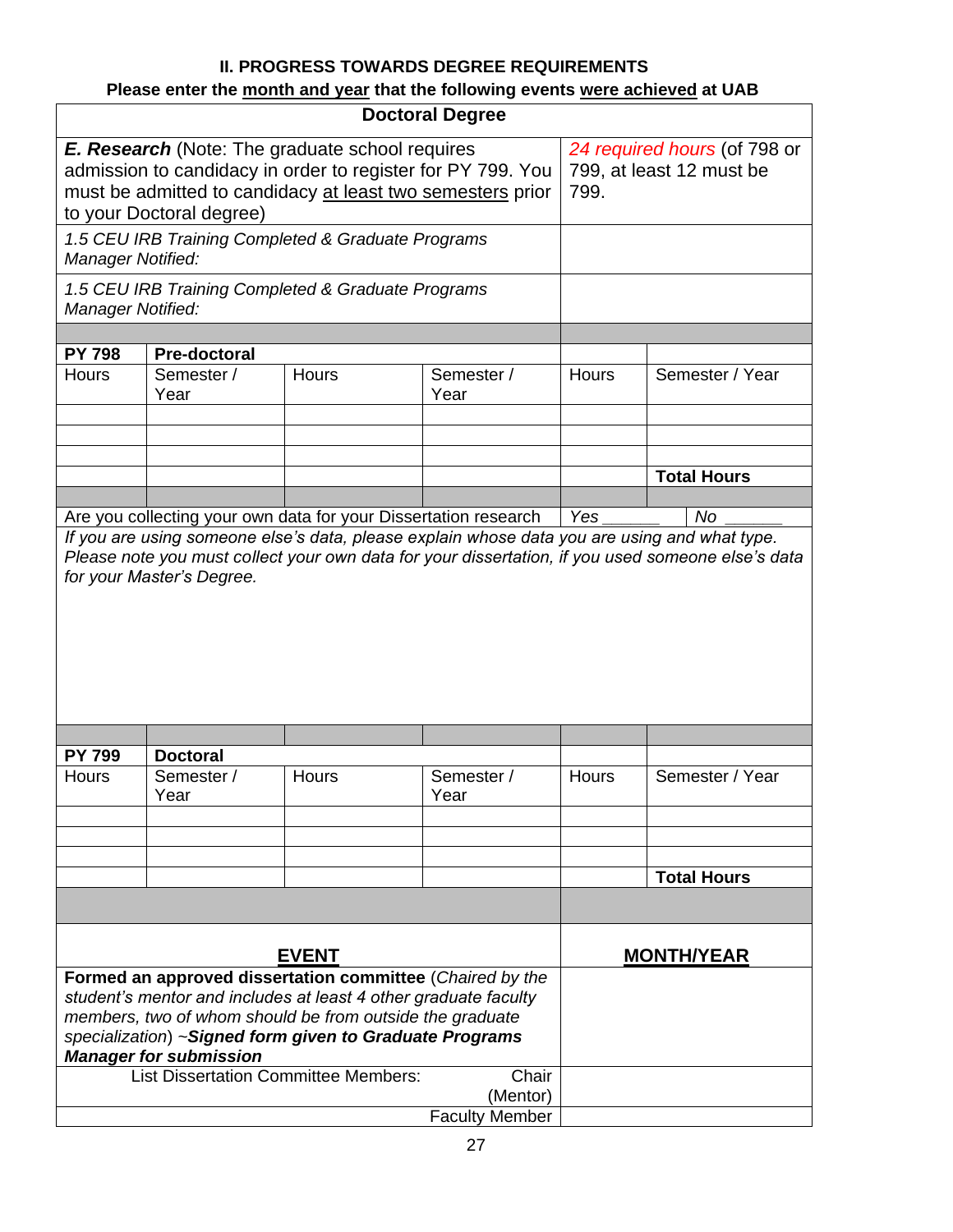| Faculty Member outside of the Developmental specialization<br>Faculty Member outside of the Developmental specialization<br>Review paper (Comprehensive Examination) completed and<br>approved by committee<br>Dissertation proposal approved by committee (It is<br>recommended student have draft of IRB prior to proposal.)<br>IRB and/or IACUC Approval Obtained<br>Admission of Candidacy for Doctoral Degree Granted (must<br>take place at least 2 regular terms before expected completion<br>of the doctoral program) ~ Signed forms given to Graduate<br>Programs Manager for submission<br>Fellowship Grant Application (Students must submit either a<br>NSF or NIH Fellowship Grant Application before his/her<br>dissertation proposal.<br>Applied for Doctoral degree (Must be done within the first 3<br>weeks of the term of expected graduation) $\sim$ Signed forms<br>given to Graduate Programs Manager for submission<br>Request for Dissertation Approval Forms (no later than 10<br>business days prior to your public defense)<br>Reminder: Contact Graduate Programs Manager about reserving CH 327 before finalizing<br>date for defense.<br>Announcement of Public Defense (must be announced at least 3<br>weeks in advance)<br>Dissertation defended and approved by Graduate School<br>Have you submitted information about your first job after<br>graduation to Graduate Programs Manager? Please include who<br>you are working for, an address, telephone number, and email<br>address. | <b>Faculty Member</b> |  |
|----------------------------------------------------------------------------------------------------------------------------------------------------------------------------------------------------------------------------------------------------------------------------------------------------------------------------------------------------------------------------------------------------------------------------------------------------------------------------------------------------------------------------------------------------------------------------------------------------------------------------------------------------------------------------------------------------------------------------------------------------------------------------------------------------------------------------------------------------------------------------------------------------------------------------------------------------------------------------------------------------------------------------------------------------------------------------------------------------------------------------------------------------------------------------------------------------------------------------------------------------------------------------------------------------------------------------------------------------------------------------------------------------------------------------------------------------------------------------------------------------------------------------|-----------------------|--|
|                                                                                                                                                                                                                                                                                                                                                                                                                                                                                                                                                                                                                                                                                                                                                                                                                                                                                                                                                                                                                                                                                                                                                                                                                                                                                                                                                                                                                                                                                                                            |                       |  |
|                                                                                                                                                                                                                                                                                                                                                                                                                                                                                                                                                                                                                                                                                                                                                                                                                                                                                                                                                                                                                                                                                                                                                                                                                                                                                                                                                                                                                                                                                                                            |                       |  |
|                                                                                                                                                                                                                                                                                                                                                                                                                                                                                                                                                                                                                                                                                                                                                                                                                                                                                                                                                                                                                                                                                                                                                                                                                                                                                                                                                                                                                                                                                                                            |                       |  |
|                                                                                                                                                                                                                                                                                                                                                                                                                                                                                                                                                                                                                                                                                                                                                                                                                                                                                                                                                                                                                                                                                                                                                                                                                                                                                                                                                                                                                                                                                                                            |                       |  |
|                                                                                                                                                                                                                                                                                                                                                                                                                                                                                                                                                                                                                                                                                                                                                                                                                                                                                                                                                                                                                                                                                                                                                                                                                                                                                                                                                                                                                                                                                                                            |                       |  |
|                                                                                                                                                                                                                                                                                                                                                                                                                                                                                                                                                                                                                                                                                                                                                                                                                                                                                                                                                                                                                                                                                                                                                                                                                                                                                                                                                                                                                                                                                                                            |                       |  |
|                                                                                                                                                                                                                                                                                                                                                                                                                                                                                                                                                                                                                                                                                                                                                                                                                                                                                                                                                                                                                                                                                                                                                                                                                                                                                                                                                                                                                                                                                                                            |                       |  |
|                                                                                                                                                                                                                                                                                                                                                                                                                                                                                                                                                                                                                                                                                                                                                                                                                                                                                                                                                                                                                                                                                                                                                                                                                                                                                                                                                                                                                                                                                                                            |                       |  |
|                                                                                                                                                                                                                                                                                                                                                                                                                                                                                                                                                                                                                                                                                                                                                                                                                                                                                                                                                                                                                                                                                                                                                                                                                                                                                                                                                                                                                                                                                                                            |                       |  |
|                                                                                                                                                                                                                                                                                                                                                                                                                                                                                                                                                                                                                                                                                                                                                                                                                                                                                                                                                                                                                                                                                                                                                                                                                                                                                                                                                                                                                                                                                                                            |                       |  |
|                                                                                                                                                                                                                                                                                                                                                                                                                                                                                                                                                                                                                                                                                                                                                                                                                                                                                                                                                                                                                                                                                                                                                                                                                                                                                                                                                                                                                                                                                                                            |                       |  |
|                                                                                                                                                                                                                                                                                                                                                                                                                                                                                                                                                                                                                                                                                                                                                                                                                                                                                                                                                                                                                                                                                                                                                                                                                                                                                                                                                                                                                                                                                                                            |                       |  |
|                                                                                                                                                                                                                                                                                                                                                                                                                                                                                                                                                                                                                                                                                                                                                                                                                                                                                                                                                                                                                                                                                                                                                                                                                                                                                                                                                                                                                                                                                                                            |                       |  |
|                                                                                                                                                                                                                                                                                                                                                                                                                                                                                                                                                                                                                                                                                                                                                                                                                                                                                                                                                                                                                                                                                                                                                                                                                                                                                                                                                                                                                                                                                                                            |                       |  |
|                                                                                                                                                                                                                                                                                                                                                                                                                                                                                                                                                                                                                                                                                                                                                                                                                                                                                                                                                                                                                                                                                                                                                                                                                                                                                                                                                                                                                                                                                                                            |                       |  |
|                                                                                                                                                                                                                                                                                                                                                                                                                                                                                                                                                                                                                                                                                                                                                                                                                                                                                                                                                                                                                                                                                                                                                                                                                                                                                                                                                                                                                                                                                                                            |                       |  |
|                                                                                                                                                                                                                                                                                                                                                                                                                                                                                                                                                                                                                                                                                                                                                                                                                                                                                                                                                                                                                                                                                                                                                                                                                                                                                                                                                                                                                                                                                                                            |                       |  |
|                                                                                                                                                                                                                                                                                                                                                                                                                                                                                                                                                                                                                                                                                                                                                                                                                                                                                                                                                                                                                                                                                                                                                                                                                                                                                                                                                                                                                                                                                                                            |                       |  |
|                                                                                                                                                                                                                                                                                                                                                                                                                                                                                                                                                                                                                                                                                                                                                                                                                                                                                                                                                                                                                                                                                                                                                                                                                                                                                                                                                                                                                                                                                                                            |                       |  |
|                                                                                                                                                                                                                                                                                                                                                                                                                                                                                                                                                                                                                                                                                                                                                                                                                                                                                                                                                                                                                                                                                                                                                                                                                                                                                                                                                                                                                                                                                                                            |                       |  |
|                                                                                                                                                                                                                                                                                                                                                                                                                                                                                                                                                                                                                                                                                                                                                                                                                                                                                                                                                                                                                                                                                                                                                                                                                                                                                                                                                                                                                                                                                                                            |                       |  |
|                                                                                                                                                                                                                                                                                                                                                                                                                                                                                                                                                                                                                                                                                                                                                                                                                                                                                                                                                                                                                                                                                                                                                                                                                                                                                                                                                                                                                                                                                                                            |                       |  |
|                                                                                                                                                                                                                                                                                                                                                                                                                                                                                                                                                                                                                                                                                                                                                                                                                                                                                                                                                                                                                                                                                                                                                                                                                                                                                                                                                                                                                                                                                                                            |                       |  |
|                                                                                                                                                                                                                                                                                                                                                                                                                                                                                                                                                                                                                                                                                                                                                                                                                                                                                                                                                                                                                                                                                                                                                                                                                                                                                                                                                                                                                                                                                                                            |                       |  |
|                                                                                                                                                                                                                                                                                                                                                                                                                                                                                                                                                                                                                                                                                                                                                                                                                                                                                                                                                                                                                                                                                                                                                                                                                                                                                                                                                                                                                                                                                                                            |                       |  |
|                                                                                                                                                                                                                                                                                                                                                                                                                                                                                                                                                                                                                                                                                                                                                                                                                                                                                                                                                                                                                                                                                                                                                                                                                                                                                                                                                                                                                                                                                                                            |                       |  |
|                                                                                                                                                                                                                                                                                                                                                                                                                                                                                                                                                                                                                                                                                                                                                                                                                                                                                                                                                                                                                                                                                                                                                                                                                                                                                                                                                                                                                                                                                                                            |                       |  |
|                                                                                                                                                                                                                                                                                                                                                                                                                                                                                                                                                                                                                                                                                                                                                                                                                                                                                                                                                                                                                                                                                                                                                                                                                                                                                                                                                                                                                                                                                                                            |                       |  |
|                                                                                                                                                                                                                                                                                                                                                                                                                                                                                                                                                                                                                                                                                                                                                                                                                                                                                                                                                                                                                                                                                                                                                                                                                                                                                                                                                                                                                                                                                                                            |                       |  |
|                                                                                                                                                                                                                                                                                                                                                                                                                                                                                                                                                                                                                                                                                                                                                                                                                                                                                                                                                                                                                                                                                                                                                                                                                                                                                                                                                                                                                                                                                                                            |                       |  |
|                                                                                                                                                                                                                                                                                                                                                                                                                                                                                                                                                                                                                                                                                                                                                                                                                                                                                                                                                                                                                                                                                                                                                                                                                                                                                                                                                                                                                                                                                                                            |                       |  |
|                                                                                                                                                                                                                                                                                                                                                                                                                                                                                                                                                                                                                                                                                                                                                                                                                                                                                                                                                                                                                                                                                                                                                                                                                                                                                                                                                                                                                                                                                                                            |                       |  |
|                                                                                                                                                                                                                                                                                                                                                                                                                                                                                                                                                                                                                                                                                                                                                                                                                                                                                                                                                                                                                                                                                                                                                                                                                                                                                                                                                                                                                                                                                                                            |                       |  |
|                                                                                                                                                                                                                                                                                                                                                                                                                                                                                                                                                                                                                                                                                                                                                                                                                                                                                                                                                                                                                                                                                                                                                                                                                                                                                                                                                                                                                                                                                                                            |                       |  |
|                                                                                                                                                                                                                                                                                                                                                                                                                                                                                                                                                                                                                                                                                                                                                                                                                                                                                                                                                                                                                                                                                                                                                                                                                                                                                                                                                                                                                                                                                                                            |                       |  |
|                                                                                                                                                                                                                                                                                                                                                                                                                                                                                                                                                                                                                                                                                                                                                                                                                                                                                                                                                                                                                                                                                                                                                                                                                                                                                                                                                                                                                                                                                                                            |                       |  |
|                                                                                                                                                                                                                                                                                                                                                                                                                                                                                                                                                                                                                                                                                                                                                                                                                                                                                                                                                                                                                                                                                                                                                                                                                                                                                                                                                                                                                                                                                                                            |                       |  |
|                                                                                                                                                                                                                                                                                                                                                                                                                                                                                                                                                                                                                                                                                                                                                                                                                                                                                                                                                                                                                                                                                                                                                                                                                                                                                                                                                                                                                                                                                                                            |                       |  |

Please go to next page.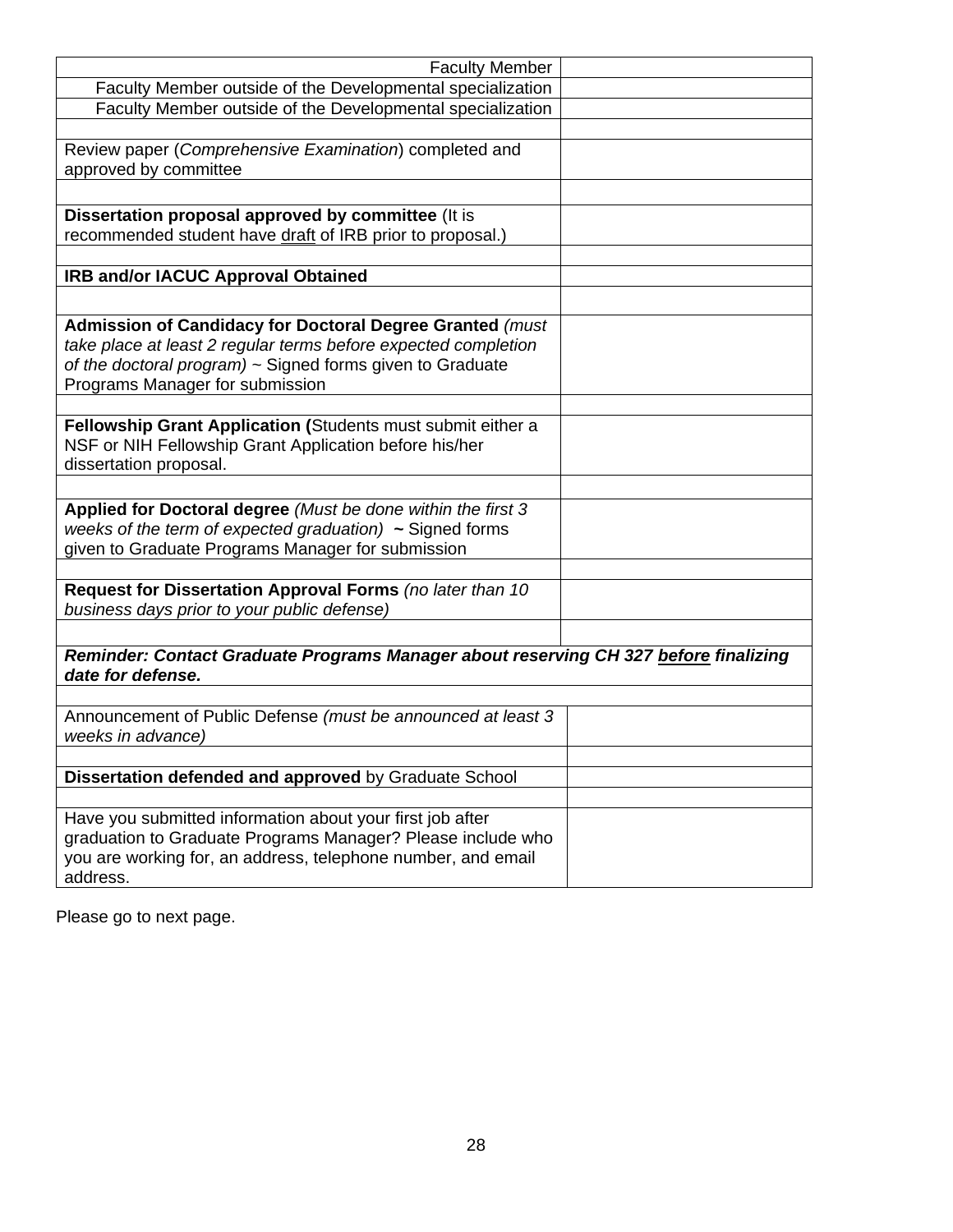#### **III. Research Progress**

**Please add additional pages as needed.**

*This section is to be completed with your Mentor, and reviewed by the Director. The Director will provide feedback by letter or e-mail for those students continuing in the program.*

**DATE / TIME OF MEETING WITH MENTOR:** 

**1. In a few sentences, describe your research progress during the past academic year just completed. Please include publications and presentations.** 

**2. Describe your progress toward completing your Master's thesis, Fellowship application, or Dissertation in the past academic year. Also, please give your anticipated semester of graduation for Master's or Doctoral Degree, if known.**

**3. Briefly describe your specific goals and plans for progress in the upcoming academic year.**

**4. Describe your career aspirations.**

**5. Are there any special needs, circumstances, or conditions anticipated in the next year that may impede progress and should be shared among the mentor, student, and director (e.g., sabbatical leave by mentor, pregnancy leave, etc.?)**

**6. Please list all citations for any publication(s) which are in preparation, submitted for review, in press, or published where you are listed as an author. Citations should be listed by category and published citations should be separated by year. Please break the citations into categories, according to the year in your program (i.e. … 1st Yr., 2nd Yr., 3rd Yr., etc.) Please email a PDF copy of any published articles to Graduate Programs Manager at [trobe@uab.edu.](mailto:trobe@uab.edu) Do not write in "see CV".**

**7. Please list all citations for any presentations you have made, or been listed as an author on. Make sure to include both the month and year of presentation. Citations should be separated by the following categories: Year, presenter, secondary author, and if international, national, regional or a local/community venue. Please break the citations into categories, according to the year in your program (i.e. … 1st Yr., 2nd Yr., 3rd Yr., etc.)**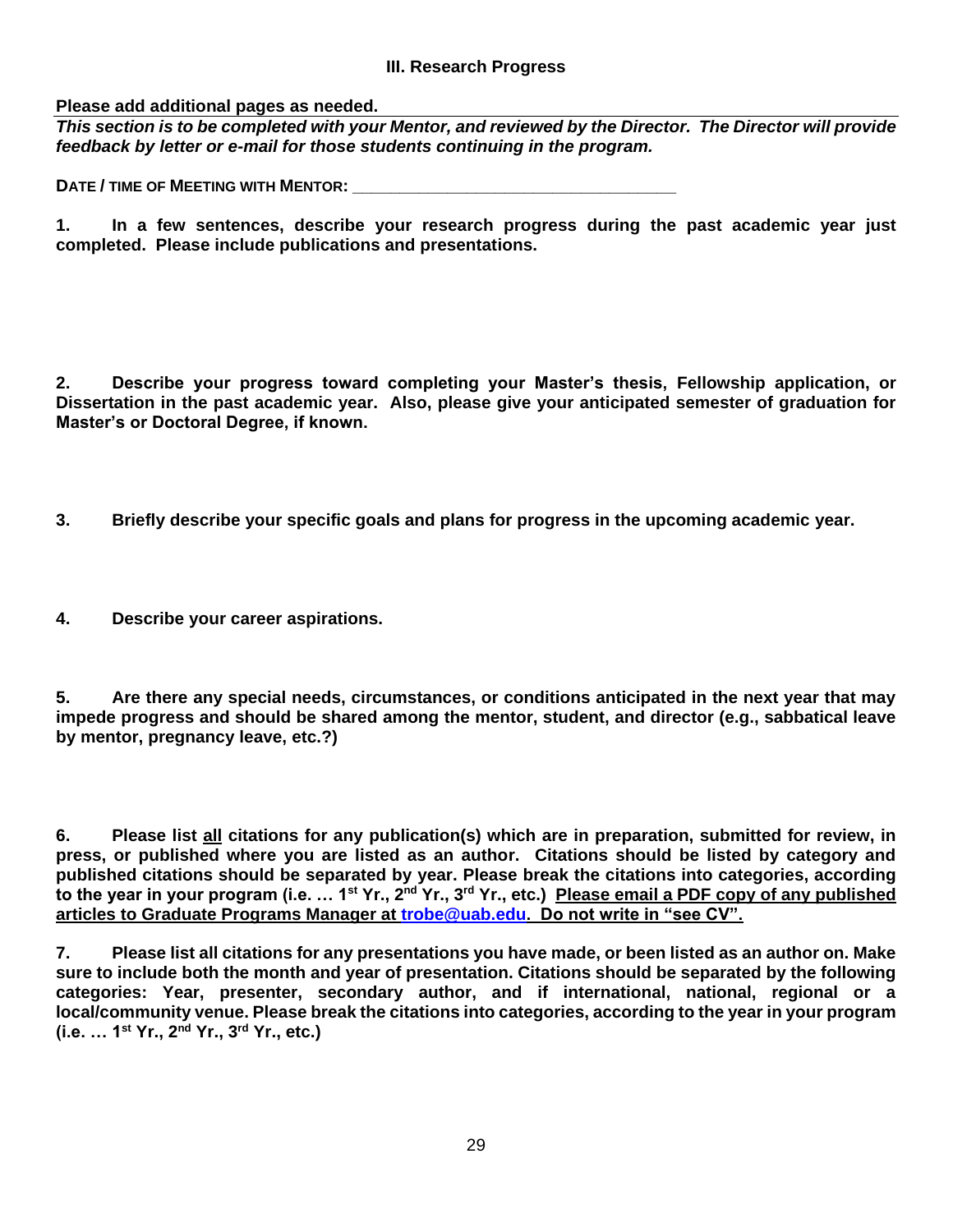- **8. Please list any scholarship and/or grant applications (internal and external) you have submitted ~ regardless if award was made or denied. Include the following: Funding Source, PI if other than yourself, Title, Beginning and End Dates, Total Funds. Please send PDF copy of all application documents to Graduate Programs Manager for all submissions. In the email, please indicate the year in your program (i.e. … 1st Yr., 2nd Yr., 3rd Yr., etc.) the application was submitted. If awarded, the award notice should also be forwarded to Graduate Programs Manager.**
- **9. Please list any dissertation fellowship applications (internal and external) you have submitted ~ regardless if award was made or denied. Include the following: Funding Source, PI if other than yourself, Title, Beginning and End Dates, Total Funds. Please send PDF copy of all application documents to Graduate Programs Manager for all submissions. In the email, please indicate the year in your program (i.e. … 1st Yr., 2nd Yr., 3rd Yr., etc.) the application was submitted. If awarded, the award notice should also be forwarded to Graduate Programs Manager.**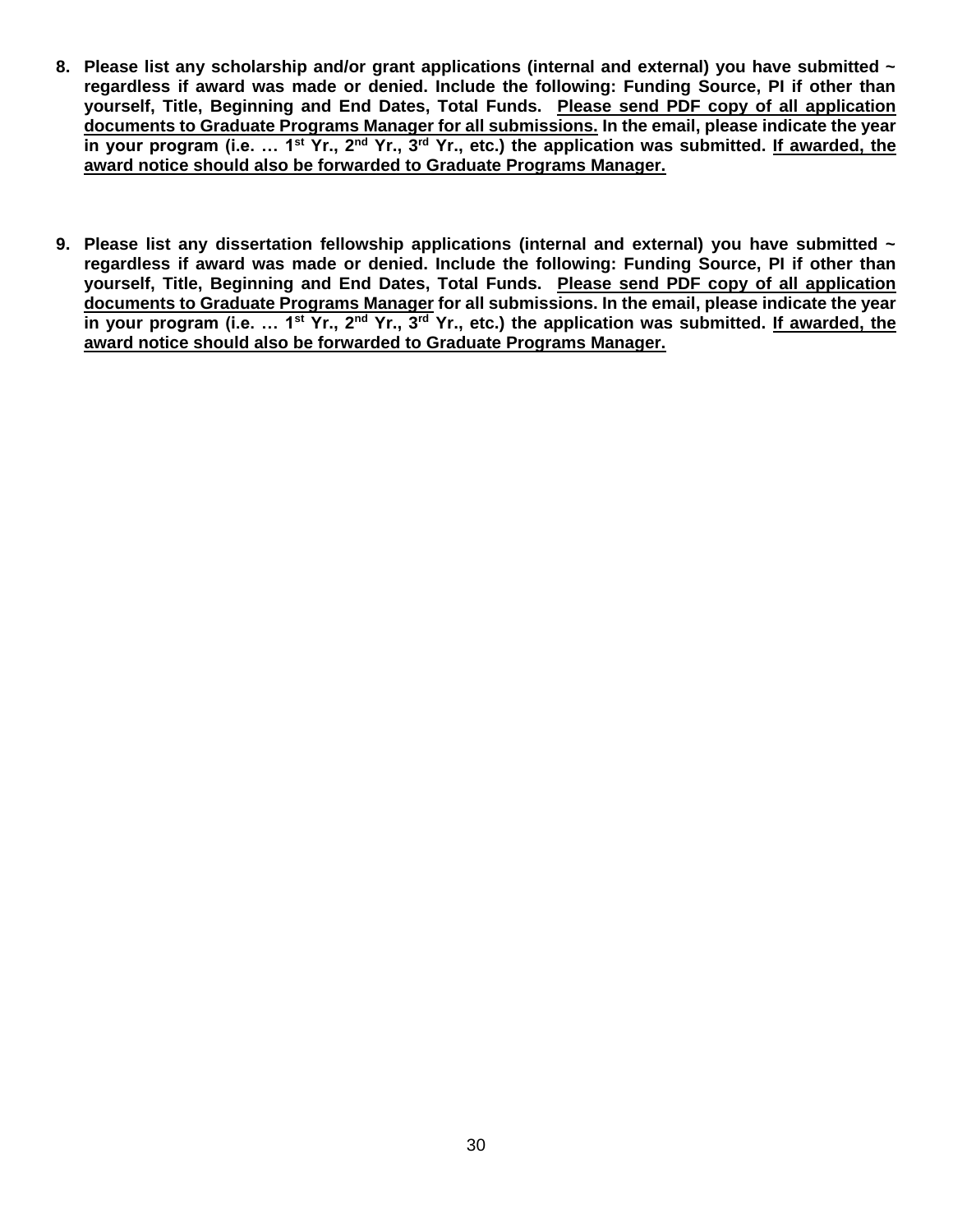#### **IV. MENTORSHIP THIS SECTION TO BE COMPLETED BY MENTOR**

**1. IS STUDENT MAKING SATISFACTORY PROGRESS TOWARD DEGREE? (PLEASE SEE HANDBOOK TABLES 4A AND 4B FOR GUIDANCE ON "RECOMMENDED" PROGRESS) IF UNSATISFACTORY, PLEASE CONTACT GRADUATE PROGRAMS MANAGER REGARDING UAB POLICY FOR CREATING A** *COMPLETION PLAN.*

**2. HAS STUDENT MET GOALS SET FOR THE PAST ACADEMIC YEAR?**

3. **WHAT GOALS AND TIMELINES HAVE BEEN SET FOR STUDENT FOR THE UPCOMING ACADEMIC YEAR?** 

**Signature of Mentor Date**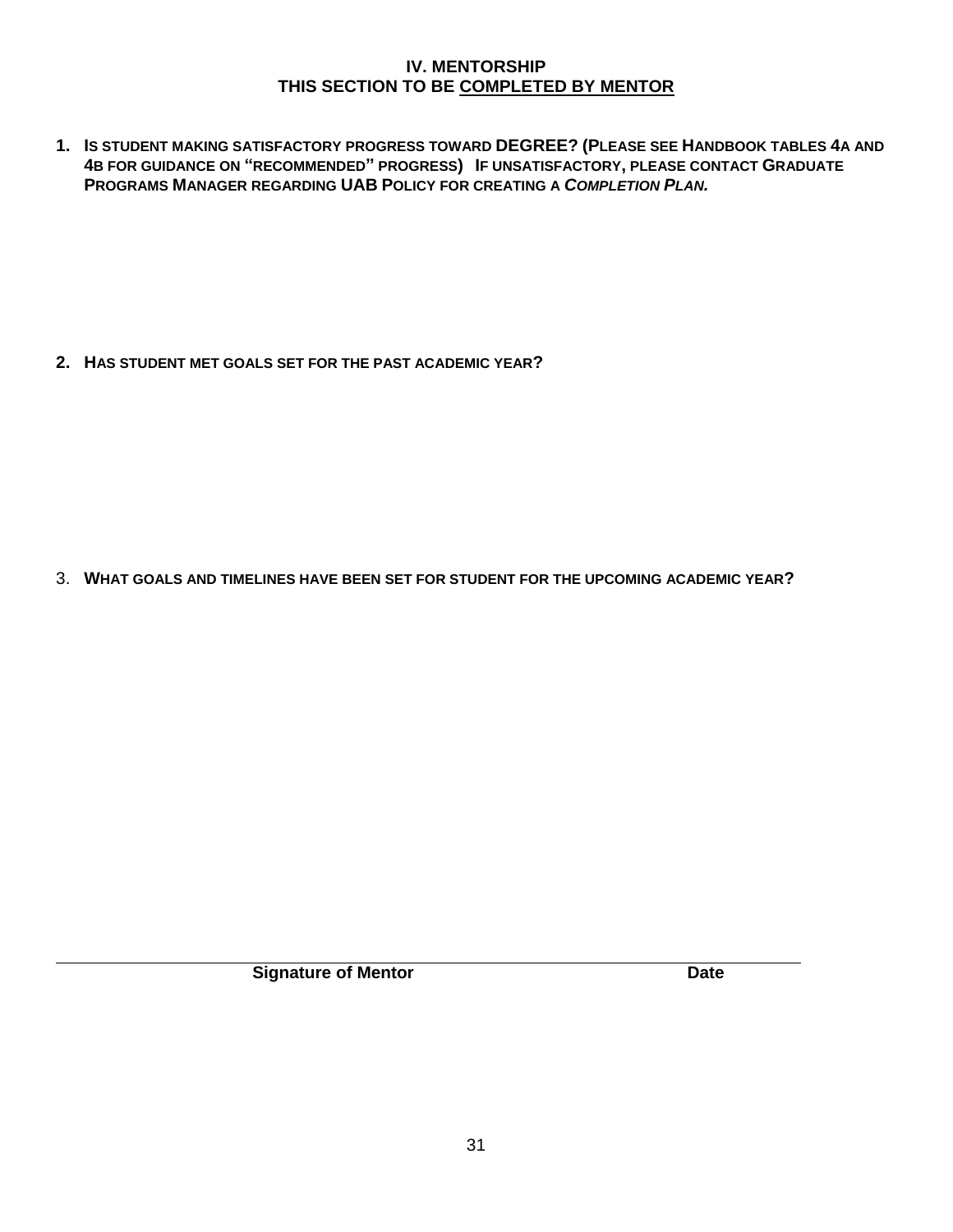# **V. PROFESSIONAL DEVELOPMENT PROGRESS**

If you have chosen to take any of the Graduate School Professional Development Classes and/or Workshops, please list the year and semester.

| GRD#             | <b>Course / Workshop Title</b>                  | Year | <b>Semester</b> |
|------------------|-------------------------------------------------|------|-----------------|
| <b>Courses</b>   |                                                 |      |                 |
| 701              | <b>Presentations and Discussion Skills</b>      |      |                 |
| 705              | Teaching at the College Level and Beyond        |      |                 |
| 709              | <b>Writing Fellowships</b>                      |      |                 |
| 715              | Preparing TAs to be Effective Teachers          |      |                 |
| 716              | Developing a Teaching Portfolio                 |      |                 |
| 727              | Writing and Reviewing Research                  |      |                 |
| 728              | Professional Writing & Publishing               |      |                 |
| 729              | Writing Your Journal Article in 12 Weeks        |      |                 |
| 730              | Developing and Managing Your Professional Image |      |                 |
|                  |                                                 |      |                 |
|                  |                                                 |      |                 |
|                  |                                                 |      |                 |
| <b>Workshops</b> |                                                 |      |                 |
| 706              | Grants and Fellowships 101                      |      |                 |
| 707              | <b>Presenting Effectively</b>                   |      |                 |
| 708              | <b>Writing Successfully</b>                     |      |                 |
|                  |                                                 |      |                 |

Original Signature of Student Date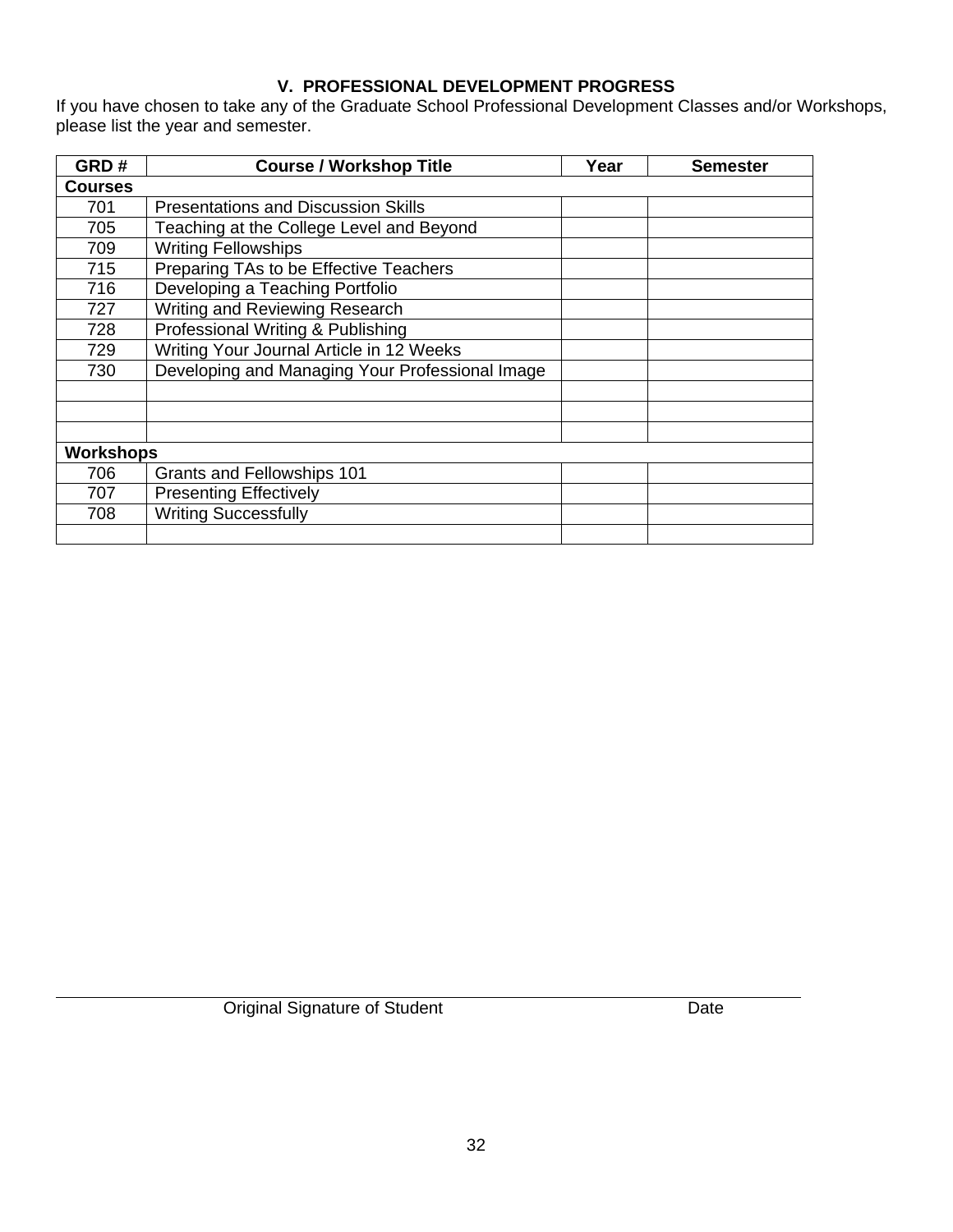#### **APPENDIX B. UAB DEVELOPMENTAL PSYCHOLOGY PY 698/699/798/799 RESEARCH EVALUATION FORM Revised August 23, 2021**

#### <span id="page-32-0"></span>**NOTE: This form is designed to be completed, submitted and processed electronically. Please follow instructions carefully to name the file, complete the form and submit it to the Program Director.**

#### **Students: Complete your part of this form and send it to your mentor at least 1 week ahead of the due date.**

1. Add your name and the name of your faculty research mentor/supervisor to this table:

| <b>STUDENT:</b>                                                | <b>EVALUATION YEAR:</b> |  |
|----------------------------------------------------------------|-------------------------|--|
| <b>RESEARCH MENTOR OR OTHER</b><br><b>RESEARCH SUPERVISOR:</b> | <b>EVALUATION TERM:</b> |  |

- 2. Under Goals 1-5, below, highlight activities in which you were engaged with the Faculty Supervisor **over the past semester**.
- 3. Save the file to a convenient location, changing its name to reflect the year and term ("Sp", "Su", or "Fa") and your own last name and first initial along with those of your research supervisor. For example: "RS\_2020- Fa\_SvancaraA\_StavrinosD.docx".
- 4. Send the file to your research supervisor as an e-mail attachment.

#### **Faculty Research Mentors/Supervisors:**

- 1. Review the Supervisor's Rating Scale below. Then use the scale to indicate the level of independence that the student demonstrated in those activities and competencies listed under Goals 1-5 that you observed within the past semester in any research context (e.g., secondary data analysis as well as original data collection).
	- a. Students should have already highlighted most of those activities (see Student instructions, above) though final decisions about which activities you observed are up to you.
	- b. Activities and competencies that were *not* observed within the past semester should be indicated. You are encouraged to discuss with the student how any of these will be included in future training experiences. Competencies marked on this form at the end of one term are not intended to represent the entire set of competencies that the student has acquired.
- 2. Add any additional comments on the student's research progress or competency in the spaces provided at the end of the form.
- 3. Finally, "sign" the form by typing your name in the space provided. Then return it to the student, copying dstavrin@uab.edu.

#### **SUPERVISOR'S RATING SCALE**

**Based on your observations of this student over the past semester, please use the following scale to rate the student's competency with regard to each of the listed components of Goals 1-5, below. Please enter your ratings as integers between 1 and 4 (i.e., no fractional numbers, +/-, ranges, etc.).**

| Rating         | Interpretation                                                                                                                                                                                                                                                         |
|----------------|------------------------------------------------------------------------------------------------------------------------------------------------------------------------------------------------------------------------------------------------------------------------|
| <b>NO</b>      | No information. No activities related to this competency were observed over the past semester.                                                                                                                                                                         |
|                | Requires considerable guidance from the research mentor to successfully complete this activity.                                                                                                                                                                        |
| $\overline{2}$ | Requires moderate levels of guidance from the research mentor to successfully complete this activity.                                                                                                                                                                  |
| 3              | Is nearly able to complete this activity independently but as a graduate student still requires occasional<br>guidance from the research mentor.                                                                                                                       |
| 4              | Ready to undertake this activity independently while seeking reasonable consultation with others as<br>needed; performs at a level of competency and independence that is consistent with that of a beginning<br>post-doctoral research fellow or assistant professor. |
|                | Please do not include comments or any non-numeric text in the Ratings column below.                                                                                                                                                                                    |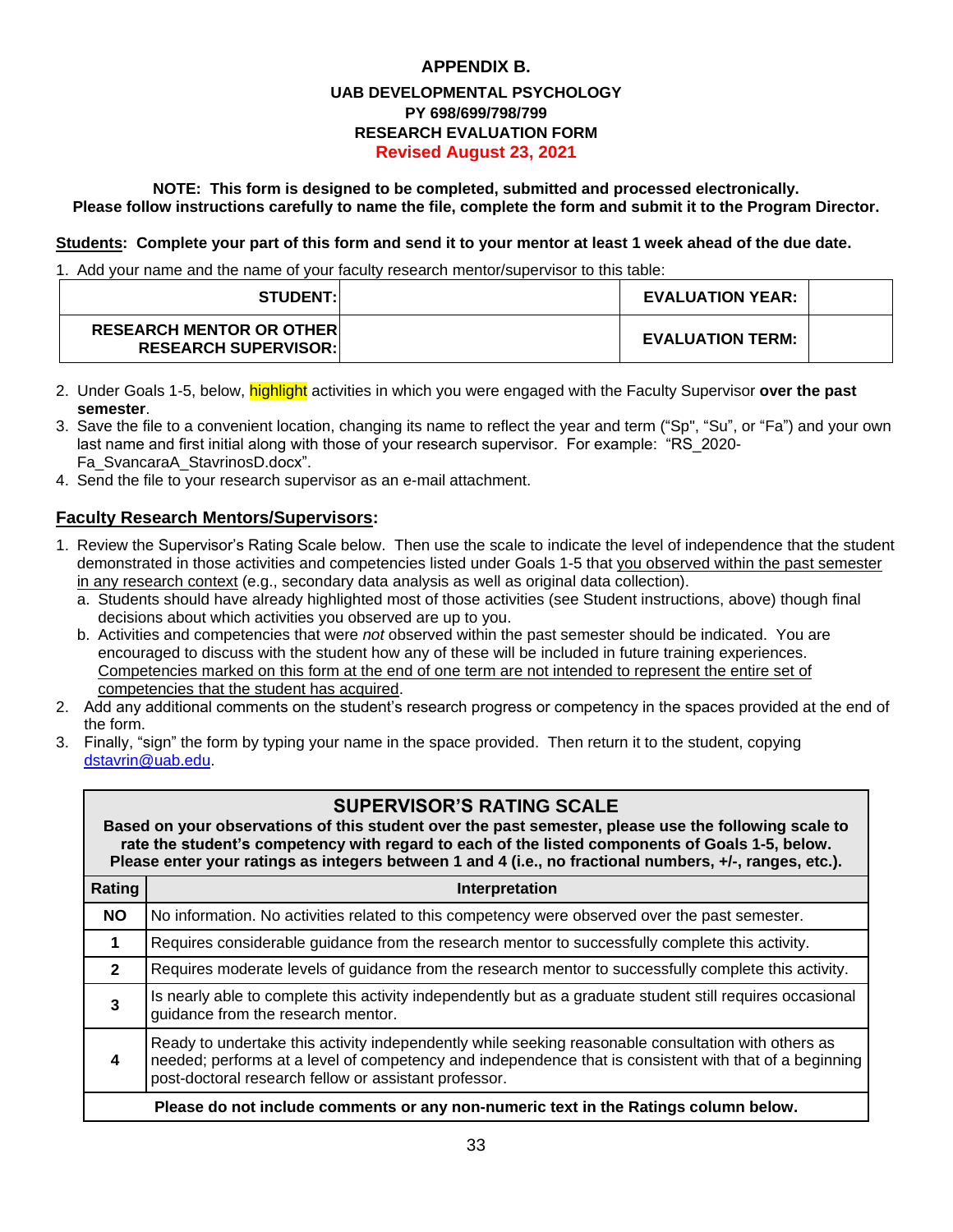### **Use the Supervisor Comments section below the ratings tables to elaborate on any ratings.**

|                                                                                                                                                                                                                                                                                                                                                                                                                                                                                                                                                                                                                                                             | Ratings (1-4);<br><b>NO</b> for not<br>observed) |
|-------------------------------------------------------------------------------------------------------------------------------------------------------------------------------------------------------------------------------------------------------------------------------------------------------------------------------------------------------------------------------------------------------------------------------------------------------------------------------------------------------------------------------------------------------------------------------------------------------------------------------------------------------------|--------------------------------------------------|
| Goal 1. Plan a program of research.                                                                                                                                                                                                                                                                                                                                                                                                                                                                                                                                                                                                                         |                                                  |
| Evaluate and synthesize scientific literature<br>$\bullet$<br>Identify and sequence research problems and questions<br>$\bullet$<br>Identify and operationalize constructs relevant to a study<br>$\bullet$<br>Generate plausible and testable alternate hypotheses<br>$\bullet$<br>Recognize the significance of research questions for applications to real-world settings                                                                                                                                                                                                                                                                                |                                                  |
| Goal 2. Design a study.                                                                                                                                                                                                                                                                                                                                                                                                                                                                                                                                                                                                                                     |                                                  |
| Make well-justified research design decisions<br>$\bullet$<br>Select and appropriate justify measures that are well-suited to the research questions<br>$\bullet$<br>Design a treatment, intervention, or other experimental manipulation<br>$\bullet$<br>Make well-justified decisions regarding statistical analysis<br>$\bullet$<br>Determine sample size and adjust design based on power considerations<br>$\bullet$<br>Identify, explain, and control for potential confounds<br>$\bullet$<br>Describe and justify the feasibility of a study                                                                                                         |                                                  |
| Goal 3. Conduct a study.                                                                                                                                                                                                                                                                                                                                                                                                                                                                                                                                                                                                                                    |                                                  |
| Write a research protocol<br>٠<br>Monitor and maintain fidelity to a research protocol<br>$\bullet$<br>Generate and implement successful recruitment strategies<br>$\bullet$<br>Master and implement relevant technical skills<br>$\bullet$<br>Collect, maintain, and manage study data<br>$\bullet$<br>Carry out and interpret statistical analyses<br>$\bullet$<br>Seek and ensure continuing IRB compliance<br>$\bullet$<br>Work constructively with other members of a research team<br>$\bullet$<br>Interact productively with professionals from disciplines other than developmental<br>$\bullet$<br>Monitor progress with respect to study timeline |                                                  |
| Goal 4. Communicate research.                                                                                                                                                                                                                                                                                                                                                                                                                                                                                                                                                                                                                               |                                                  |
| Effectively community in oral presentations<br>٠<br>Effectively communicate in manuscript writing<br>Effectively communicate in grant writing<br>Effectively respond to questions and challenges<br>Critically evaluate his or her own and other's research                                                                                                                                                                                                                                                                                                                                                                                                 |                                                  |
| Goal 5. Master and apply relevant knowledge to the planning, design, conduct, and<br>communication of research.                                                                                                                                                                                                                                                                                                                                                                                                                                                                                                                                             |                                                  |
| Apply knowledge about lifespan development to effectively design and conduct research<br>Apply knowledge about cultural and individual variation<br>Apply knowledge about relevant health conditions<br>Apply knowledge about relevant legal and ethical issues                                                                                                                                                                                                                                                                                                                                                                                             |                                                  |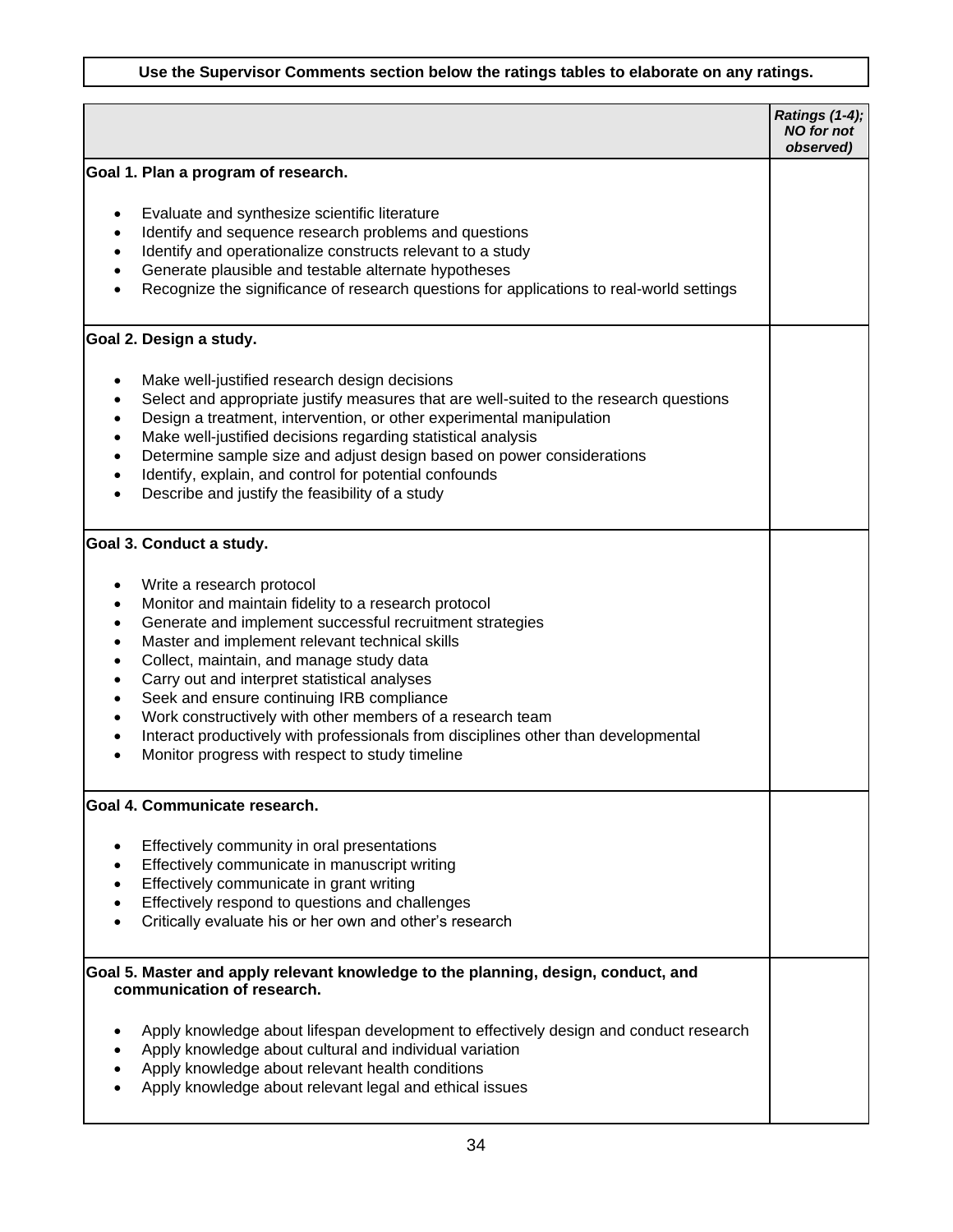#### **Research Commitments in the Upcoming Term** *Completed by student and primary research mentor (i.e., thesis/dissertation chair or co-chair)*

Students: Please indicate below the dashed line your anticipated weekly commitments to required programrelated activities outside your research mentor's lab over the upcoming term. Categories might include: coursework, clinical practica, and/or assistantship (TA, or RA with another investigator). Specify average hours/week for each category.

Research Mentors: Please review the student's answer, discuss questions or concerns with the student and/or program director, and adjust your expectations for commitment to activities in your lab (including thesis or dissertation research) accordingly. Briefly describe those expectations below.

#### **Supervisor Comments and Signature** *Please do not leave any answer blank.*

In the space below the dashed line please indicate any research competencies (areas of knowledge and skill, including but not limited to those listed above) that have shown the greatest strength this semester.

Likewise, please indicate below any research competencies that are currently in greatest need of further development.

Please comment below on any other issues, or elaborate on lower-than-expected ratings or slower-thanexpected progress, for the student, Developmental Faculty, or Program Director.

**Faculty Signature:** Please type your name in the box to the right (please do not insert a signature image) to affirm that your ratings reflect your appraisal of only those research competencies that you observed over this semester.

**Date (mm/dd/yy):**

**Please return this form to the student, copying [dstavrin@uab.edu,](mailto:dstavrin@uab.edu) and provide the student with an opportunity to discuss any concerns or questions about the evaluation with you. Please do not modify the file name.**

**Please note that the comments that students provide on this form have the same purpose and status as course evaluations, and as such they are intended to be anonymous.**That said, you are encouraged to use the discussion of this evaluation as an opportunity to solicit your student's responses to their research training experience as well as any ideas they may have for how that training could be improved in the future.

#### **Student Comments and Signature**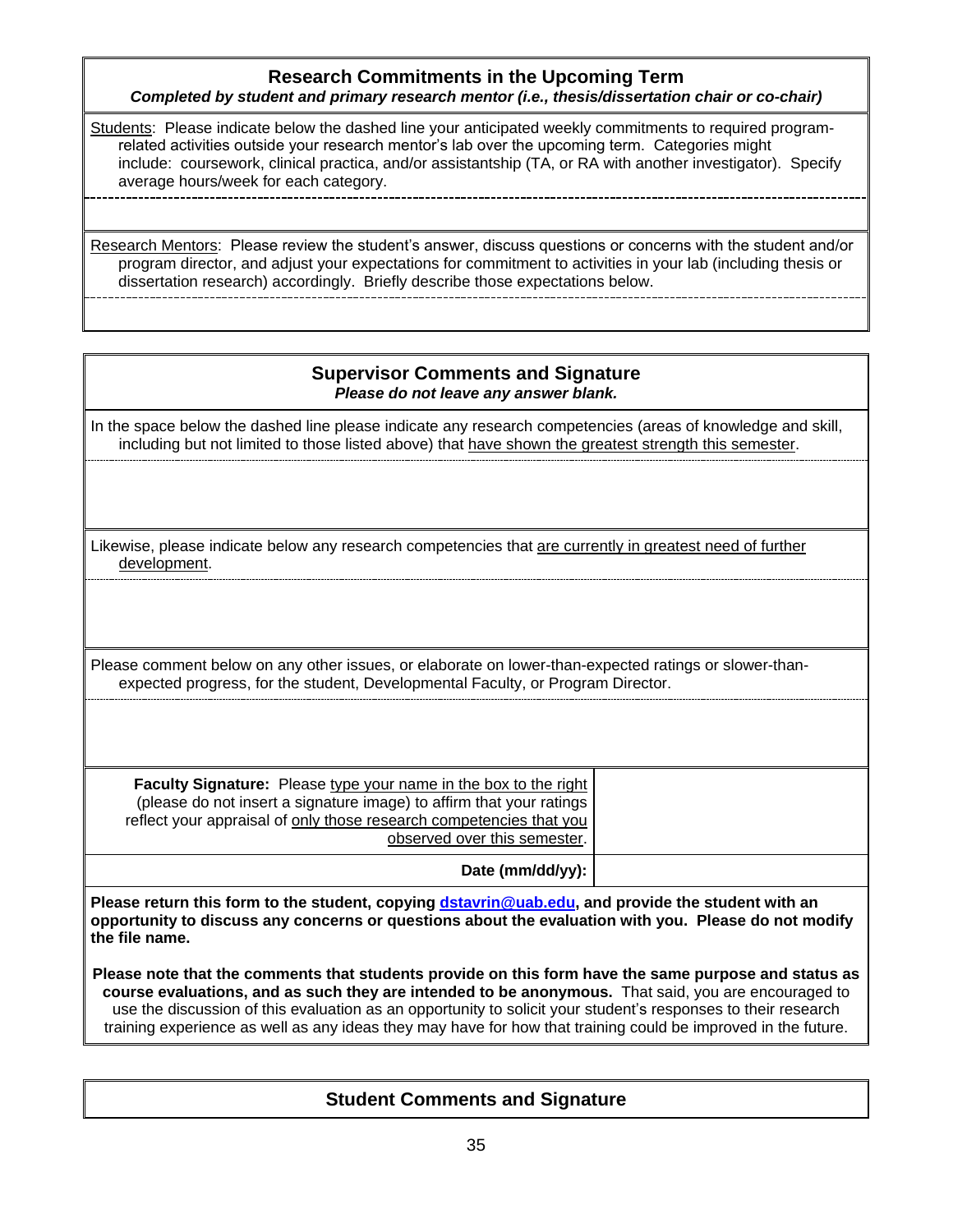*Please review the form and discuss any concerns or questions with your supervisor. Feel free to bring to your supervisor's attention any competencies that you believe may have been left blank in error. Then add comments, sign and date the form.* 

*After ensuring that the file is still correctly named, please send it to [dstavrin@uab.edu.](mailto:dstavrin@uab.edu)*

**Student comments on research experience or evaluation:** Enter below the dashed line. The program will collect these from multiple students and, when sufficient comments are available, provide them to supervisors without revealing student names. Regardless of your comments, please avoid including information that would reveal your individual identity. You are, of course, encouraged to discuss all relevant issues directly with your faculty supervisor(s).

| <b>Student Signature:</b> Please type your name in the box to the right<br>(please do not insert a signature image) to indicate that you have read<br>this evaluation and have had the opportunity to discuss it with your<br>supervisor. Your signature does not indicate your agreement with all<br>ratings and comments. |
|-----------------------------------------------------------------------------------------------------------------------------------------------------------------------------------------------------------------------------------------------------------------------------------------------------------------------------|
| Date (mm/dd/yy):                                                                                                                                                                                                                                                                                                            |

**The following "best practices" document was provided by the UAB Graduate School with a request that it be used in individual graduate programs. Students and mentors are encouraged to review these best practices and are asked to "sign" in the space provided at the end of the document to acknowledge receipt.**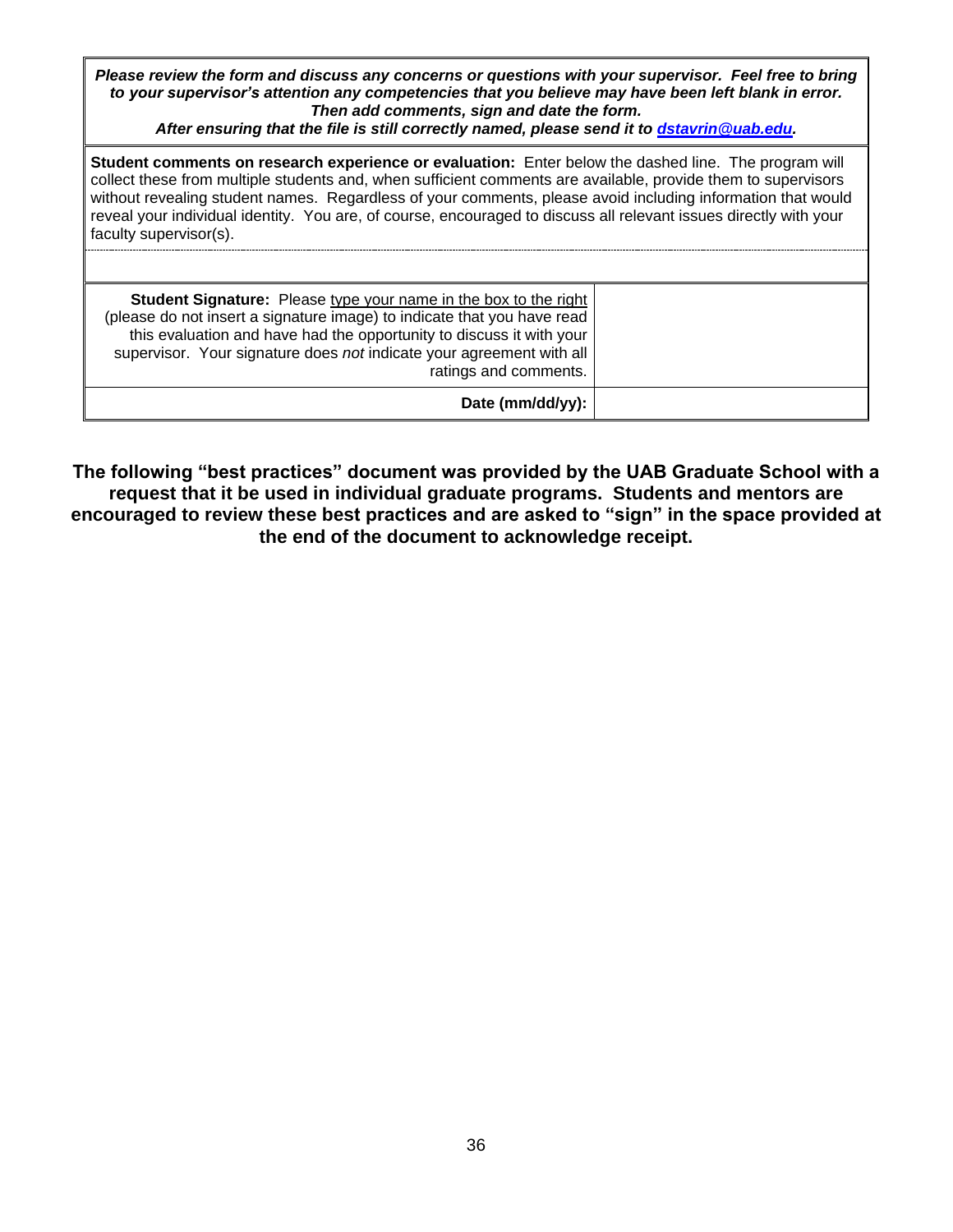# **Best Practices for the Mentor-Student Relationship**

This document provides guiding principles to support the development of positive relationships between mentors and their students. The purpose of these principles is to promote mutual understanding of expectations, effective communication, and commitment of both individuals as necessary components of a successful training experience.

### **Expectations of the Mentor**

- To understand that the educational period is devoted to advanced training intended to support development of the knowledge, skills, attitudes and professionalism that are needed to prepare the student for a successful career.
- To provide a supportive training environment to facilitate the student's professional growth.
- To work with the student, beginning early in the training period, to develop a mutually agreed upon research and training plan with reasonable and well-defined expectations and goals, and to be willing to modify that plan as necessary in response to changes in the student's training needs and professional goals.
- To demonstrate a professional tone of communication and constructive criticism to the student through ongoing informal feedback on the student's performance, and to communicate openness to constructive feedback from the student.
- To provide a formal evaluation at least annually, or more frequently if required by the student's graduate program.
- To encourage the student to seek input from multiple faculty including Graduate Study Committees (where applicable) and peer mentors.
- To encourage and facilitate the interaction of the student with fellow scientists, both intra- and extra-murally, through attendance at and participation in professional meetings that provide opportunities to network and present research findings.
- To assist the student in submitting research for publication in a timely manner, and to give appropriate credit to the student for their contributions to all published work.
- To acknowledge the student's contribution to the development of any intellectual property as appropriate and consistent with all applicable University policies.
- To foster career development and to encourage and assist the student to apply for appropriate fellowships and awards that support the transition to independence.
- To understand that there are multiple career options available for students and to provide assistance in exploring appropriate options, calling on other experts as appropriate.
- To maintain a relationship with the student that is based on trust, mutual respect and tolerance, and to comply with all University policies that govern student-faculty relationships, including the [Equal Opportunity](http://www.uab.edu/policies/content/Pages/UAB-BT-POL-0000052.aspx)  and [Discriminatory Harassment Policy,](http://www.uab.edu/policies/content/Pages/UAB-BT-POL-0000052.aspx) [Title IX Sexual Violence and Sexual Misconduct Policy,](http://www.uab.edu/policies/content/Pages/UAB-UC-POL-0000777.aspx) [Duty to](http://www.uab.edu/policies/content/Pages/UAB-UC-POL-0000763.aspx)  Report and [Non-retaliation Policy,](http://www.uab.edu/policies/content/Pages/UAB-UC-POL-0000763.aspx) other relevant university policies as well as policies of the student's graduate program.
- To promote and comply with all applicable ethical standards for conducting research, as well as all institutional, state, and federal policies and regulations, as they relate to academic and non-academic conduct, responsible conduct in research, protection of human research participants and animal research subjects, laboratory safety, authorship, peer-review guidelines, data reporting, ownership, and sharing.
- To ensure that confidential information concerning the student is properly maintained and disposed of in a secure manner, as required by FERPA and any other applicable federal or state law or University policy or procedure.
- To endeavor to resolve any problems that develop in the mentor-student relationship through direct and constructive communication, and to seek the assistance of program, departmental and institutional leadership and other resources if those efforts are unsuccessful.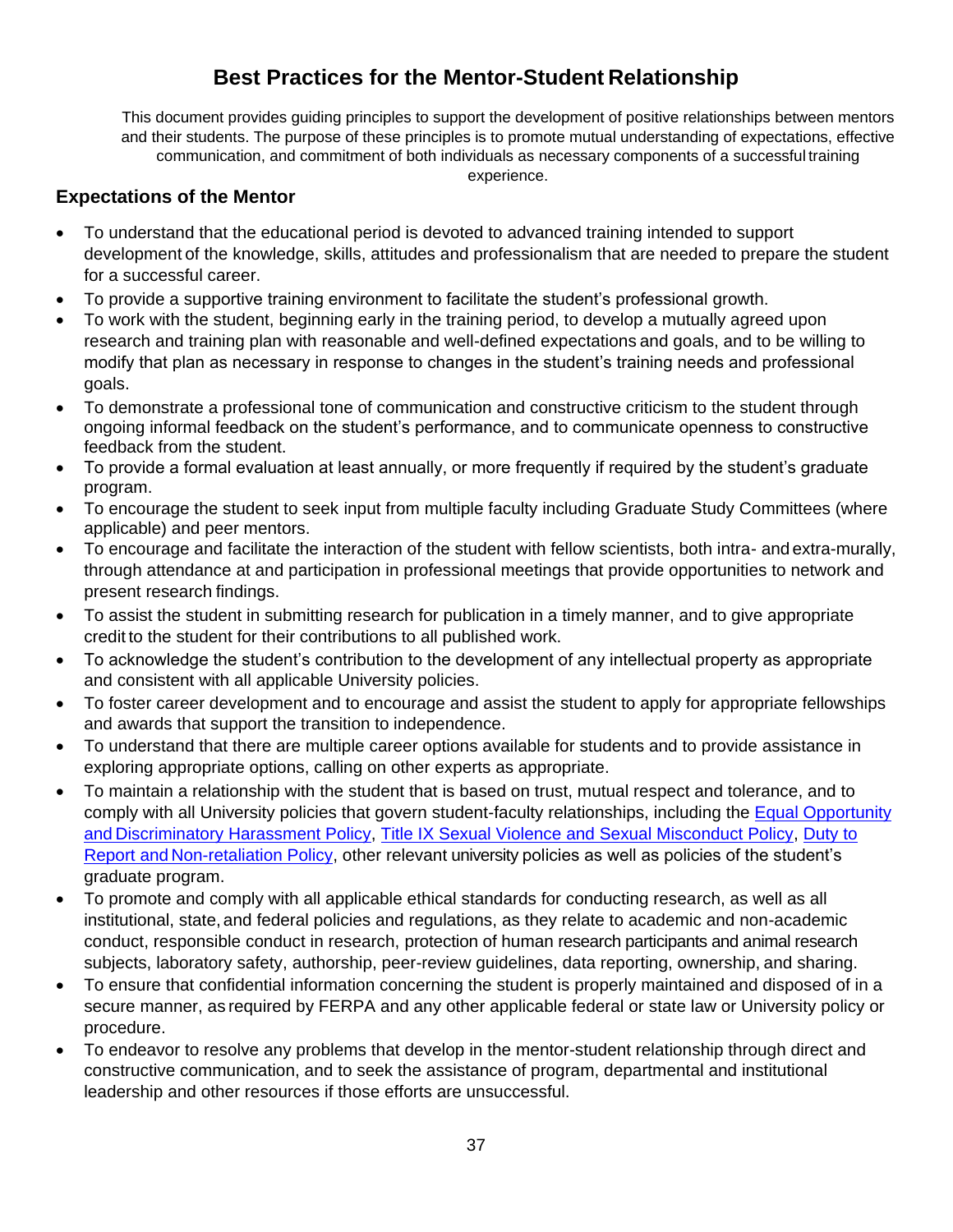# **Expectations of a Mentored Student**

- To demonstrate honest and professional communication with the mentor.
- To develop with the mentor a mutually agreed upon research and training plan that includes well-defined goals and timelines, and to collaborate with the mentor to modify that plan as appropriate to changes in the student's training needs and professional goals.
- To perform research activities conscientiously, to maintain complete and accurate research records, and to catalog and maintain all tangible research materials that result from the research project.
- To endeavor to assume progressively-increasing responsibility for management of research projects in which the mentor and student are jointly engaged.
- To seek regular feedback from the mentor on performance and career planning, and to participate in or facilitate formal evaluation annually or more frequently if required by the graduate program.
- To have open and timely discussions with the mentor concerning the dissemination of research findings and the distribution of research materials to third parties, and to work with the mentor to disseminate research results in a timely manner.
- To proactively seek out learning opportunities outside the laboratory and required curriculum to develop the full set of scientific and professional skills necessary for success in the student's chosen career, as a basis for lifelong learning and continued career development.
- With respect to data ownership, to understand that the original notebooks, digital files, and tangible research materials belong to the institution and will remain in the lab when the student finishes training, in accordance with institutional policy.
- To show respect for and work collegially with faculty, students, staff, and other individuals with whom the student interacts, and to comply with all policies relevant to interactions among members of the university communication, including the **Equal Opportunity and Discriminatory Harassment Policy**, Title IX Sexual Violence [and Sexual Misconduct Policy,](http://www.uab.edu/policies/content/Pages/UAB-UC-POL-0000777.aspx) Duty to Report and [Non-retaliation Policy](http://www.uab.edu/policies/content/Pages/UAB-UC-POL-0000763.aspx) and of the student's graduate program.
- To comply with all applicable ethical standards as well as all institutional, state, and federal policies and regulations as they relate to academic and non-academic conduct, responsible conduct in research, conflicts of interest, protection of human research participants and animal research subjects, laboratory safety, authorship, peer-review guidelines, and data ownership, reporting, and sharing.
- To endeavor to resolve any problems that develop in the mentor-student relationship through direct and constructive communication, and to seek the assistance of program, departmental and institutional leadership and other resources if those efforts are unsuccessful.

## **Acknowledgement of Receipt**

The document above details best practices of conduct for both mentors and mentees. Additional resources are available in the UAB Faculty Handbook and the Graduate Catalog. Please contact Dr. Stavrinos with questions or comments. By providing a typed "signature" below, the mentor and mentee acknowledge receipt of this document.

| <b>Mentor's typed</b><br>"signature":  | Date: |  |
|----------------------------------------|-------|--|
| <b>Student's typed</b><br>"signature": | Date: |  |

Last updated 9/24/2018. *The original version of this document was based on broad guidelines adapted from the Association of American Medical Colleges' Compact Between [Postdoctoral](https://www.aamc.org/initiatives/research/postdoccompact/) Appointees and Their Mentors.*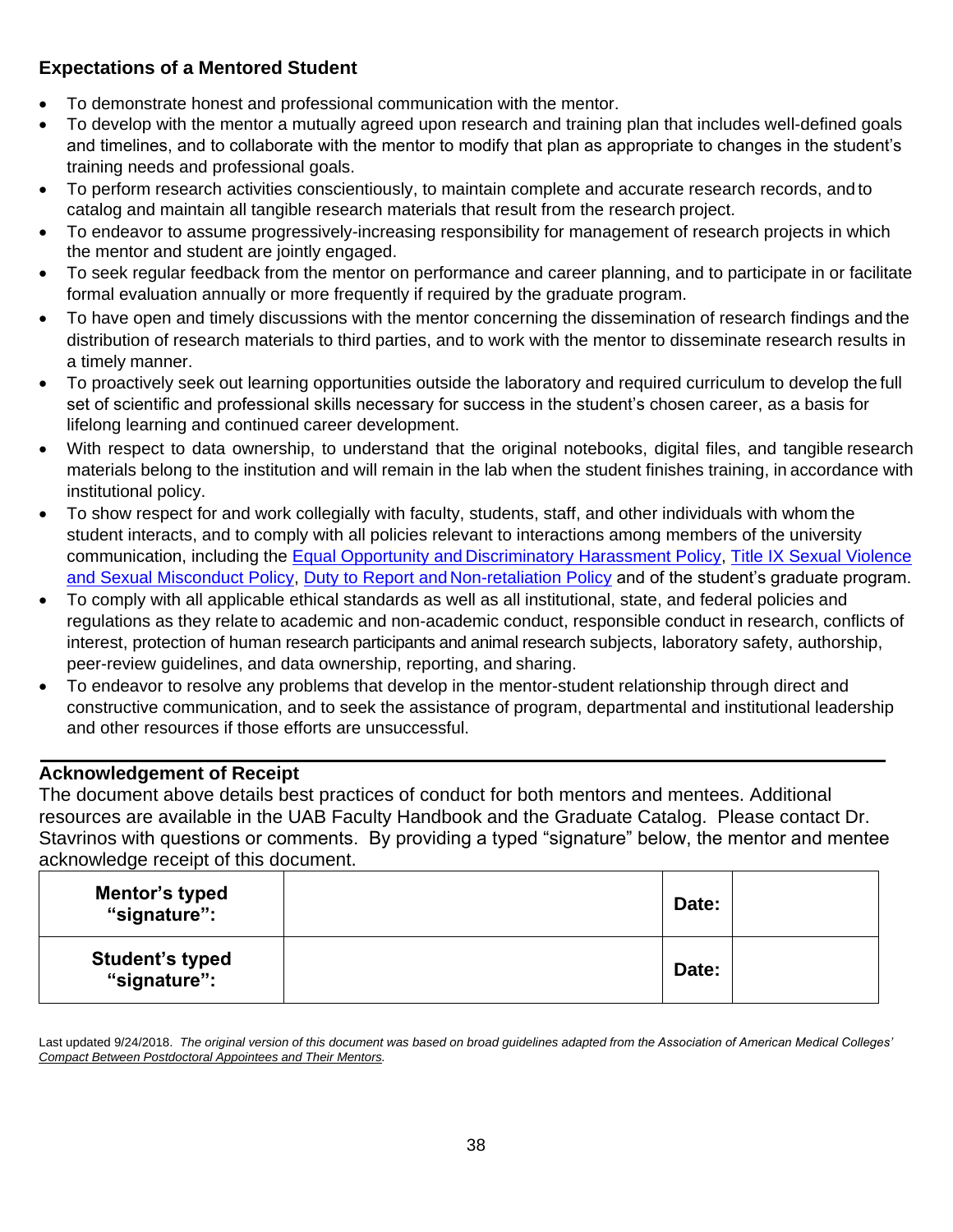# **APPENDIX C. UAB DEPARTMENT OF PSYCHOLOGY GRADUATE TEACHING ASSISTANT EVALUATION FORM**

<span id="page-38-0"></span>Teaching Assistant Term and Year:

Course Assignment(s): Course Instructor: \_\_\_\_\_\_\_

|                                                                 | 5                                                                         | $\overline{\mathbf{4}}$                                    | 3                                                                                                      | $\mathbf{2}$                                                        | $\mathbf{1}$                                                  |                       |
|-----------------------------------------------------------------|---------------------------------------------------------------------------|------------------------------------------------------------|--------------------------------------------------------------------------------------------------------|---------------------------------------------------------------------|---------------------------------------------------------------|-----------------------|
| <b>PERFORMANCE</b><br><b>FACTORS</b>                            | <b>Far Exceeds</b>                                                        | <b>Exceeds</b>                                             | <b>Meets</b>                                                                                           | <b>Partially Meets</b>                                              | <b>Does Not Meet</b>                                          | <b>Not Applicable</b> |
| <b>Quality of Work:</b><br>Accuracy, thoroughness,              | Consistently<br>excellent,                                                | Better than average,<br>few errors                         | Consistently satisfactory,<br>occasional errors                                                        | Frequent errors,<br>careless                                        | Unsatisfactory,<br>many errors                                |                       |
| neatness                                                        | errors seldom                                                             |                                                            |                                                                                                        |                                                                     |                                                               |                       |
| <b>Quantity of Work:</b><br>Productive Output                   | Output unusually<br>high,<br>exceptionally fast                           | Does a good day's<br>work, better than<br>average quantity | Average, turns out<br>required amount of work,<br>seldom more                                          | Slow output<br>frequently below<br>required quantity                | Output inadequate to<br>retain on job                         |                       |
|                                                                 |                                                                           |                                                            |                                                                                                        |                                                                     |                                                               |                       |
| Dependability:<br>Follows instructions,<br>judgment             | Consistently<br>dependable                                                | Dependable in most<br>respects                             | Ordinarily dependable                                                                                  | Frequently<br>undependable                                          | Consistently<br>undependable                                  |                       |
|                                                                 |                                                                           |                                                            |                                                                                                        |                                                                     |                                                               |                       |
| Compatibility:<br>Attitude, ability to get<br>along with others | Consistently inspires<br>others to work with<br>and assist co-<br>workers | Quick to volunteer to<br>work with and assist<br>others    | Generally works well with<br>and assists others                                                        | Cooperates only<br>when has to,<br>frequent conflict<br>with others | Consistently does not<br>work well with or assist<br>others   |                       |
|                                                                 |                                                                           |                                                            |                                                                                                        |                                                                     |                                                               |                       |
| <b>Attendance</b>                                               | Consistently present<br>and on time                                       | Seldom absent or late                                      | Average attendance<br>record, usually on time                                                          | Frequent absence<br>and tardiness                                   | Attendance too poor to<br>retain                              |                       |
|                                                                 |                                                                           |                                                            |                                                                                                        |                                                                     |                                                               |                       |
| <b>Supervisory/Teaching</b><br><b>Ability</b>                   | Exceptional ability<br>to supervise/teach                                 | Above average ability<br>to supervise/teach                | Adequate skills in<br>supervisory/teaching<br>responsibility                                           | Has some difficulty<br>with supervisory and<br>teaching skills      | Exhibits little to no<br>supervisory/teaching<br>capabilities |                       |
|                                                                 |                                                                           |                                                            |                                                                                                        |                                                                     |                                                               |                       |
| Comments by Supervisor                                          |                                                                           |                                                            |                                                                                                        |                                                                     |                                                               |                       |
| Comments by TA_                                                 | <b>Recommendations</b> (check one)                                        |                                                            | Retain: Yes_________No_______                                                                          |                                                                     | Reassign: Yes No                                              |                       |
|                                                                 |                                                                           |                                                            |                                                                                                        |                                                                     |                                                               |                       |
|                                                                 |                                                                           |                                                            | <b>SIGNATURES</b> (Supervisor should review performance evaluation with TA with a TA signature below*) |                                                                     |                                                               |                       |
| Course Instructor                                               |                                                                           | Date                                                       |                                                                                                        | *Graduate Teaching Assistant                                        |                                                               | Date                  |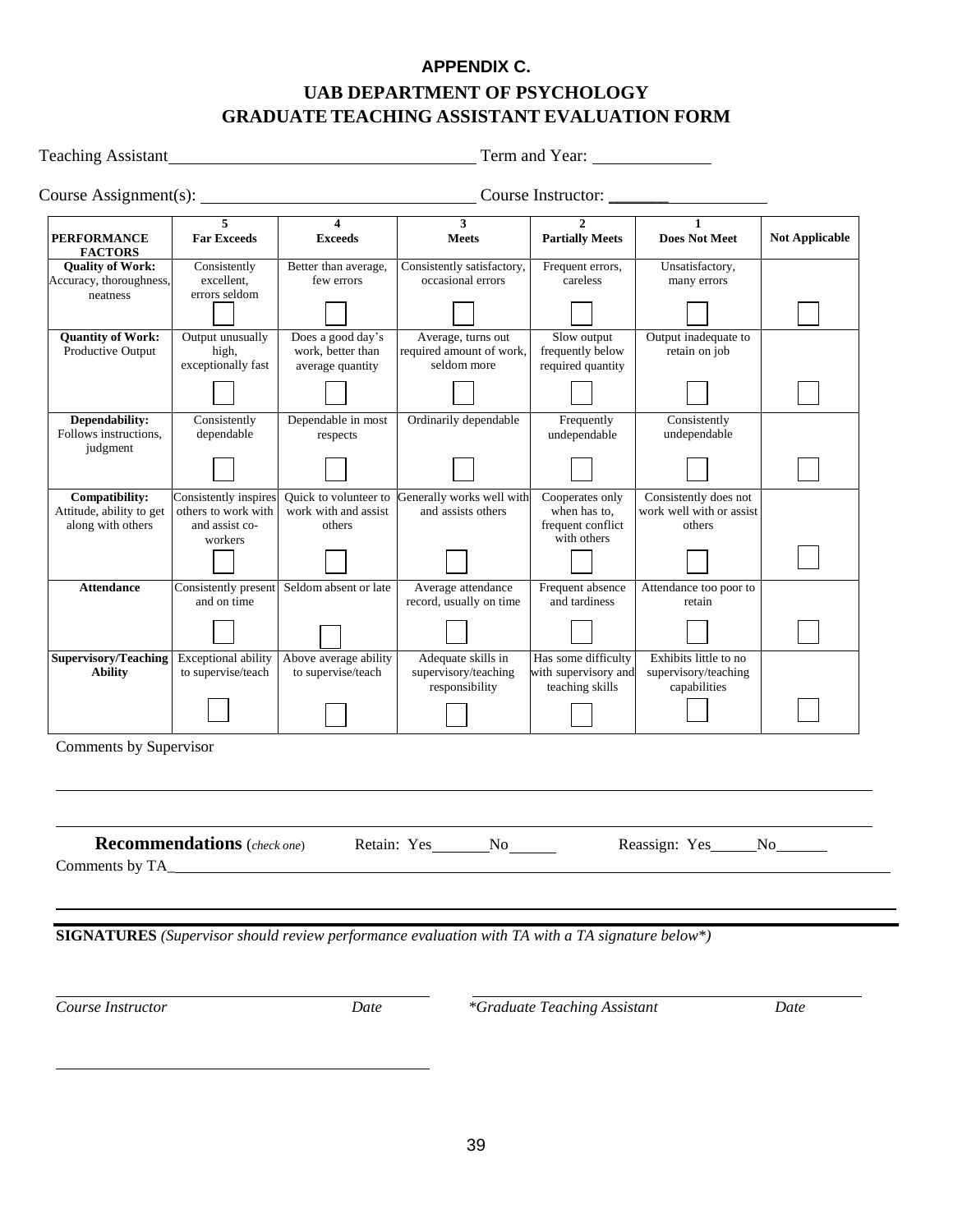#### **APPENDIX D**

#### **Memorandum of Agreement for Graduate Traineeships Developmental Psychology**

<span id="page-39-0"></span>**Purpose:** The purpose of this MOA is to (1) describe the expectations of graduate students in the Developmental Psychology program participating in traineeships, (2) promote clarity between the mentor and mentee, and (3) foster shared responsibility for cultivating and sustaining a mutually beneficial mentormentee relationship.

**Background:** Graduate Traineeships, including teaching assistantships, are intended to enhance the professional development of students and to help fulfill the teaching, research, and/or applied service missions of the University of Alabama at Birmingham. They may be funded through a variety of mechanisms including external awards (e.g., fellowship grants, training grants or through the College of Arts and Sciences). Traineeships must be conducted according to the policies and procedures in the Developmental Psychology handbook and the Graduate School website

[https://www.uab.edu/graduate/academic-p-and-p.](https://www.uab.edu/graduate/academic-p-and-p) *Highlights and key points of note are listed below:*

- **Funding:** Graduate students will be funded at the rate specified in their offer letter. A full graduate traineeship includes a stipend as well as tuition, fees, and health insurance. A minimum stipend of \$22,000/year is required. Tuition and fees typically total approximately \$10,000/year and the cost of health insurance is expected to total about \$2,500. *Please refer to the student's offer letter for more details.*
- **Sick leave:** Students are expected to provide notice of absences due to illness at the earliest possible time to their mentors.
- **UAB Designated Holidays**: Graduate trainees will observe the UAB designated holiday leave schedule.
- **Personal leave:** According to current Graduate School policy, graduate assistants and trainees are not entitled to paid leave. Any scheduled time away must be coordinated between the student and the mentor. Mentors should make every effort to honor student requests for time off to observe holidays that are not UAB designated holidays.
- **Class schedule accommodation:** Graduate trainees are required to make consistent progress toward completion of their course requirements and related electives. Mentors and student trainees should make a good faith attempt to resolve any scheduling conflicts that arise. Student trainees cannot be required to work more than 20 hours per week, for their stipend, to ensure that they have time to focus on their course work and their own research activities.

**By signing this form, the mentor and mentee agree to use My IDP, develop and sign a Compact for each academic year, and to abide by the terms set forth in the Developmental Psychology Handbook and Graduate School.**

#### **Names & Signatures**:

| $\sim$<br>- | ___<br>____ | --<br>_______________<br>__________ |
|-------------|-------------|-------------------------------------|
|             |             |                                     |

Graduate Mentor: etc. and the set of the set of the set of the Date:  $\Box$  Date:

**Questions**: Questions or concerns about this agreement should be directed to the Developmental Psychology Graduate Program Director.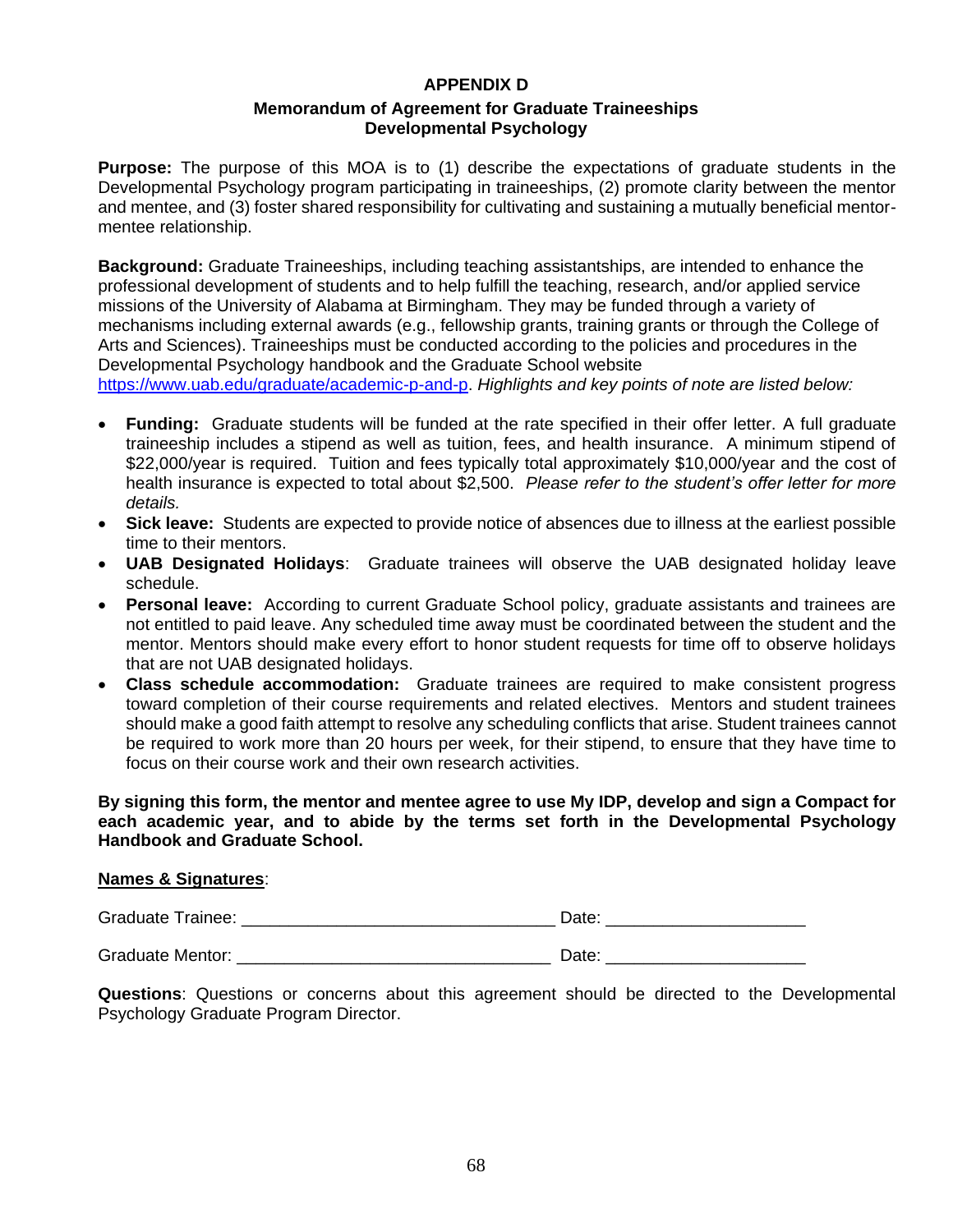#### **APPENDIX E.**

#### **UAB CENTER FOR CLINICAL AND TRANSLATIONAL SCIENCE MENTORING CONTRACT**

<span id="page-40-0"></span>This contract is intended to serve as a guideline to facilitate communications between a trainee (mentee) and his/her mentors. It is suggested that the document be thoroughly reviewed and completed by the mentee and his/her mentor individually, and then jointly review and discuss each person's answers in order to reach an agreement. The mentee should re-write the agreed upon answers before the contract is signed and dated by him/her and each mentor. The mentee is responsible for keeping the contract and reviewing/updating it as necessary.

1. What type of assistance does the mentee want from the mentor in achieving their career goals over the next 1-3 years? Where does the mentee hope their career will have taken them in five years?

\_\_\_\_\_\_\_\_\_\_\_\_\_\_\_\_\_\_\_\_\_\_\_\_\_\_\_\_\_\_\_\_\_\_\_\_\_\_\_\_\_\_\_\_\_\_\_\_\_\_\_\_\_\_\_\_\_\_\_\_\_\_\_\_\_\_\_\_\_\_\_\_\_\_\_\_\_\_\_\_\_

\_\_\_\_\_\_\_\_\_\_\_\_\_\_\_\_\_\_\_\_\_\_\_\_\_\_\_\_\_\_\_\_\_\_\_\_\_\_\_\_\_\_\_\_\_\_\_\_\_\_\_\_\_\_\_\_\_\_\_\_\_\_\_\_\_\_\_\_\_\_\_\_\_\_\_\_\_\_\_\_\_

\_\_\_\_\_\_\_\_\_\_\_\_\_\_\_\_\_\_\_\_\_\_\_\_\_\_\_\_\_\_\_\_\_\_\_\_\_\_\_\_\_\_\_\_\_\_\_\_\_\_\_\_\_\_\_\_\_\_\_\_\_\_\_\_\_\_\_\_\_\_\_\_\_\_\_\_\_\_\_\_\_

\_\_\_\_\_\_\_\_\_\_\_\_\_\_\_\_\_\_\_\_\_\_\_\_\_\_\_\_\_\_\_\_\_\_\_\_\_\_\_\_\_\_\_\_\_\_\_\_\_\_\_\_\_\_\_\_\_\_\_\_\_\_\_\_\_\_\_\_\_\_\_\_\_\_\_\_\_\_\_\_\_

\_\_\_\_\_\_\_\_\_\_\_\_\_\_\_\_\_\_\_\_\_\_\_\_\_\_\_\_\_\_\_\_\_\_\_\_\_\_\_\_\_\_\_\_\_\_\_\_\_\_\_\_\_\_\_\_\_\_\_\_\_\_\_\_\_\_\_\_\_\_\_\_\_\_\_\_\_\_\_\_\_

\_\_\_\_\_\_\_\_\_\_\_\_\_\_\_\_\_\_\_\_\_\_\_\_\_\_\_\_\_\_\_\_\_\_\_\_\_\_\_\_\_\_\_\_\_\_\_\_\_\_\_\_\_\_\_\_\_\_\_\_\_\_\_\_\_\_\_\_\_\_\_\_\_\_\_\_\_\_\_\_\_

\_\_\_\_\_\_\_\_\_\_\_\_\_\_\_\_\_\_\_\_\_\_\_\_\_\_\_\_\_\_\_\_\_\_\_\_\_\_\_\_\_\_\_\_\_\_\_\_\_\_\_\_\_\_\_\_\_\_\_\_\_\_\_\_\_\_\_\_\_\_\_\_\_\_\_\_\_\_\_\_\_

\_\_\_\_\_\_\_\_\_\_\_\_\_\_\_\_\_\_\_\_\_\_\_\_\_\_\_\_\_\_\_\_\_\_\_\_\_\_\_\_\_\_\_\_\_\_\_\_\_\_\_\_\_\_\_\_\_\_\_\_\_\_\_\_\_\_\_\_\_\_\_\_\_\_\_\_\_\_\_\_\_

\_\_\_\_\_\_\_\_\_\_\_\_\_\_\_\_\_\_\_\_\_\_\_\_\_\_\_\_\_\_\_\_\_\_\_\_\_\_\_\_\_\_\_\_\_\_\_\_\_\_\_\_\_\_\_\_\_\_\_\_\_\_\_\_\_\_\_\_\_\_\_\_\_\_\_\_\_\_\_\_\_

\_\_\_\_\_\_\_\_\_\_\_\_\_\_\_\_\_\_\_\_\_\_\_\_\_\_\_\_\_\_\_\_\_\_\_\_\_\_\_\_\_\_\_\_\_\_\_\_\_\_\_\_\_\_\_\_\_\_\_\_\_\_\_\_\_\_\_\_\_\_\_\_\_\_\_\_\_\_\_\_\_

\_\_\_\_\_\_\_\_\_\_\_\_\_\_\_\_\_\_\_\_\_\_\_\_\_\_\_\_\_\_\_\_\_\_\_\_\_\_\_\_\_\_\_\_\_\_\_\_\_\_\_\_\_\_\_\_\_\_\_\_\_\_\_\_\_\_\_\_\_\_\_\_\_\_\_\_\_\_\_\_\_

\_\_\_\_\_\_\_\_\_\_\_\_\_\_\_\_\_\_\_\_\_\_\_\_\_\_\_\_\_\_\_\_\_\_\_\_\_\_\_\_\_\_\_\_\_\_\_\_\_\_\_\_\_\_\_\_\_\_\_\_\_\_\_\_\_\_\_\_\_\_\_\_\_\_\_\_\_\_\_\_\_

\_\_\_\_\_\_\_\_\_\_\_\_\_\_\_\_\_\_\_\_\_\_\_\_\_\_\_\_\_\_\_\_\_\_\_\_\_\_\_\_\_\_\_\_\_\_\_\_\_\_\_\_\_\_\_\_\_\_\_\_\_\_\_\_\_\_\_\_\_\_\_\_\_\_\_\_\_\_\_\_\_

\_\_\_\_\_\_\_\_\_\_\_\_\_\_\_\_\_\_\_\_\_\_\_\_\_\_\_\_\_\_\_\_\_\_\_\_\_\_\_\_\_\_\_\_\_\_\_\_\_\_\_\_\_\_\_\_\_\_\_\_\_\_\_\_\_\_\_\_\_\_\_\_\_\_\_\_\_\_\_\_\_

\_\_\_\_\_\_\_\_\_\_\_\_\_\_\_\_\_\_\_\_\_\_\_\_\_\_\_\_\_\_\_\_\_\_\_\_\_\_\_\_\_\_\_\_\_\_\_\_\_\_\_\_\_\_\_\_\_\_\_\_\_\_\_\_\_\_\_\_\_\_\_\_\_\_\_\_\_\_\_\_\_

\_\_\_\_\_\_\_\_\_\_\_\_\_\_\_\_\_\_\_\_\_\_\_\_\_\_\_\_\_\_\_\_\_\_\_\_\_\_\_\_\_\_\_\_\_\_\_\_\_\_\_\_\_\_\_\_\_\_\_\_\_\_\_\_\_\_\_\_\_\_\_\_\_\_\_\_\_\_\_\_\_

\_\_\_\_\_\_\_\_\_\_\_\_\_\_\_\_\_\_\_\_\_\_\_\_\_\_\_\_\_\_\_\_\_\_\_\_\_\_\_\_\_\_\_\_\_\_\_\_\_\_\_\_\_\_\_\_\_\_\_\_\_\_\_\_\_\_\_\_\_\_\_\_\_\_\_\_\_\_\_\_\_

\_\_\_\_\_\_\_\_\_\_\_\_\_\_\_\_\_\_\_\_\_\_\_\_\_\_\_\_\_\_\_\_\_\_\_\_\_\_\_\_\_\_\_\_\_\_\_\_\_\_\_\_\_\_\_\_\_\_\_\_\_\_\_\_\_\_\_\_\_\_\_\_\_\_\_\_\_\_\_\_\_

2. What expectations do the mentor(s) have of the mentee?

3. What expectations does the mentee have of the mentors?

- 4. How often will you meet?
- 5. When and where will you meet?
- 6. For how long?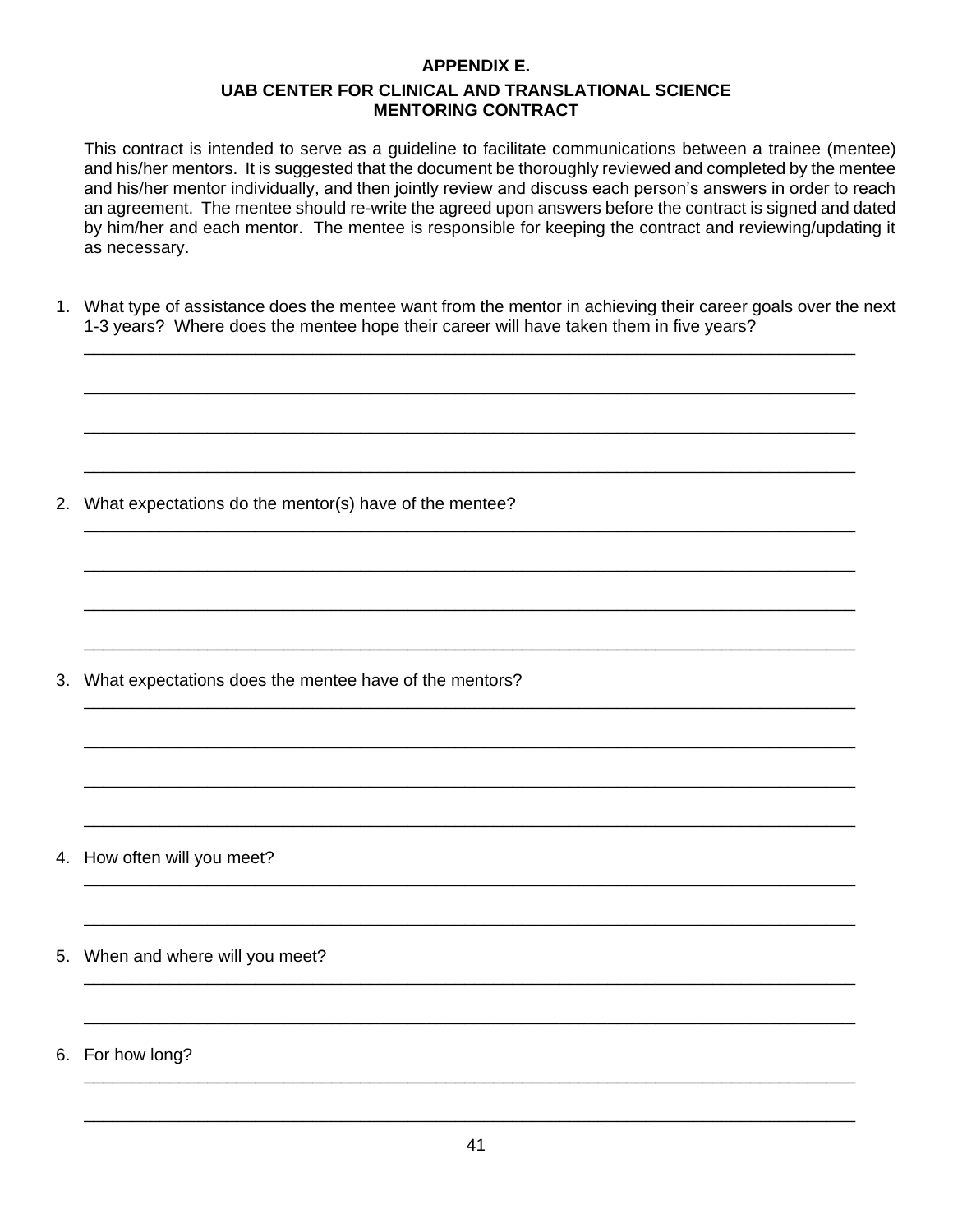- 7. Who will be responsible for scheduling the meetings?
- 8. What will meeting topics include?

9. What will be the ground rules for discussions? (E.g., confidentiality, openness, candor, truthfulness, etc.)

10. If problems arise, how will they be resolved?

11. Any concerns the mentee wants discussed and resolved?

12. Any concerns the mentors want discussed and resolved?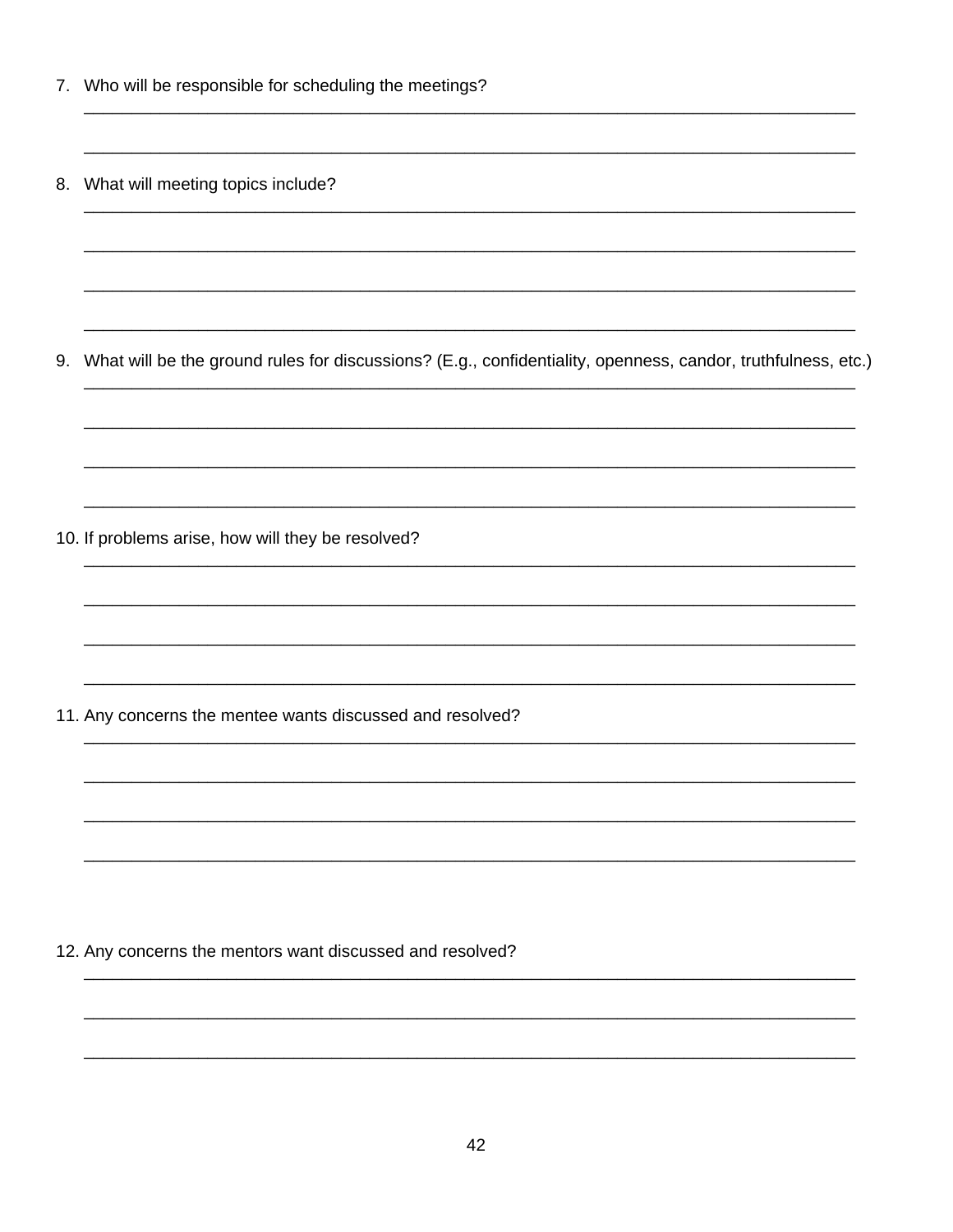| 13. How will you know when the mentoring relationship has served its purpose and needs to be terminated? |  |  |  |
|----------------------------------------------------------------------------------------------------------|--|--|--|
|----------------------------------------------------------------------------------------------------------|--|--|--|

| 14. We have agreed that our initial meetings will focus on these three topics: |      |  |
|--------------------------------------------------------------------------------|------|--|
| а.                                                                             |      |  |
| b.                                                                             |      |  |
| c.                                                                             |      |  |
| 15. Any additional areas/issues you want to discuss and agree to?              |      |  |
|                                                                                |      |  |
|                                                                                |      |  |
|                                                                                |      |  |
|                                                                                |      |  |
|                                                                                |      |  |
| Mentee Signature                                                               | Date |  |
|                                                                                |      |  |
| <b>Mentor Signature</b>                                                        | Date |  |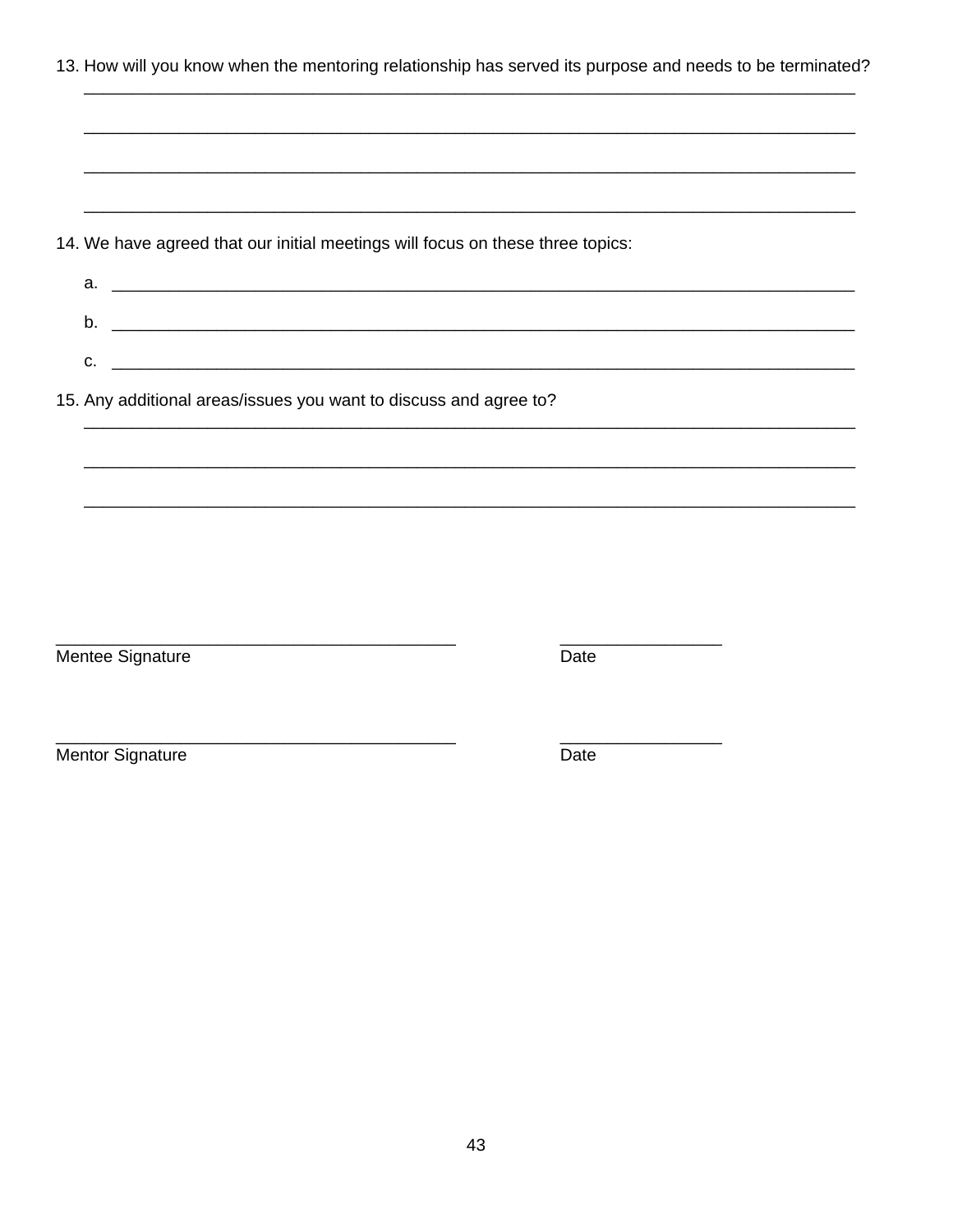#### **APPENDIX F.**

#### **UAB DEPARTMENT OF PSYCHOLOGY GRADUATE STUDENT VACATION, LEAVE, AND HOLIDAY GUIDELINES**

<span id="page-43-0"></span>Graduate programs in the Department of Psychology expect all students to be engaged full-time in programrelated activities, including during periods between academic terms. That said, we recognize the importance of rest and relaxation and anticipate that the quality of students' research, teaching, and clinical work will benefit from reasonable time off in the form of vacations and holidays. We also recognize that students occasionally need to be absent due to professional travel or illness. The following guidelines are intended to set expectations for students and their mentors, instructors, and assistantship and clinical supervisors regarding how such absences are handled.

- 1. Graduate students are permitted to take up to 3 weeks or 15 calendar days of vacation each academic year. This includes any time taken off between academic terms or during spring and fall breaks, even though classes are not in session. Please note the following:
	- a. Vacation must be requested and approved in advance by the relevant research mentor(s), assistantship supervisors, and clinical practicum supervisors.
	- b. Students should not schedule vacation that causes them to miss classes. Instructors are neither required nor expected to accommodate vacation-related absences.
- 2. Graduate students are also permitted to be absent for up to 6 calendar days each year on account of health issues (1/2 day per month). Ill students should notify affected research, teaching, and clinical supervisors, or the main Psychology office if the student has instructional responsibilities, at the earliest possible time. Students with disabilities that regularly require additional absences should consult Disability Support Services, which can provide guidance to the student, instructors and graduate program.
- 3. Professional leave (e.g., to attend conferences or to interview for post-docs or internships) does not count as vacation. Students are expected to provide supervisors and instructors with ample notice of such absences, which should not require absence from more than 10% of classes for a single course or 10% of scheduled clinical practicum and assistantship days within a 4-month period.
- 4. Individual mentors, assistantship supervisors and practicum supervisors determine whether and how to track utilization of vacation, sick leave and professional leave, and decide whether to allow excess absences to be made up. They may also establish policies for advance notice for vacation and professional leave.
- 5. Students are entitled to the following UAB Holidays: New Year's Day, Dr. Martin Luther King, Jr. Day, Memorial Day, Fourth of July, Labor Day, Thanksgiving and the day after, and Christmas Day. With ample advance notice, mentors and other supervisors are expected to honor requests for time off to observe other major holidays associated with the students' religion or cultural heritage.
- 6. Absences for bereavement or other personal emergencies should be arranged with supervisors and instructors on a case-by-case basis. Students should notify the program office of any such absences of more than two consecutive business days.
- 7. Psychology graduate students are entitled to 30 consecutive days of excused absence upon the birth or adoption of a child. Either or both parents are eligible.
- **8.** Questions and concerns about these guidelines or their application in specific cases should be brought to the attention of the student's program director.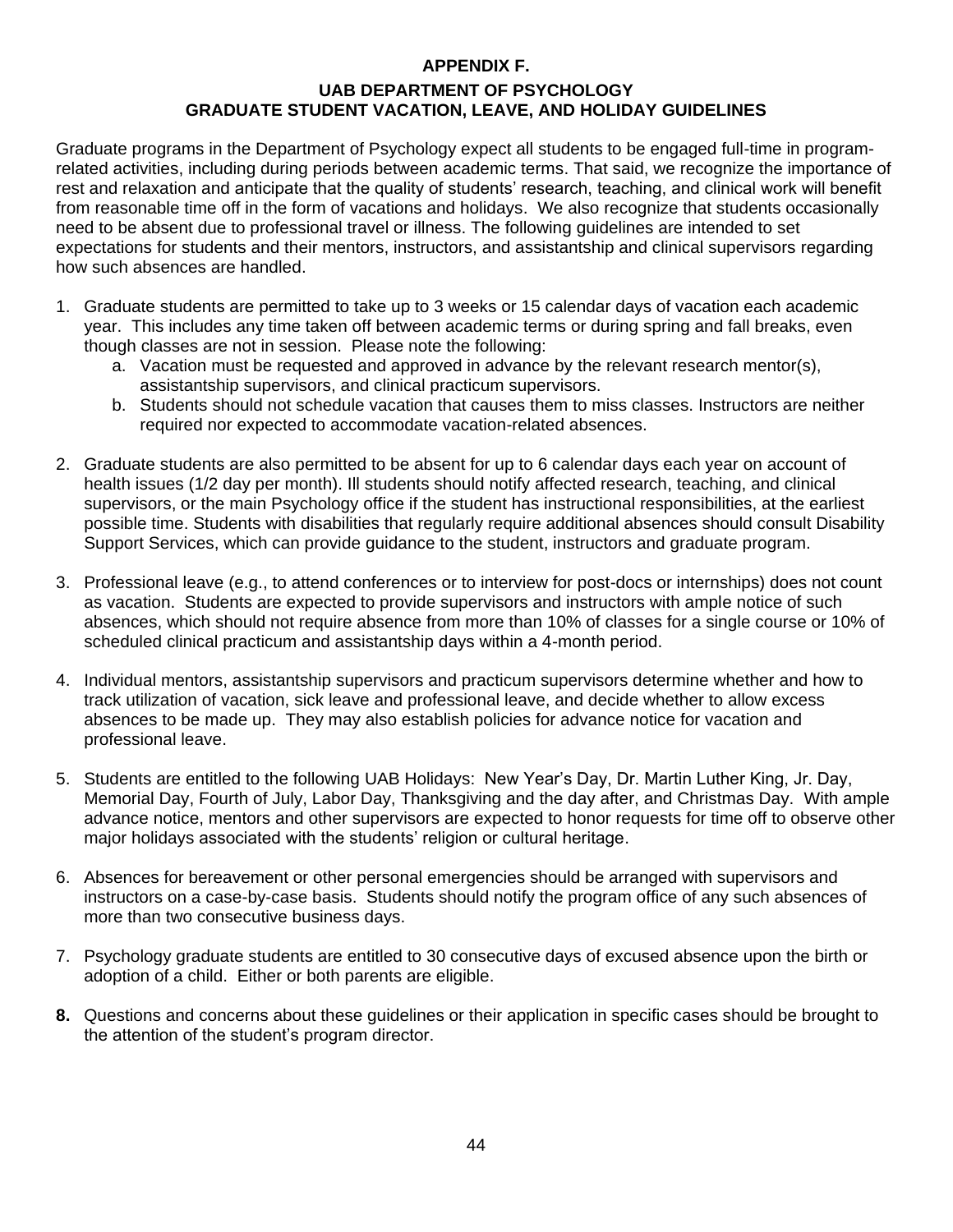#### **APPENDIX G.**

#### **DEPARTMENT OF PSYCHOLOGY POLICIES FOR TUITION SUPPORT**

#### <span id="page-44-0"></span>Implementing Policy for the Stipend Guarantee

- 1. Each year the student, his or her Graduate Program Director, and the Graduate Program Manager make good faith efforts to find support for the student's stipend. Typically this stipend is in the form of a research, clinical, or teaching assistantship. Specific procedures for this process are established by the program directors. Goals are:
	- a. to match each student with an assistantship that provides opportunities for professional development that are consistent with each student's level of training as well as his or her educational and career goals; and
	- b. to satisfy departmental needs for graduate assistants; and
	- c. to otherwise limit departmental financial commitments to student support.
- 2. Notwithstanding Point 1a, above, no student is guaranteed the assistantship of his or her choice, and in a given year the student may only be offered assistantships that he or she does not prefer. That is, the graduate programs aim to match students to assistantships based on training goals, but there is no guarantee that this match will be ideal in every case.
- 3. The Department's guarantee of an assistantship or other stipend support is terminated:
	- a. at the end of five years in residence. In general, students are expected to complete their doctoral degrees within five years of initial enrollment, excluding time for clinical internships (Medical / Clinical Psychology Program) and any leave of absence.
	- b. if the student is placed on probation by his or her graduate program (program probation) and the student does not take the required steps to return to good standing within two full academic terms.
	- c. if the student is dismissed from his or her graduate program for any reason. Policies regarding good academic standing, probation, and dismissal are maintained on the Graduate School's website, and program-level policies may also apply.
	- d. Graduate program directors and the graduate program manager work together to enforce these termination provisions.
- 4. Students for whom the support guarantee is terminated may receive an assistantship or other stipend, but that support is not guaranteed by the Department of Psychology.

#### Implementing Policy for the Tuition Scholarship Guarantee

This policy aims to ensure that students can take courses at the optimal point in their graduate course sequence to meet program requirements and obtain knowledge and skills that are foundational to their training objectives, while reducing "excess" enrollments that unnecessarily increase tuition costs to the department.

- 1. All course registrations must be approved by the student's graduate program director.
	- a. Especially for the first 1-2 years in the program, directors will distribute guidelines for required and elective courses that are consistent with program and Graduate School requirements, and the class schedule. Students who enroll in courses within those guidelines would then be assumed to have received the program director's approval.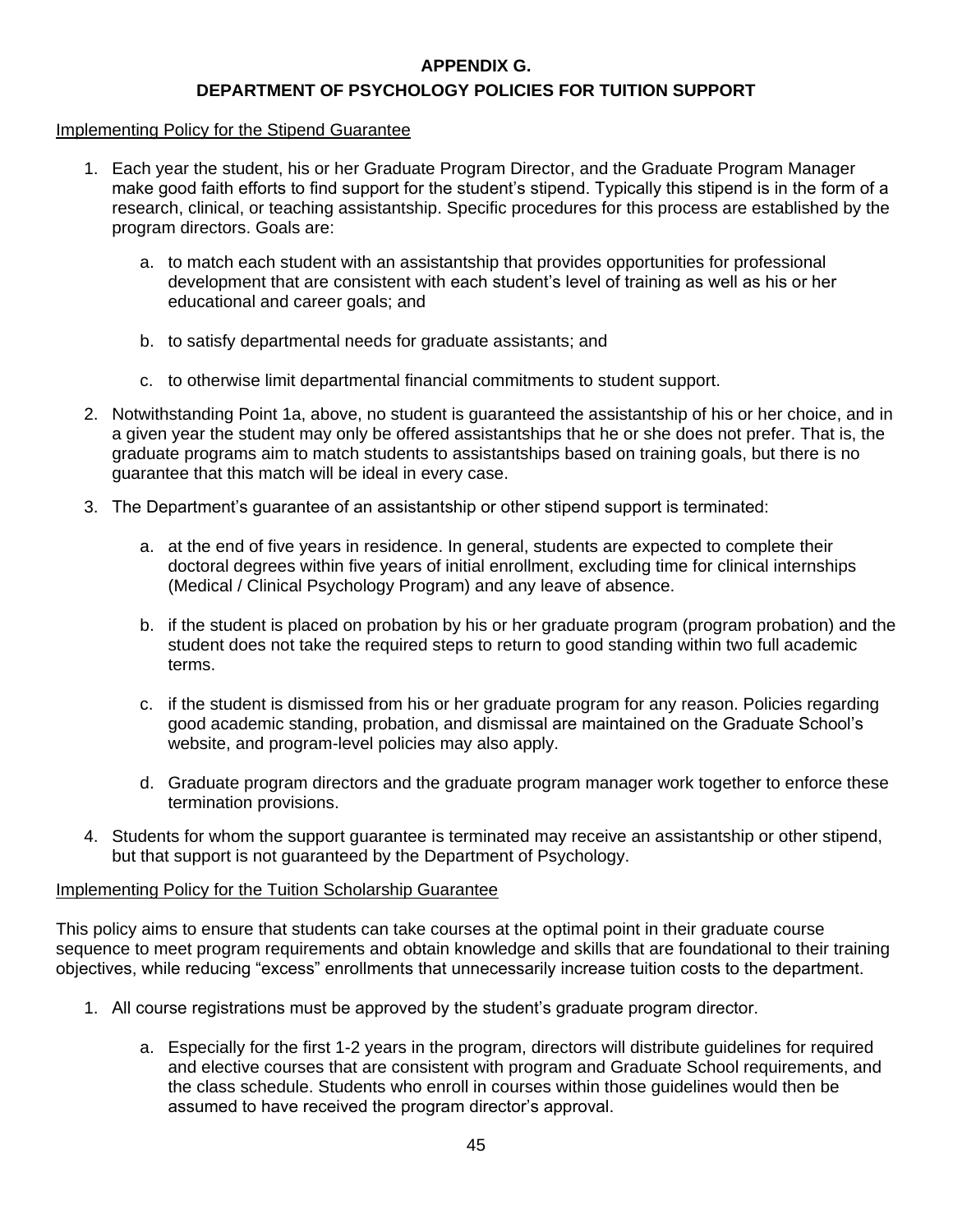- b. In addition or instead of Point 1a, program director may require students in their programs to meet with him or her, or the program manager, for approval of course registrations or to submit justification for specific enrollment requests.
- c. In general, registration at the level required for full-time status can be approved by a program director or by the program manager based on guidelines from a program director. Registrations above this level are approved in consultation with the department chair.
- 2. The program director may require a student to alter his or her registration to reduce the financial burden on the department, as long as such steps do not materially delay the student's projected time to completion of the master's degree (where applicable) or doctorate. Such steps may include, for example, delaying a required course that is not foundational to the student's research and training goals, or reducing research or clinical practicum credits without altering the student's level of engagement in clinical training or research.
- 3. A student who withdraws from a class after the tuition charges have been paid will be personally responsible for paying for the equivalent number of semester hours in the subsequent term. This penalty may be waived by the student's program director for good cause, which must be documented in writing and copied to the department chair. Waivers should be based on clear indication that the withdrawal was due to unexpected factors beyond the student's control, or that it does not ultimately increase the tuition burden on the department.
- 4. The program manager will assist the program directors in monitoring registrations for compliance with the above provisions of this section of the policy.
- 5. Suspension and termination of the tuition scholarship:
	- a. Students placed on academic probation by the Graduate School or their graduate program shall have their tuition scholarship suspended for at least one term. The suspension will apply beginning with the next term for which tuition has not yet been paid by the department.
	- b. The tuition scholarship will be suspended for a second term if a student on probation fails to return to good standing (i.e., resolve the reasons for the probation) within one term. In the case of program probation, the reasons for the probation and specific steps required to resolve it must be provided to the student in writing at the time the probation takes effect. A copy of this letter should be placed in the student's file.
	- c. The tuition scholarship will be terminated if a student on probation fails to return to good academic standing within two terms.
	- d. The tuition scholarship is terminated at the end of five years in residence. In general, students are expected to complete their doctoral degrees within five years of initial enrollment, excluding time for clinical internships (Medical / Clinical Psychology Program) and any leave of absence.
	- e. The tuition scholarship is terminated if the student is dismissed from his or her graduate program for any reason. Policies regarding good academic standing, academic probation, and dismissal are maintained on the Graduate School's website, and program-level policies may also apply.
	- f. Graduate program directors and the graduate program manager work together to enforce these suspension and termination provisions.
- 6. This policy does not affect tuition payments for medical / clinical psychology students while on clinical internships. Such tuition has been paid by the Provost's office by long-standing arrangement.